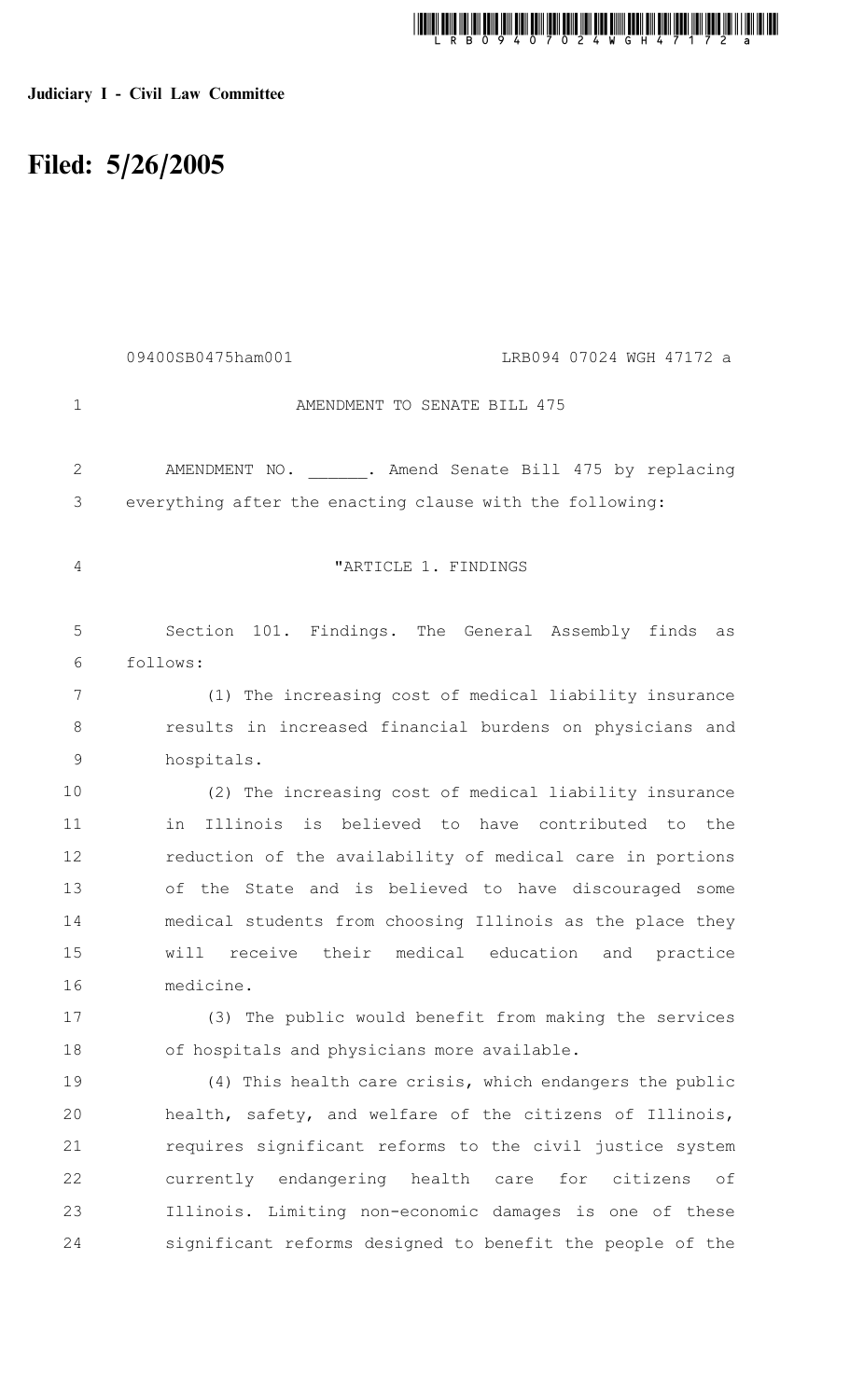State of Illinois. An increasing number of citizens or municipalities are enacting ordinances that limit damages and help maintain the health care delivery system in Illinois and protect the health, safety, and welfare of the people of Illinois. 1  $\mathcal{P}$ 3 4 5

(5) In order to preserve the public health, safety, and welfare of the people of Illinois, the current medical malpractice situation requires reforms that enhance the State's oversight of physicians and ability to discipline physicians, that increase the State's oversight of medical liability insurance carriers, that reduce the number of nonmeritorious healing art malpractice actions, that limit non-economic damages in healing art malpractice actions, that encourage physicians to provide voluntary services at free medical clinics, that encourage physicians and hospitals to continue providing health care services in Illinois, and that encourage physicians to practice in medical care shortage areas. 6 7 8 9 10 11 12 13 14 15 16 17 18

#### 19

#### ARTICLE 3. AMENDATORY PROVISIONS

Section 310. The Illinois Insurance Code is amended by changing Sections 155.18, 155.19, and 1204 and by adding Section 155.18a as follows: 20 21 22

23

(215 ILCS 5/155.18) (from Ch. 73, par. 767.18)

Sec. 155.18. (a) This Section shall apply to insurance on risks based upon negligence by a physician, hospital or other health care provider, referred to herein as medical liability insurance. This Section shall not apply to contracts of reinsurance, nor to any farm, county, district or township mutual insurance company transacting business under an Act entitled "An Act relating to local mutual district, county and township insurance companies", approved March 13, 1936, as now 24 25 26 27 28 29 30 31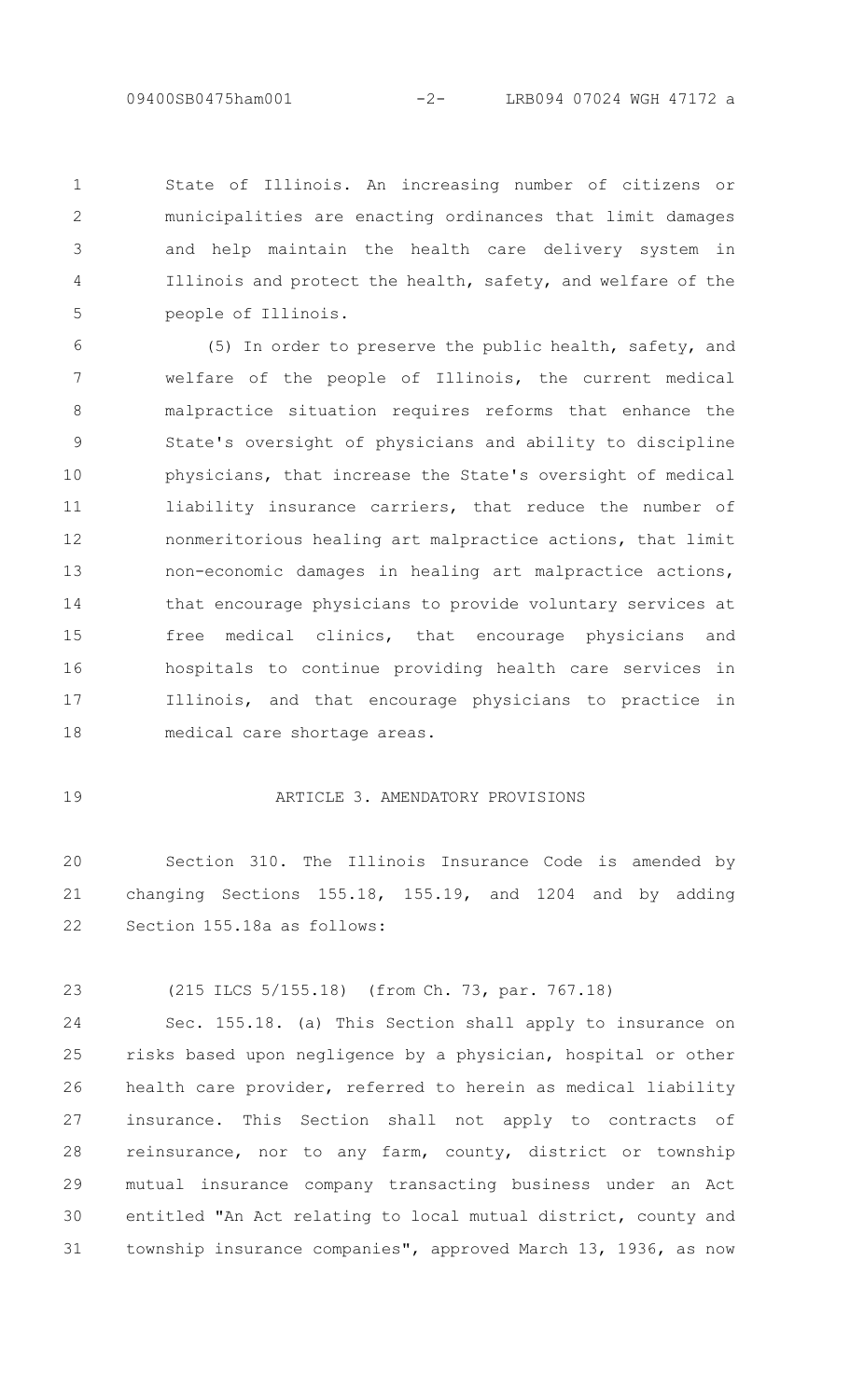6

7

8

9

10

11

12

13

14

15

or hereafter amended, nor to any such company operating under a special charter. 1  $\mathcal{P}$ 

(b) The following standards shall apply to the making and use of rates pertaining to all classes of medical liability insurance: 3 4 5

(1) Rates shall not be excessive or inadequate,  $\frac{a}{a}$ defined, nor shall they be unfairly discriminatory. No rate shall be held to be excessive unless such rate is unreasonably high for the insurance provided, and a reasonable degree of competition does not exist the classification to which applicable.

No rate shall be held inadequate unreasonably low for the insurance provided and use of it would endanger solvency of the company.

(2) Consideration shall be given, to the extent applicable, to past and prospective loss experience within and outside this State, to a reasonable margin for underwriting profit and contingencies, to past and prospective expenses both countrywide and those especially applicable to this State, and to all other factors, including judgment factors, deemed relevant within and outside this State. 16 17 18 19 20 21 22 23

Consideration may also be given in the making and use of rates to dividends, savings or unabsorbed premium deposits allowed or returned by companies to their policyholders, members or subscribers. 24 25 26 27

(3) The systems of expense provisions included in the rates for use by any company or group of companies may differ from those of other companies or groups of companies to reflect the operating methods of any such company or group with respect to any kind of insurance, or with respect to any subdivision or combination thereof. 28 29 30 31 32 33

34

(4) Risks may be grouped by classifications for the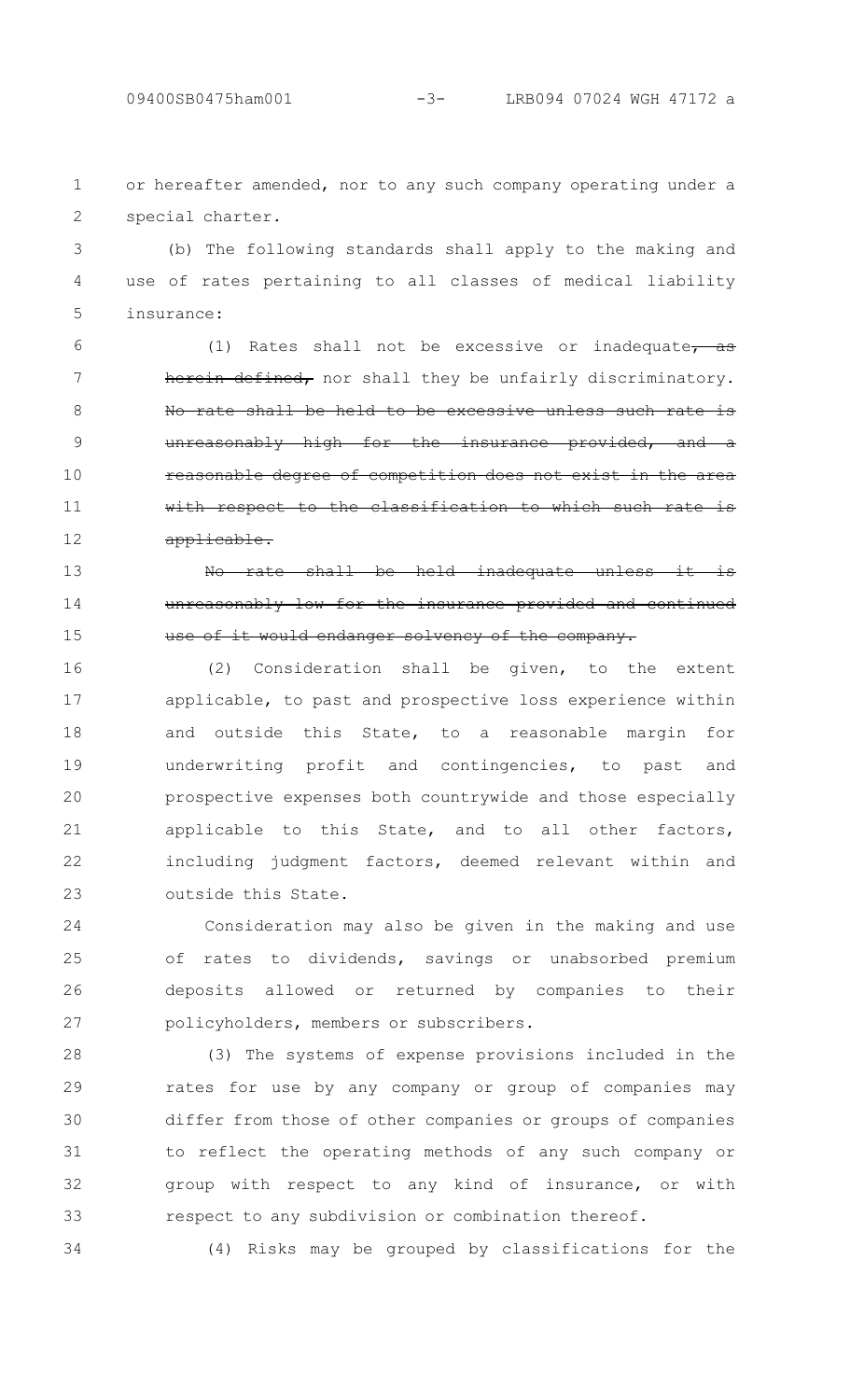establishment of rates and minimum premiums. Classification rates may be modified to produce rates for individual risks in accordance with rating plans which establish standards for measuring variations in hazards or expense provisions, or both. Such standards may measure any difference among risks that have a probable effect upon losses or expenses. Such classifications or modifications of classifications of risks may be established based upon size, expense, management, individual experience, location or dispersion of hazard, or any other reasonable considerations and shall apply to all risks under the same or substantially the same circumstances or conditions. The rate for an established classification should be related generally to the anticipated loss and expense factors of the class. 1  $\mathcal{P}$ 3 4 5 6 7 8 9 10 11 12 13 14 15

(c) (1) Every company writing medical liability insurance shall file with the Secretary of Financial and Professional Regulation Director of Insurance the rates and rating schedules it uses for medical liability insurance. A rate shall go into effect upon filing, except as otherwise provided in this Section. 16 17 18 19 20 21

(2) If (i) 1% of a company's insureds within a specialty or 25 of the company's insureds (whichever is greater) request a public hearing, (ii) the Secretary at his or her discretion decides to convene a public hearing, or (iii) the percentage increase in a company's rate is greater than 6%, then the Secretary shall convene a public hearing in accordance with this paragraph (2). The Secretary shall notify the public of any application by an insurer for a rate increase to which this paragraph (2) applies. A public hearing under this paragraph (2) must be concluded within 90 days after the request, decision, or increase that gave rise to the hearing. The Secretary may, by order, adjust a rate or take any other appropriate action at the conclusion of the hearing. 22 23 24 25 26 27 28 29 30 31 32 33 34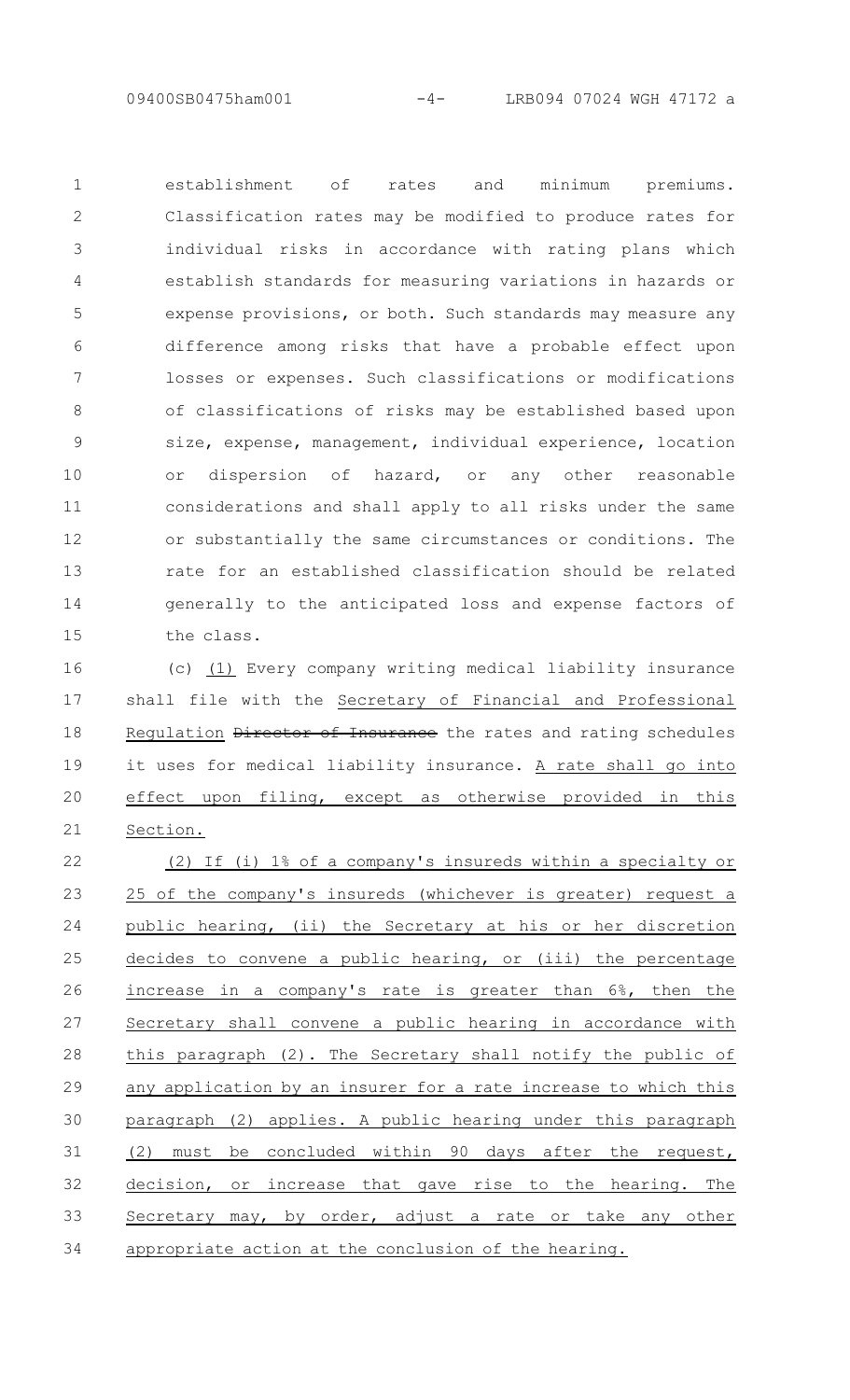(3) A rate  $\{1\}$  This filing shall occur upon a company's commencement of medical liability insurance business in this State at least annually and thereafter as often as the rates are changed or amended. 1  $\mathcal{P}$ 3 4

 $(4)$   $(2)$  For the purposes of this Section, any change in premium to the company's insureds as a result of a change in the company's base rates or a change in its increased limits factors shall constitute a change in rates and shall require a filing with the Secretary Director. 5 6 7 8 9

(5)  $(3)$  It shall be certified in such filing by an officer of the company and a qualified actuary that the company's rates are based on sound actuarial principles and are not inconsistent with the company's experience. The Secretary may request any additional statistical data and other pertinent information necessary to determine the manner the company used to set the filed rates and the reasonableness of those rates. This data and information shall be made available, on a company-by-company basis, to the general public. 10 11 12 13 14 15 16 17 18

19

34

(d) If after a public hearing the Secretary Director finds: (1) that any rate, rating plan or rating system violates the provisions of this Section applicable to it, he shall may issue an order to the company which has been the subject of the hearing specifying in what respects such violation exists and, in that order, may adjust the rate stating when, within a reasonable period of time, the further use of such rate or rating system by such company contracts of insurance made thereafter shall prohibited; 20 21 22 23 24 25 26 27 28

(2) that the violation of any of the provisions of this Section applicable to it by any company which has been the subject of the hearing was wilful or that any company has repeatedly violated any provision of this Section, he may take either or both of the following actions: 29 30 31 32 33

(A) Suspend suspend or revoke, in whole or in part,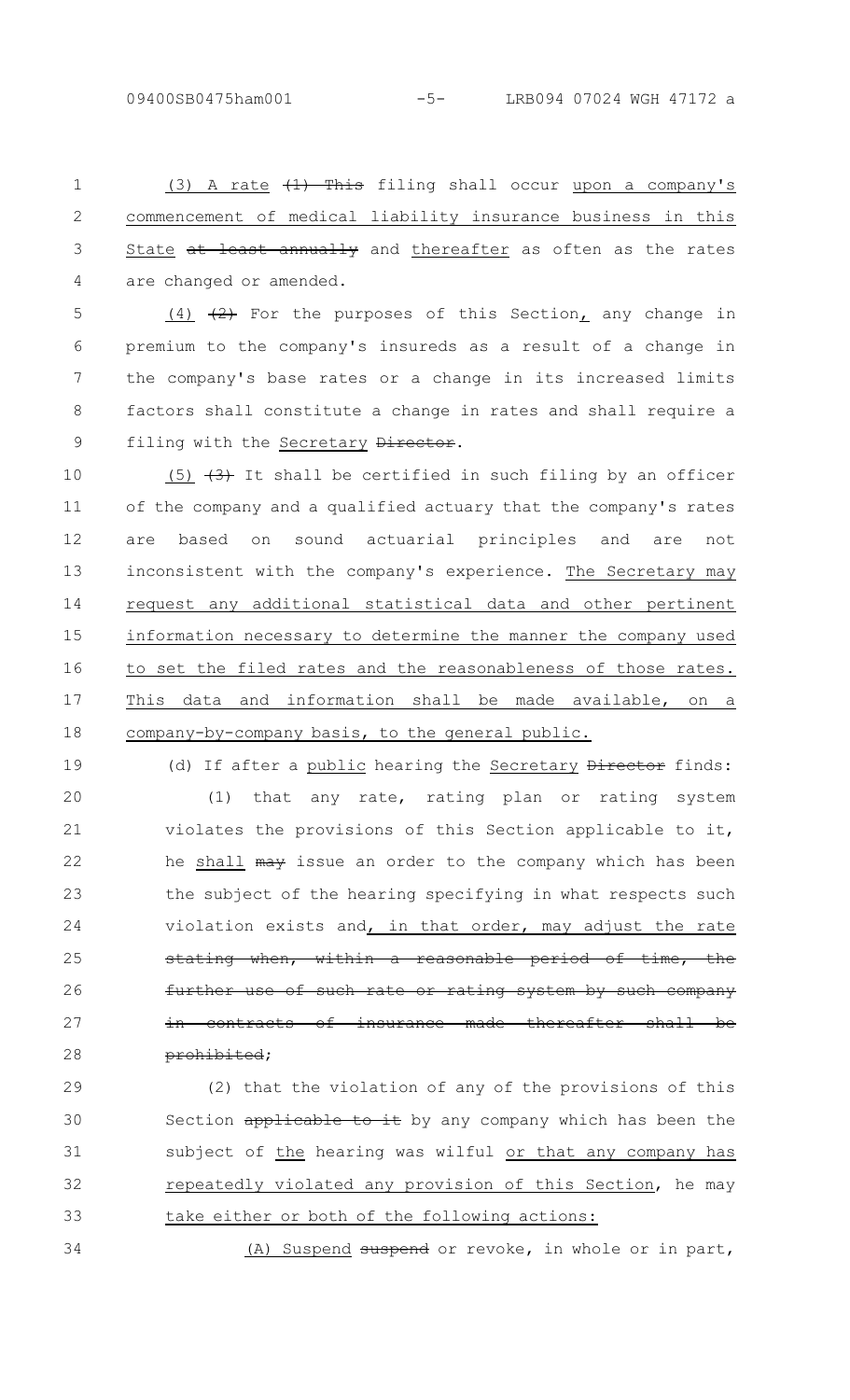the certificate of authority of such company with respect to the class of insurance which has been the subject of the hearing. 1  $\mathcal{P}$ 3

(B) Impose a penalty of up to \$1,000 against the company for each violation. Each day during which a violation occurs constitutes a separate violation. The burden is on the company to justify the rate or proposed rate at the public hearing. (e) Every company writing medical liability insurance in this State shall offer to each of its medical liability insureds the option to make premium payments in quarterly installments as prescribed by and filed with the Secretary. This offer shall be included in the initial offer or in the first policy renewal occurring after the effective date of this amendatory Act of the 94th General Assembly, but no earlier than January 1, 2006. 4 5 6 7 8 9 10 11 12 13 14 15 16

(f) Every company writing medical liability insurance is encouraged, but not required, to offer the opportunity for participation in a plan offering deductibles to its medical liability insureds. Any plan to offer deductibles shall be filed with the Department. 17 18 19 20 21

(g) Every company writing medical liability insurance is encouraged, but not required, to offer their medical liability insureds a plan providing premium discounts for participation in risk management activities. Any such plan shall be reported to the Department. 22 23 24 25 26

(h) A company writing medical liability insurance in Illinois must give 180 days' notice before the company discontinues the writing of medical liability insurance in Illinois. 27 28 29 30

(Source: P.A. 79-1434.) 31

(215 ILCS 5/155.18a new) 32

Sec. 155.18a. Professional Liability Insurance Resource 33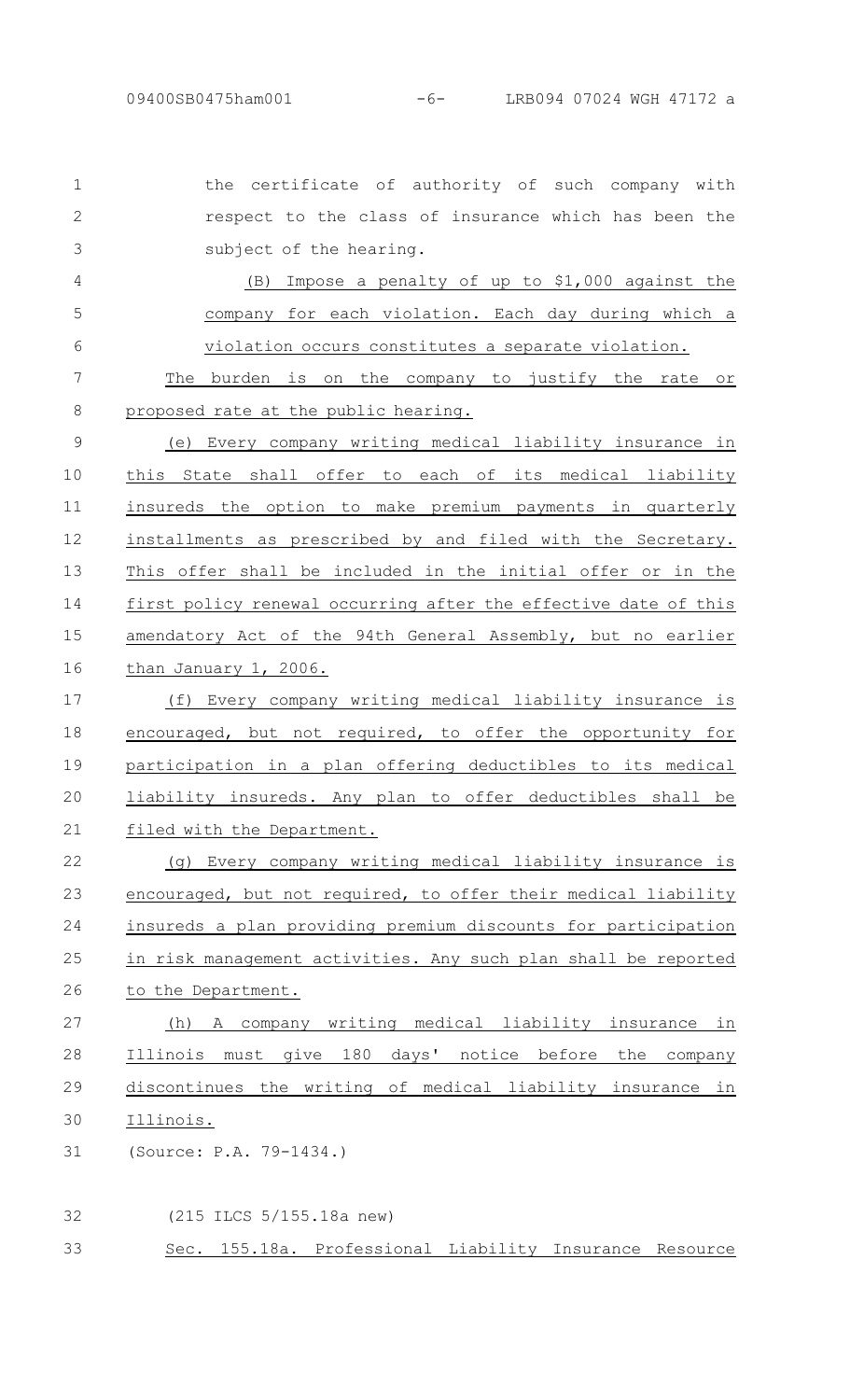| $\mathbf{1}$   | Center. The Secretary of Financial and Professional Regulation  |
|----------------|-----------------------------------------------------------------|
| $\mathbf{2}$   | establish a Professional Liability Insurance Resource<br>shall  |
| 3              | Center on the Department's Internet website containing the      |
| 4              | name, telephone number, and base rates of each licensed company |
| 5              | providing medical liability insurance and the name, address,    |
| 6              | telephone number of each producer who sells medical<br>and      |
| 7              | liability insurance and the name of each licensed company for   |
| 8              | which the producer sells medical liability insurance. Each      |
| $\overline{9}$ | company and producer shall submit the information to the        |
| 10             | Department on or before September 30 of each year in order to   |
| 11             | be listed on the website. Hyperlinks to company websites shall  |
| 12             | be included, if available. The publication of the information   |
| 13             | on the Department's website shall commence on January 1, 2006.  |
| 14             | The Department shall update the information on the Professional |
| 15             | Liability Insurance Resource Center at least annually.          |

16

(215 ILCS 5/155.19) (from Ch. 73, par. 767.19)

Sec. 155.19. All claims filed after December 31, 1976 with any insurer and all suits filed after December 31, 1976 in any court in this State, alleging liability on the part of any physician, hospital or other health care provider for medically related injuries, shall be reported to the Secretary of Financial and Professional Regulation Director of Insurance in such form and under such terms and conditions as may be prescribed by the Secretary Director. In addition, and notwithstanding any other provision of law to the contrary, any insurer, stop loss insurer, captive insurer, risk retention group, county risk retention trust, religious or charitable risk pooling trust, surplus line insurer, or other entity authorized or permitted by law to provide medical liability insurance in this State shall report to the Secretary, in such form and under such terms and conditions as may be prescribed by the Secretary, all claims filed after December 31, 2005 and all suits filed after December 31, 2005 in any court in this 17 18 19 20 21 22 23 24 25 26 27 28 29 30 31 32 33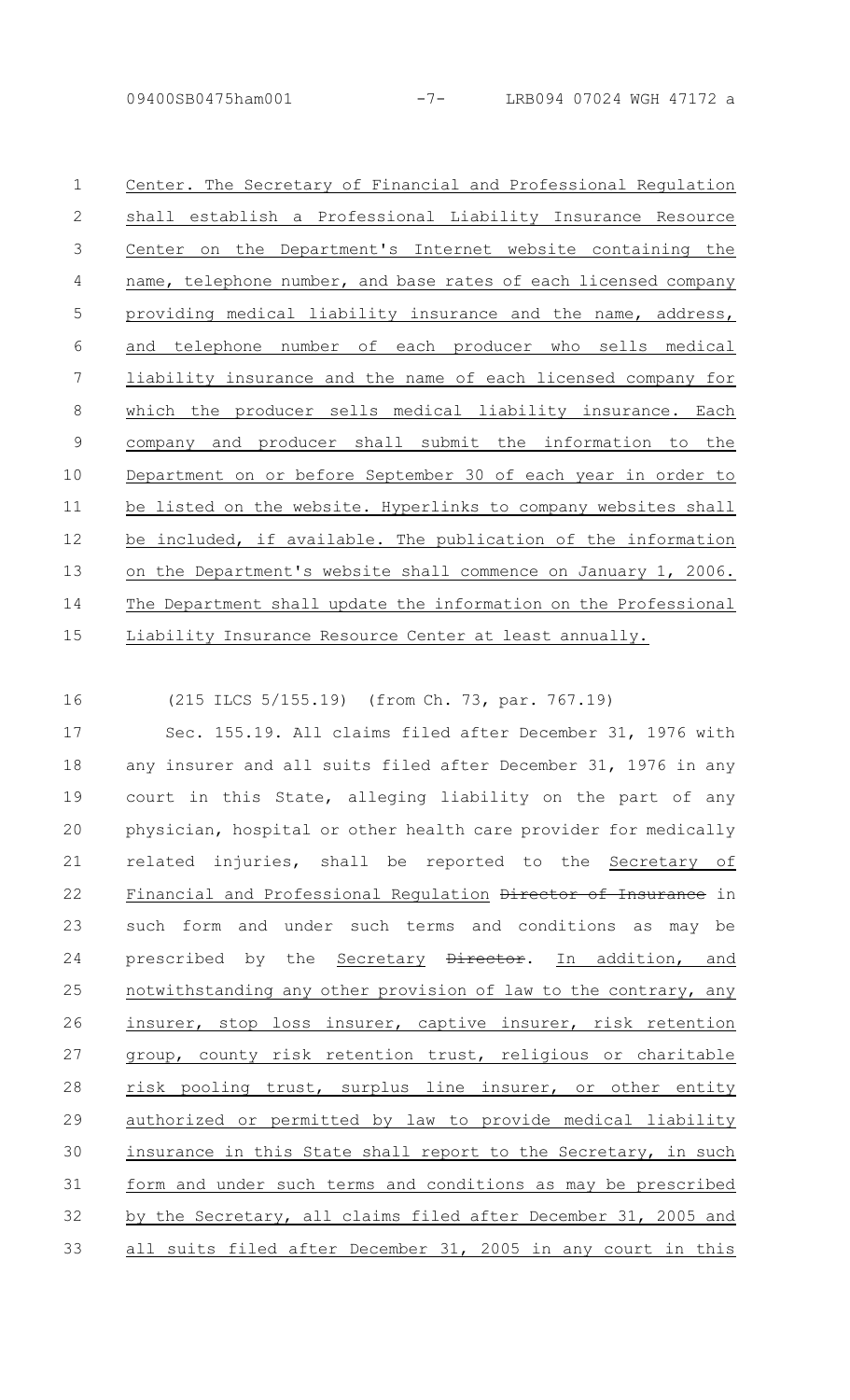State alleging liability on the part of any physician, hospital, or health care provider for medically-related injuries. Each clerk of the circuit court shall provide to the Secretary such information as the Secretary may deem necessary to verify the accuracy and completeness of reports made to the Secretary under this Section. The Secretary Director shall maintain complete and accurate records of all such claims and suits including their nature, amount, disposition (categorized by verdict, settlement, dismissal, or otherwise and including disposition of any post-trial motions and types of damages awarded, if any, including but not limited to economic damages and non-economic damages) and other information as he may deem useful or desirable in observing and reporting on health care provider liability trends in this State. Records received by the Secretary under this Section shall be available to the general public; however, the records made available to the general public shall not include the names or addresses of the parties to any claims or suits. The Secretary Director shall release to appropriate disciplinary and licensing agencies any such data or information which may assist such agencies in improving the quality of health care or which may be useful to such agencies for the purpose of professional discipline. 1  $\mathcal{P}$ 3 4 5 6 7 8 9 10 11 12 13 14 15 16 17 18 19 20 21 22

With due regard for appropriate maintenance of the confidentiality thereof, the Secretary Director shall may release, on an annual basis, from time to time to the Governor, the General Assembly and the general public statistical reports based on such data and information. 23  $24$ 25 26 27

If the Secretary finds that any entity required to report information in its possession under this Section has violated any provision of this Section by filing late, incomplete, or inaccurate reports, the Secretary may fine the entity up to \$1,000 for each offense. Each day during which a violation occurs constitutes a separate offense. 28 29 30 31 32 33

The Secretary Director may promulgate such rules and 34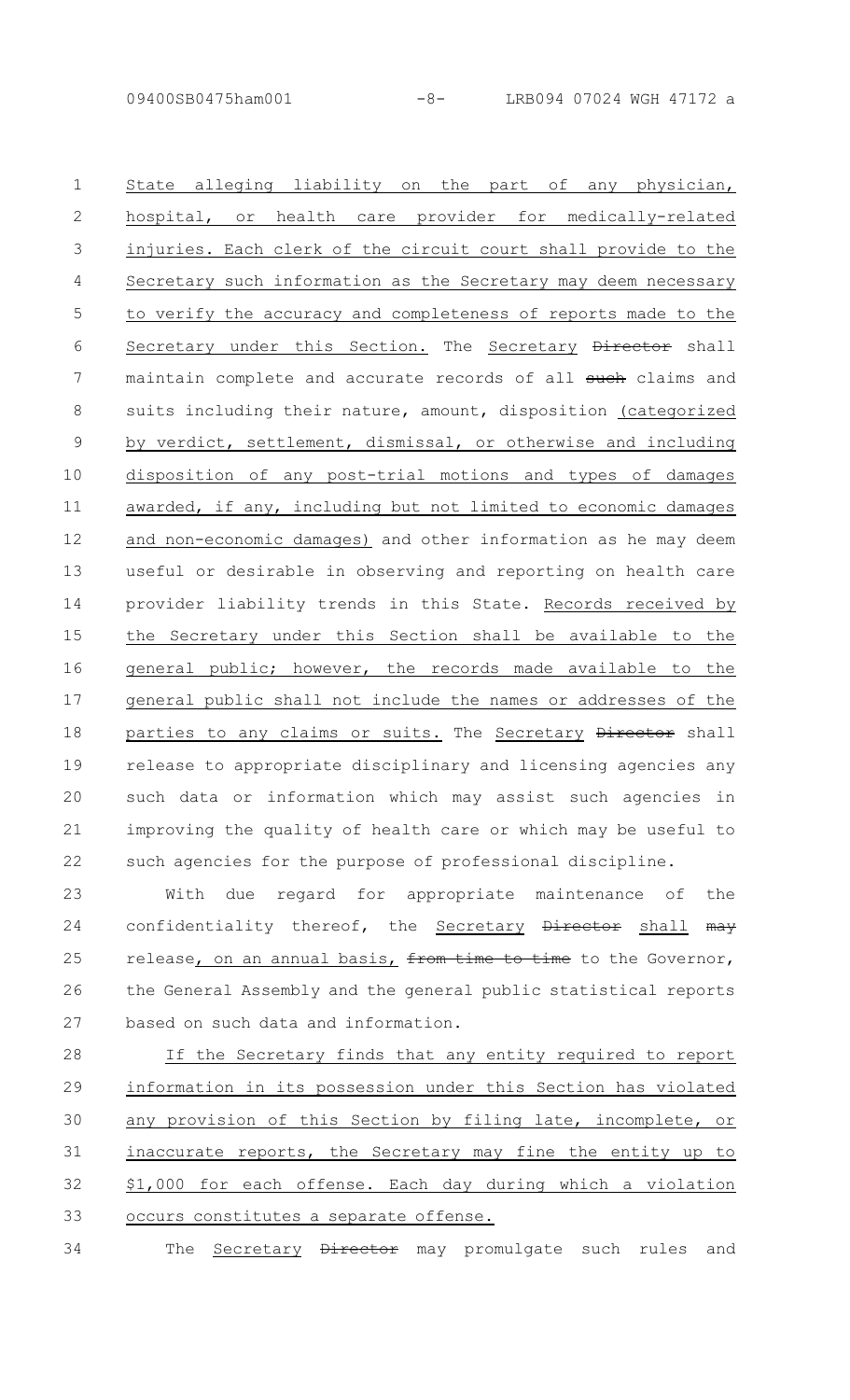regulations as may be necessary to carry out the provisions of this Section. 1 2

(Source: P.A. 79-1434.) 3

4

(215 ILCS 5/1204) (from Ch. 73, par. 1065.904)

Sec. 1204. (A) The Secretary Director shall promulgate rules and regulations which shall require each insurer licensed to write property or casualty insurance in the State and each syndicate doing business on the Illinois Insurance Exchange to record and report its loss and expense experience and other data as may be necessary to assess the relationship of insurance premiums and related income as compared to insurance costs and expenses. The Secretary Director may designate one or more rate service organizations or advisory organizations to gather and compile such experience and data. The Secretary Director shall require each insurer licensed to write property or casualty insurance in this State and each syndicate doing business on the Illinois Insurance Exchange to submit a report, on a form furnished by the Secretary Director, showing its direct writings in this State and companywide. 5 6 7 8 9 10 11 12 13 14 15 16 17 18 19

(B) Such report required by subsection (A) of this Section may include, but not be limited to, the following specific types of insurance written by such insurer:  $20$ 21 22

(1) Political subdivision liability insurance reported separately in the following categories: 23 24

(a) municipalities;

(b) school districts;

(c) other political subdivisions;

(2) Public official liability insurance;

(3) Dram shop liability insurance;

(4) Day care center liability insurance;

(5) Labor, fraternal or religious organizations liability insurance; 31 32

33

25

26

27

28

29

30

(6) Errors and omissions liability insurance;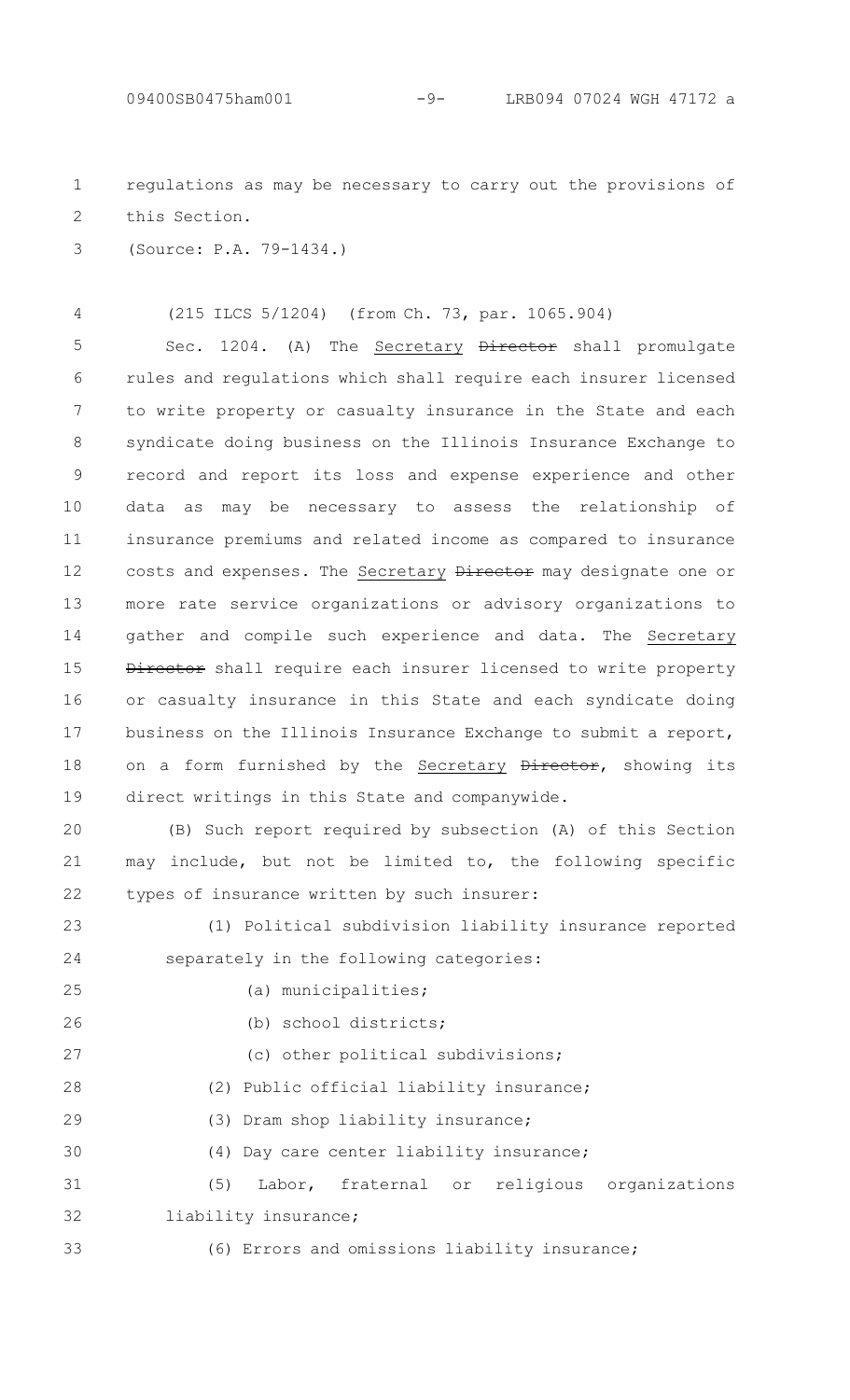| $\mathbf 1$   | (7)<br>Officers<br>and<br>directors<br>liability<br>insurance   |
|---------------|-----------------------------------------------------------------|
| 2             | reported separately as follows:                                 |
| 3             | (a) non-profit entities;                                        |
| 4             | (b) for-profit entities;                                        |
| 5             | (8) Products liability insurance;                               |
| 6             | (9) Medical malpractice insurance;                              |
| 7             | (10) Attorney malpractice insurance;                            |
| 8             | (11) Architects and engineers malpractice insurance;            |
| $\mathcal{G}$ | and                                                             |
| 10            | (12) Motor vehicle insurance reported separately for            |
| 11            | commercial and private passenger vehicles as follows:           |
| 12            | (a) motor vehicle physical damage insurance;                    |
| 13            | (b) motor vehicle liability insurance.                          |
| 14            | (C) Such report may include, but need not be limited to the     |
| 15            | following data, both specific to this State and companywide, in |
| 16            | the aggregate or by type of insurance for the previous year on  |
| 17            | a calendar year basis:                                          |
| 18            | (1) Direct premiums written;                                    |
| 19            | (2) Direct premiums earned;                                     |
| 20            | (3) Number of policies;                                         |
| 21            | (4) Net investment income, using appropriate estimates          |
| 22            | where necessary;                                                |
| 23            | (5) Losses paid;                                                |
| 24            | (6) Losses incurred;                                            |
| 25            | (7) Loss reserves:                                              |
| 26            | (a) Losses unpaid on reported claims;                           |
| 27            | Losses unpaid on incurred but not reported<br>(b)               |
| 28            | claims;                                                         |
| 29            | (8) Number of claims:                                           |
| 30            | (a) Paid claims;                                                |
| 31            | (b) Arising claims;                                             |
| 32            | (9) Loss adjustment expenses:                                   |
| 33            | (a) Allocated loss adjustment expenses;                         |
| 34            | (b) Unallocated loss adjustment expenses;                       |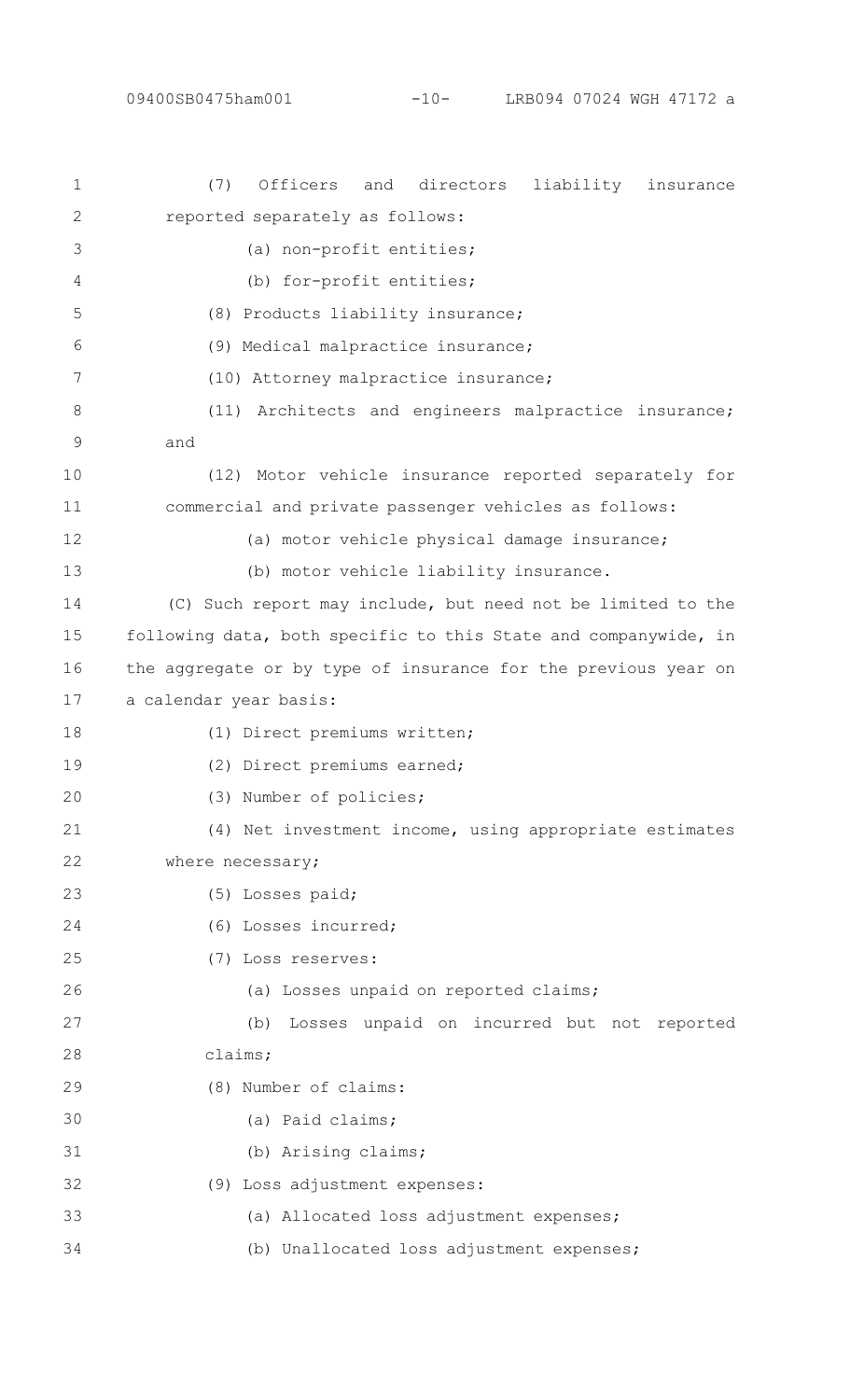| $\mathbf 1$  | (10) Net underwriting gain or loss;                         |
|--------------|-------------------------------------------------------------|
| $\mathbf{2}$ | Net operation gain or loss, including net<br>(11)           |
| 3            | investment income;                                          |
| 4            | (12) Any other information requested by the Secretary       |
| 5            | Director.                                                   |
| 6            | $(C-5)$<br>Additional information required from medical     |
| 7            | malpractice insurers.                                       |
| 8            | (1) In addition to the other requirements of this           |
| 9            | Section, the following information shall be included in the |
| 10           | report required by subsection (A) of this Section in such   |
| 11           | and under such terms and conditions<br>form<br>may be<br>as |
| 12           | prescribed by the Secretary:                                |
| 13           | (a) paid and incurred losses by county for each of          |
| 14           | the past 10 policy years;                                   |
| 15           | (b) earned exposures by ISO code, policy type, and          |
| 16           | policy year by county for each of the past 10 years;        |
| 17           | and                                                         |
| 18           | (c) the following actuarial information:                    |
| 19           | Base class and territory equivalent<br>(i)                  |
| 20           | exposures by report year by relative accident               |
| 21           | year.                                                       |
| 22           | (ii) Cumulative loss array by accident year by              |
| 23           | calendar year of development. This array will show          |
| 24           | frequency of claims in the following categories:            |
| 25           | open, closed with indemnity (CWI), closed with              |
| 26           | expense (CWE), and closed no pay (CNP); paid                |
| 27           | severity in the following categories: indemnity             |
| 28           | and allocated loss adjustment expenses (ALAE) on            |
| 29           | closed claims; and indemnity and expense reserves           |
| 30           | on pending claims.                                          |
| 31           | (iii) Cumulative loss array by report year by               |
| 32           | calendar year of development. This array will show          |
| 33           | frequency of claims in the following categories:            |
| 34           | open, closed with indemnity (CWI), closed with              |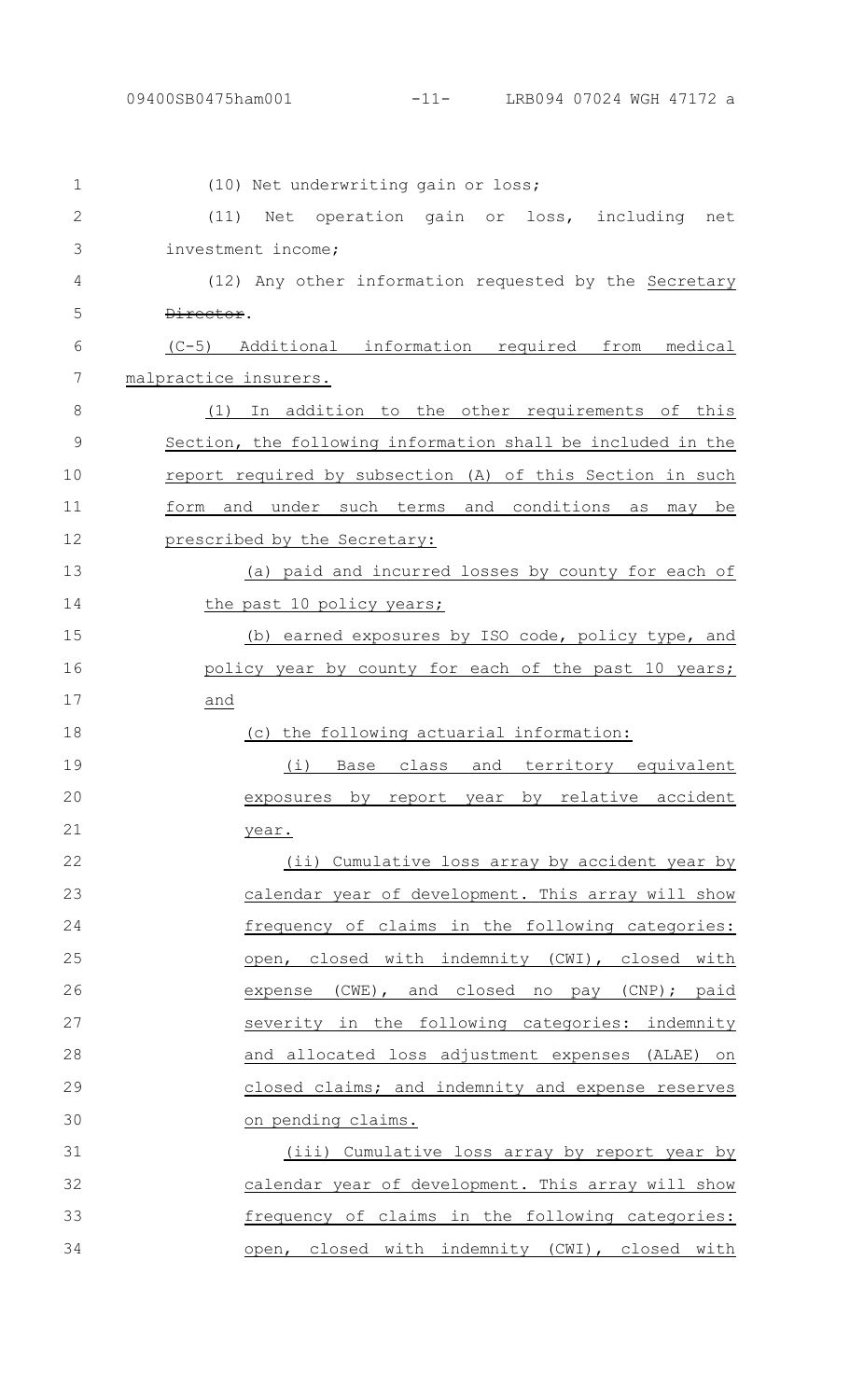| $\mathbf 1$    | expense (CWE), and closed no pay (CNP); paid              |
|----------------|-----------------------------------------------------------|
| $\overline{2}$ | severity in the following categories: indemnity           |
| 3              | and allocated loss adjustment expenses (ALAE) on          |
| 4              | closed claims; and indemnity and expense reserves         |
| 5              | on pending claims.                                        |
| 6              | (iv) Maturity year and tail factors.                      |
| 7              | Any expense, contingency ddr (death,<br>$(\triangledown)$ |
| 8              | disability, and retirement), commission, tax,             |
| 9              | and/or off-balance factors.                               |
| 10             | The following information must also be annually<br>(2)    |
| 11             | provided to the Department:                               |
| 12             | (a) copies of the company's reserve and surplus           |
| 13             | studies; and                                              |
| 14             | consulting actuarial report and data<br>(b)               |
| 15             | supporting the company's rate filing.                     |
| 16             | (3) All information collected by the Secretary under      |
| 17             | paragraphs (1) and (2) shall be made available, on a      |
| 18             | company-by-company basis, to the General Assembly and the |
| 19             | general public. This provision shall supersede any other  |
| 20             | provision of State law that may otherwise protect such    |
| 21             | information from public disclosure as confidential.       |
| 22             | (D) In addition to the information which may be requested |

under subsection (C), the Secretary Director may also request on a companywide, aggregate basis, Federal Income Tax recoverable, net realized capital gain or loss, net unrealized capital gain or loss, and all other expenses not requested in subsection (C) above. 23 24 25 26 27

28

(E) Violations - Suspensions - Revocations.

(1) Any company or person subject to this Article, who willfully or repeatedly fails to observe or who otherwise violates any of the provisions of this Article or any rule or regulation promulgated by the Secretary Director under authority of this Article or any final order of the Secretary **Director** entered under the authority of this 29 30 31 32 33 34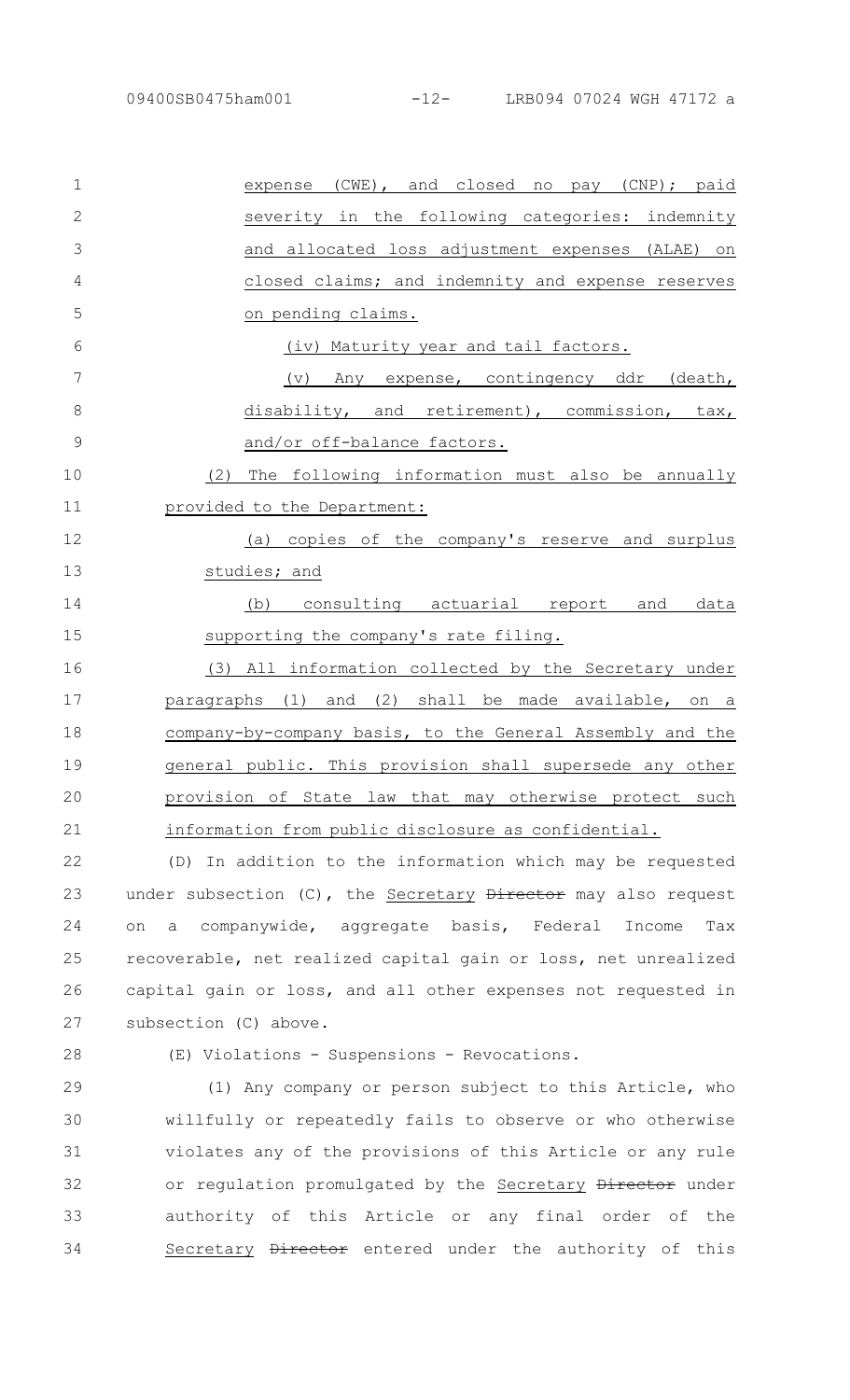1 2

3

Article shall by civil penalty forfeit to the State of Illinois a sum not to exceed \$2,000. Each day during which a violation occurs constitutes a separate offense.

(2) No forfeiture liability under paragraph (1) of this subsection may attach unless a written notice of apparent liability has been issued by the Secretary Director and received by the respondent, or the Secretary Director sends written notice of apparent liability by registered or certified mail, return receipt requested, to the last known address of the respondent. Any respondent so notified must be granted an opportunity to request a hearing within 10 days from receipt of notice, or to show in writing, why he should not be held liable. A notice issued under this Section must set forth the date, facts and nature of the act or omission with which the respondent is charged and must specifically identify the particular provision of this Article, rule, regulation or order of which a violation is charged. 4 5 6 7 8 9 10 11 12 13 14 15 16 17 18

(3) No forfeiture liability under paragraph (1) of this subsection may attach for any violation occurring more than 2 years prior to the date of issuance of the notice of apparent liability and in no event may the total civil penalty forfeiture imposed for the acts or omissions set forth in any one notice of apparent liability exceed \$100,000. 19 20 21 22 23 24 25

(4) All administrative hearings conducted pursuant to this Article are subject to 50 Ill. Adm. Code 2402 and all administrative hearings are subject to the Administrative Review Law. 26 27 28 29

(5) The civil penalty forfeitures provided for in this Section are payable to the General Revenue Fund of the State of Illinois, and may be recovered in a civil suit in the name of the State of Illinois brought in the Circuit Court in Sangamon County or in the Circuit Court of the 30 31 32 33 34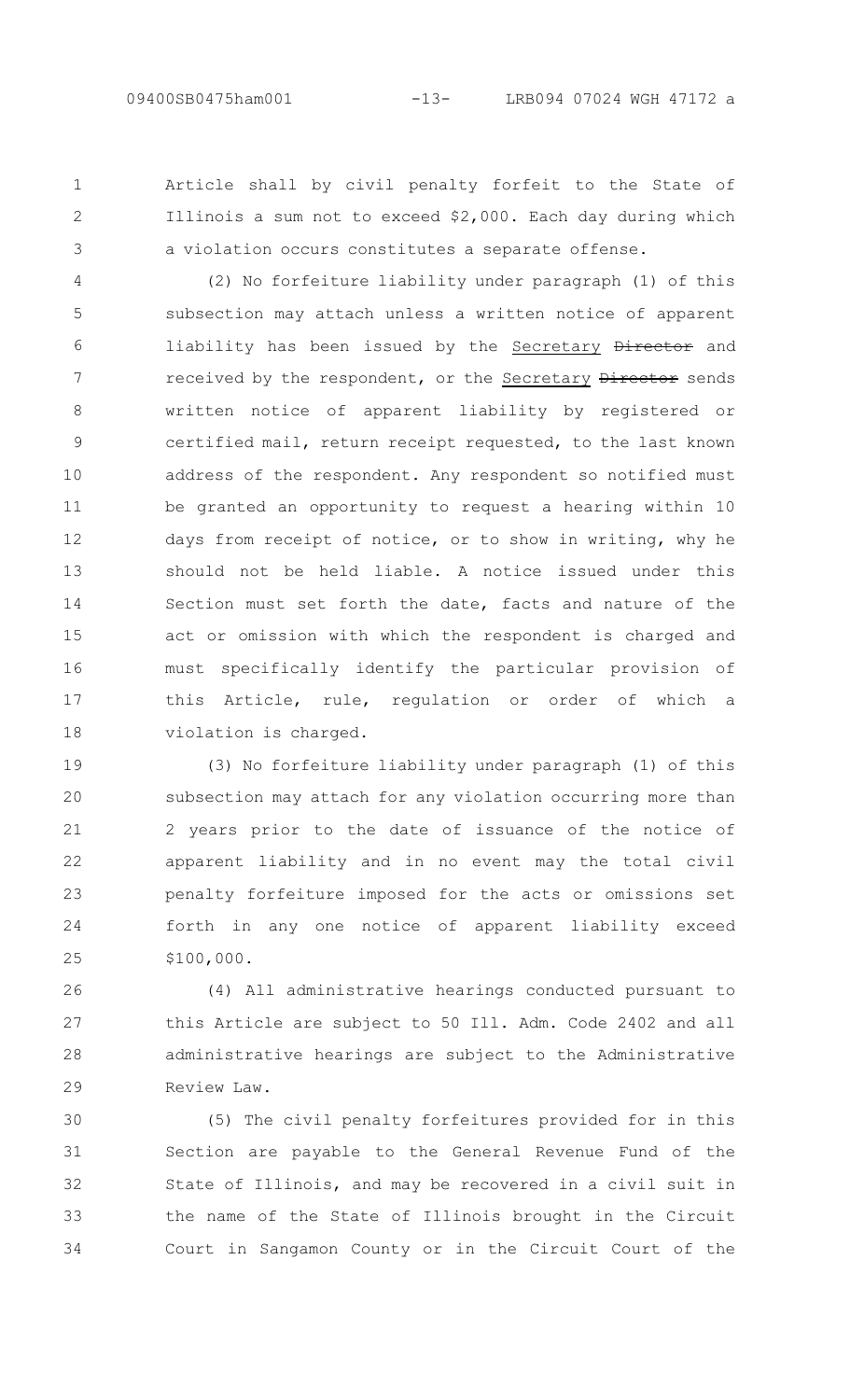1  $\mathcal{P}$  county where the respondent is domiciled or has its principal operating office.

(6) In any case where the Secretary Director issues a notice of apparent liability looking toward the imposition of a civil penalty forfeiture under this Section that fact may not be used in any other proceeding before the Secretary *Director* to the prejudice of the respondent to whom the notice was issued, unless (a) the civil penalty forfeiture has been paid, or (b) a court has ordered payment of the civil penalty forfeiture and that order has become final. 3 4 5 6 7 8 9 10 11

(7) When any person or company has a license or certificate of authority under this Code and knowingly fails or refuses to comply with a lawful order of the Secretary Director requiring compliance with this Article, entered after notice and hearing, within the period of time specified in the order, the Secretary Director may, in addition to any other penalty or authority provided, revoke or refuse to renew the license or certificate of authority of such person or company, or may suspend the license or certificate of authority of such person or company until compliance with such order has been obtained. 12 13 14 15 16 17 18 19 20 21 22

(8) When any person or company has a license or certificate of authority under this Code and knowingly fails or refuses to comply with any provisions of this Article, the Secretary Director may, after notice and hearing, in addition to any other penalty provided, revoke or refuse to renew the license or certificate of authority of such person or company, or may suspend the license or certificate of authority of such person or company, until compliance with such provision of this Article has been obtained. 23 24 25 26 27 28 29 30 31 32

(9) No suspension or revocation under this Section may become effective until 5 days from the date that the notice 33 34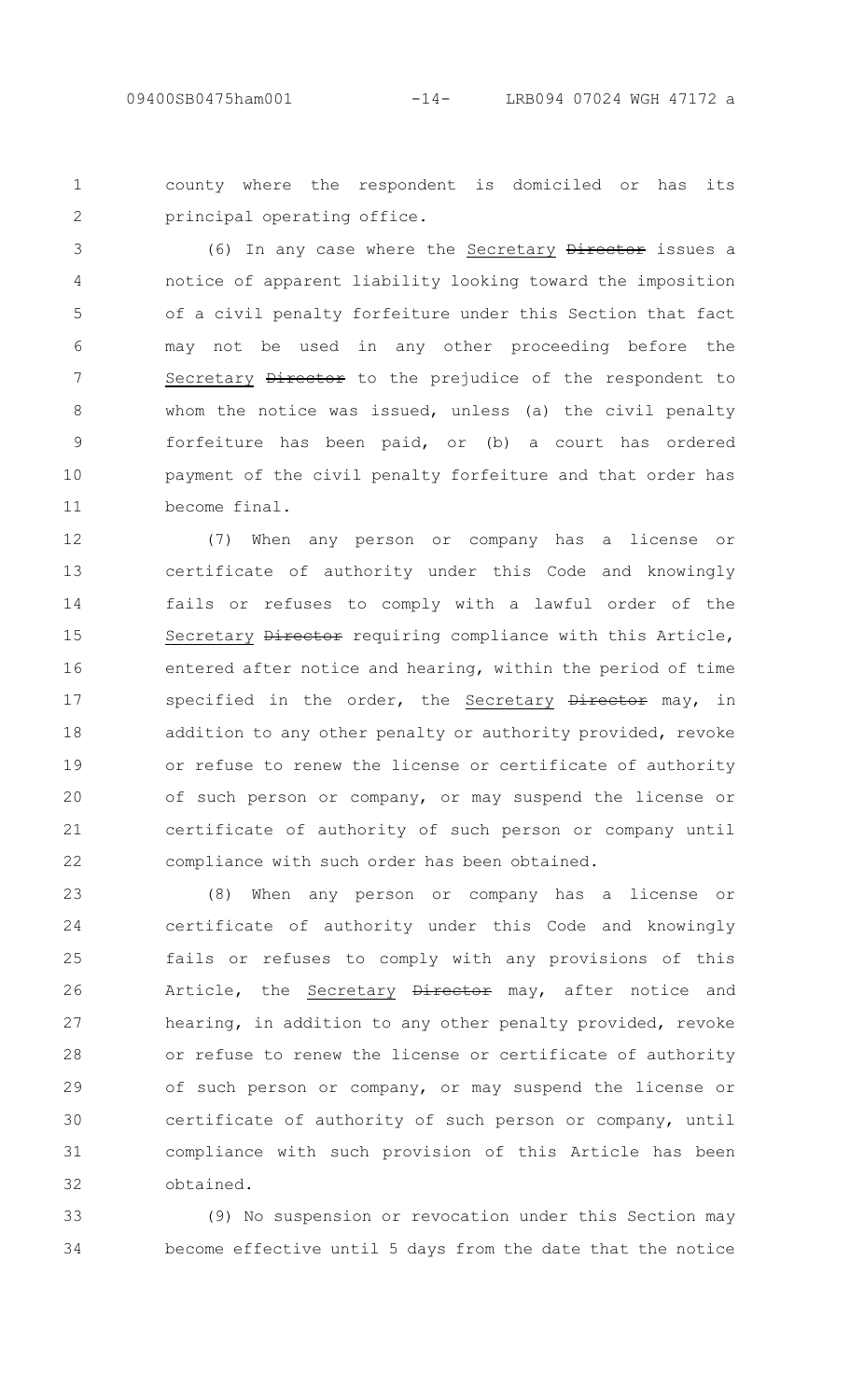of suspension or revocation has been personally delivered or delivered by registered or certified mail to the company or person. A suspension or revocation under this Section is stayed upon the filing, by the company or person, of a petition for judicial review under the Administrative Review Law. 1 2 3 4 5 6

(Source: P.A. 93-32, eff. 7-1-03.) 7

Section 315. The Medical Practice Act of 1987 is amended by changing Sections 7, 22, 23, 24, and 36 and adding Section 24.1 as follows: 8 9 10

(225 ILCS 60/7) (from Ch. 111, par. 4400-7) 11

12

(Section scheduled to be repealed on January 1, 2007)

Sec. 7. Medical Disciplinary Board. 13

(A) There is hereby created the Illinois State Medical Disciplinary Board (hereinafter referred to as the "Disciplinary Board"). The Disciplinary Board shall consist of  $11$   $9$  members, to be appointed by the Governor by and with the advice and consent of the Senate. All members shall be residents of the State, not more than  $6$  5 of whom shall be members of the same political party. All members shall be voting members. Five members shall be physicians licensed to practice medicine in all of its branches in Illinois possessing the degree of doctor of medicine, and it shall be the goal that at least one of the members practice in the field of neurosurgery, one of the members practice in the field of obstetrics and gynecology, and one of the members practice in the field of cardiology. One member shall be a physician licensed to practice in Illinois possessing the degree of doctor of osteopathy or osteopathic medicine. One member shall be a physician licensed to practice in Illinois and possessing the degree of doctor of chiropractic. Four members Two shall be members of the public, who shall not be engaged in any way, 14 15 16 17 18 19 20 21 22 23 24 25 26 27 28 29 30 31 32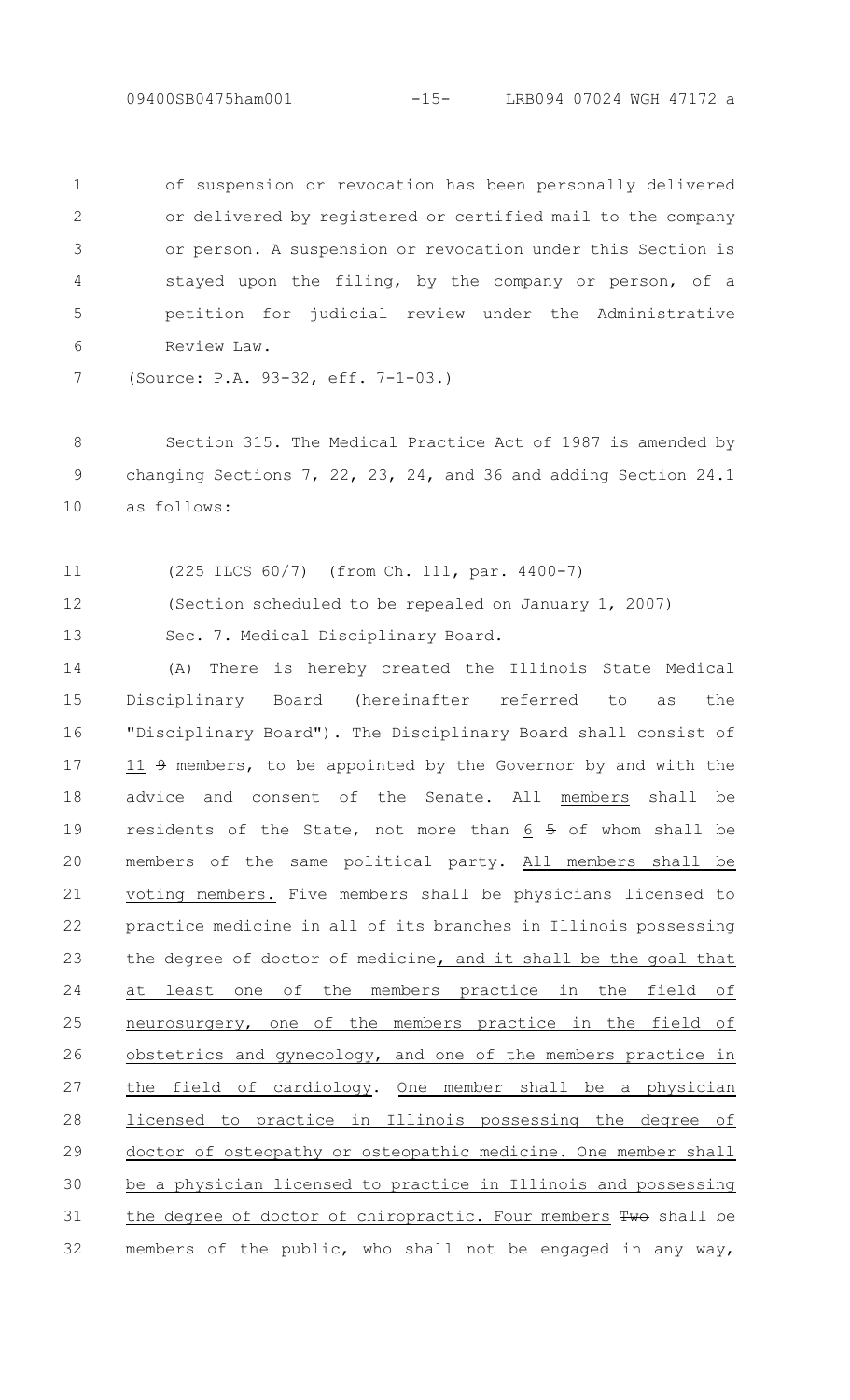directly or indirectly, as providers of health care. The 2 members shall act as voting members. One member shall be a physician licensed to practice in Illinois possessing the of osteopathy or osteopathic member shall be a physician licensed to practice in Illinois and possessing the degree of doctor of chiropractic. 1  $\mathcal{P}$ 3 4 5 6

(B) Members of the Disciplinary Board shall be appointed for terms of 4 years. Upon the expiration of the term of any member, their successor shall be appointed for a term of 4 years by the Governor by and with the advice and consent of the Senate. The Governor shall fill any vacancy for the remainder of the unexpired term by and with the advice and consent of the Senate. Upon recommendation of the Board, any member of the Disciplinary Board may be removed by the Governor for misfeasance, malfeasance, or wilful neglect of duty, after notice, and a public hearing, unless such notice and hearing shall be expressly waived in writing. Each member shall serve on the Disciplinary Board until their successor is appointed and qualified. No member of the Disciplinary Board shall serve more than 2 consecutive 4 year terms. 7 8 9 10 11 12 13 14 15 16 17 18 19 20

In making appointments the Governor shall attempt to insure that the various social and geographic regions of the State of Illinois are properly represented. 21 22 23

In making the designation of persons to act for the several professions represented on the Disciplinary Board, the Governor shall give due consideration to recommendations by members of the respective professions and by organizations therein.  $24$ 25 26 27 28

(C) The Disciplinary Board shall annually elect one of its voting members as chairperson and one as vice chairperson. No officer shall be elected more than twice in succession to the same office. Each officer shall serve until their successor has been elected and qualified. 29 30 31 32 33

(D) (Blank). 34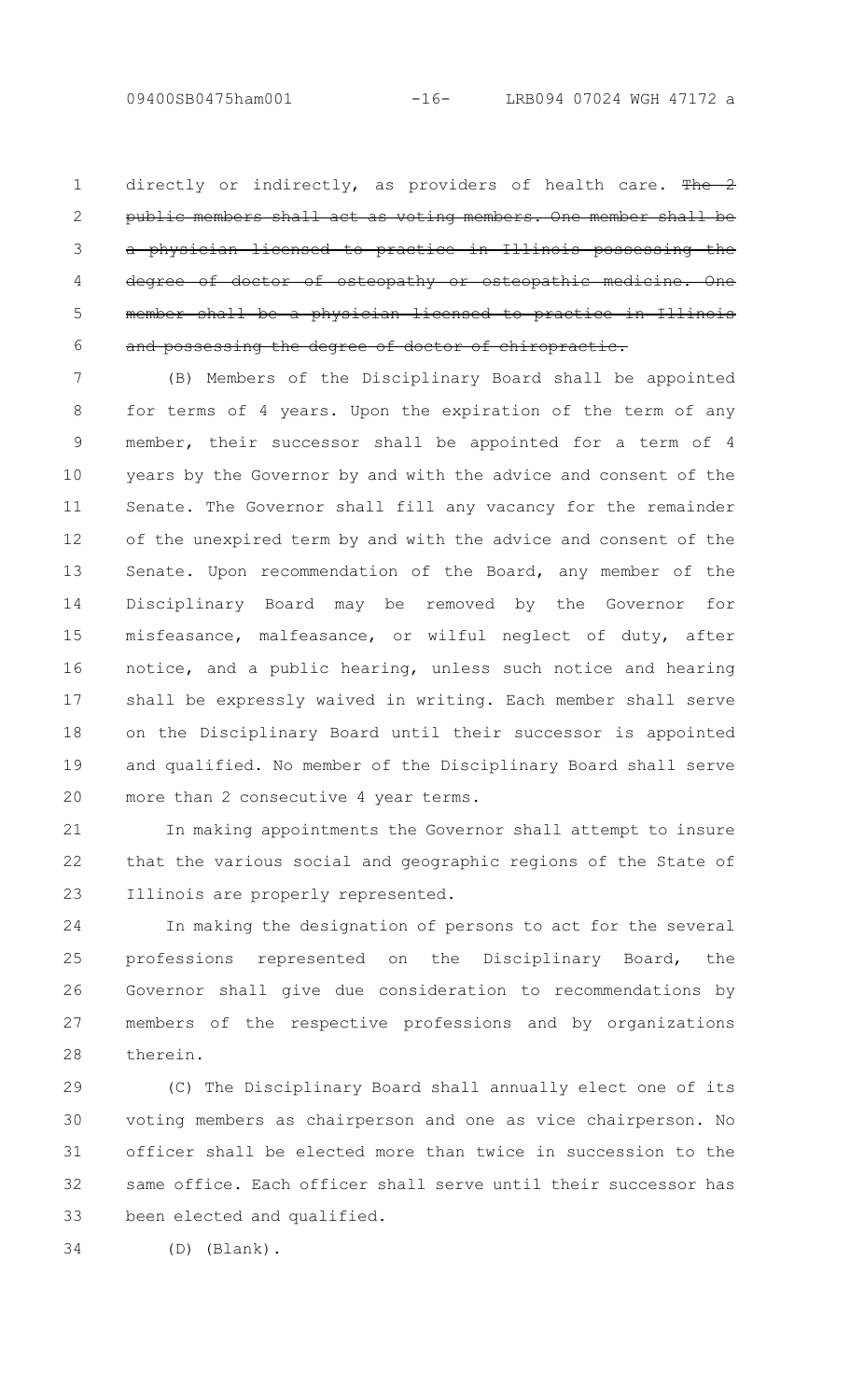(E) Six Four voting members of the Disciplinary Board, at least 4 of whom are physicians, shall constitute a quorum. A vacancy in the membership of the Disciplinary Board shall not impair the right of a quorum to exercise all the rights and perform all the duties of the Disciplinary Board. Any action taken by the Disciplinary Board under this Act may be authorized by resolution at any regular or special meeting and each such resolution shall take effect immediately. The Disciplinary Board shall meet at least quarterly. The Disciplinary Board is empowered to adopt all rules and regulations necessary and incident to the powers granted to it under this Act. 1  $\mathcal{P}$ 3 4 5 6 7 8 9 10 11 12

(F) Each member, and member-officer, of the Disciplinary Board shall receive a per diem stipend as the Secretary Director of the Department, hereinafter referred to as the Secretary Director, shall determine. The Secretary Director shall also determine the per diem stipend that each ex-officio member shall receive. Each member shall be paid their necessary expenses while engaged in the performance of their duties. 13 14 15 16 17 18 19

(G) The Secretary Director shall select a Chief Medical Coordinator and not less than 2 a Deputy Medical Coordinators Coordinator who shall not be members of the Disciplinary Board. Each medical coordinator shall be a physician licensed to practice medicine in all of its branches, and the Secretary Director shall set their rates of compensation. The Secretary Director shall assign at least one medical coordinator to a region composed of Cook County and such other counties as the Secretary Director may deem appropriate, and such medical coordinator or coordinators shall locate their office in Chicago. The Secretary Director shall assign at least one the remaining medical coordinator to a region composed of the balance of counties in the State, and such medical coordinator or coordinators shall locate their office in Springfield. Each medical coordinator shall be the chief enforcement officer of 20 21 22 23 24 25 26 27 28 29 30 31 32 33 34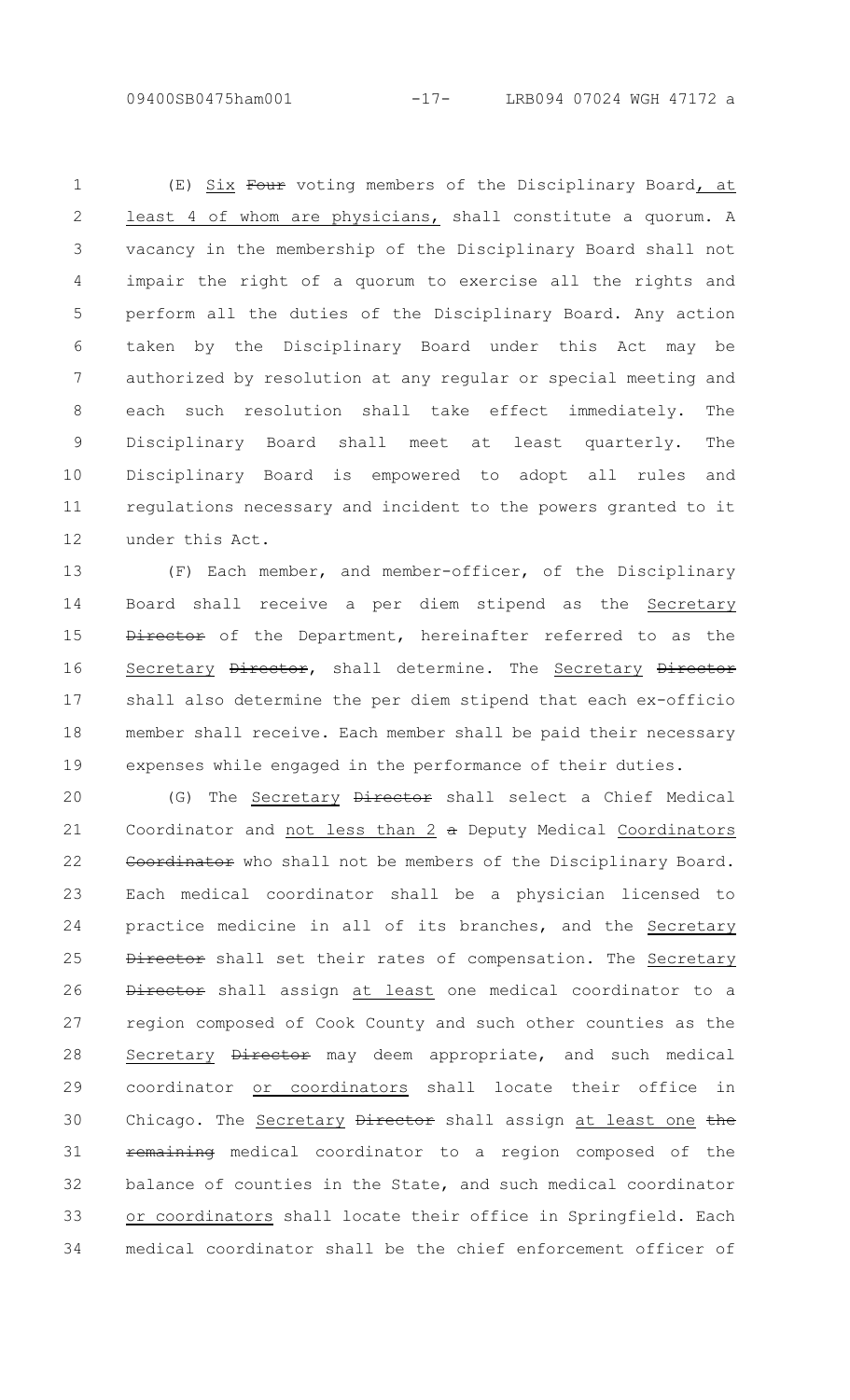this Act in his or her their assigned region and shall serve at the will of the Disciplinary Board. 1 2

The Secretary Director shall employ, in conformity with the Personnel Code, not less than one full time investigator for every 2,500 5000 physicians licensed in the State. Each investigator shall be a college graduate with at least 2 years' investigative experience or one year advanced medical education. Upon the written request of the Disciplinary Board, the Secretary Director shall employ, in conformity with the Personnel Code, such other professional, technical, investigative, and clerical help, either on a full or part-time basis as the Disciplinary Board deems necessary for the proper performance of its duties. 3 4 5 6 7 8 9 10 11 12 13

(H) Upon the specific request of the Disciplinary Board, signed by either the chairman, vice chairman, or a medical coordinator of the Disciplinary Board, the Department of Human Services or the Department of State Police shall make available any and all information that they have in their possession regarding a particular case then under investigation by the Disciplinary Board. 14 15 16 17 18 19 20

(I) Members of the Disciplinary Board shall be immune from suit in any action based upon any disciplinary proceedings or other acts performed in good faith as members of the Disciplinary Board. 21 22 23 24

(J) The Disciplinary Board may compile and establish a statewide roster of physicians and other medical professionals, including the several medical specialties, of such physicians and medical professionals, who have agreed to serve from time to time as advisors to the medical coordinators. Such advisors shall assist the medical coordinators or the Disciplinary Board in their investigations and participation in complaints against physicians. Such advisors shall serve under contract and shall be reimbursed at a reasonable rate for the services provided, plus reasonable 25 26 27 28 29 30 31 32 33 34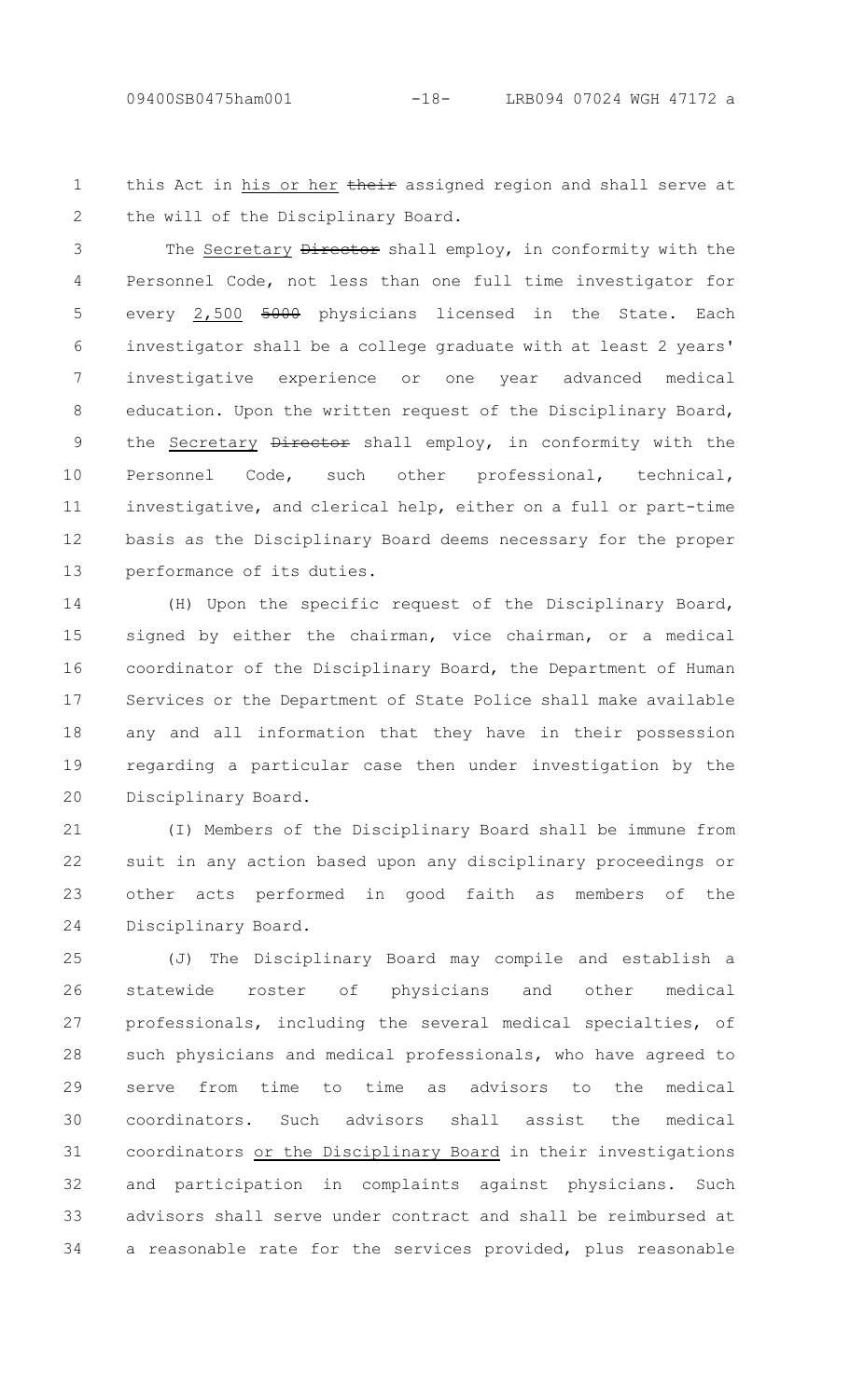expenses incurred. While serving in this capacity, the advisor, for any act undertaken in good faith and in the conduct of their duties under this Section, shall be immune from civil suit. 1  $\mathcal{P}$ 3 4

(Section scheduled to be repealed on January 1, 2007)

(Source: P.A. 93-138, eff. 7-10-03.) 5

(225 ILCS 60/22) (from Ch. 111, par. 4400-22) 6

7

Sec. 22. Disciplinary action.

8 9

(A) The Department may revoke, suspend, place on probationary status, refuse to renew, or take any other disciplinary action as the Department may deem proper with regard to the license or visiting professor permit of any person issued under this Act to practice medicine, or to treat human ailments without the use of drugs and without operative surgery upon any of the following grounds: 10 11 12 13 14 15

(1) Performance of an elective abortion in any place, locale, facility, or institution other than: 16 17

18

19

(a) a facility licensed pursuant to the Ambulatory Surgical Treatment Center Act;

(b) an institution licensed under the Hospital Licensing Act; or 20 21

(c) an ambulatory surgical treatment center or hospitalization or care facility maintained by the State or any agency thereof, where such department or agency has authority under law to establish and enforce standards for the ambulatory surgical treatment centers, hospitalization, or care facilities under its management and control; or 22 23 24 25 26 27 28

(d) ambulatory surgical treatment centers, hospitalization or care facilities maintained by the Federal Government; or 29 30 31

(e) ambulatory surgical treatment centers, hospitalization or care facilities maintained by any 32 33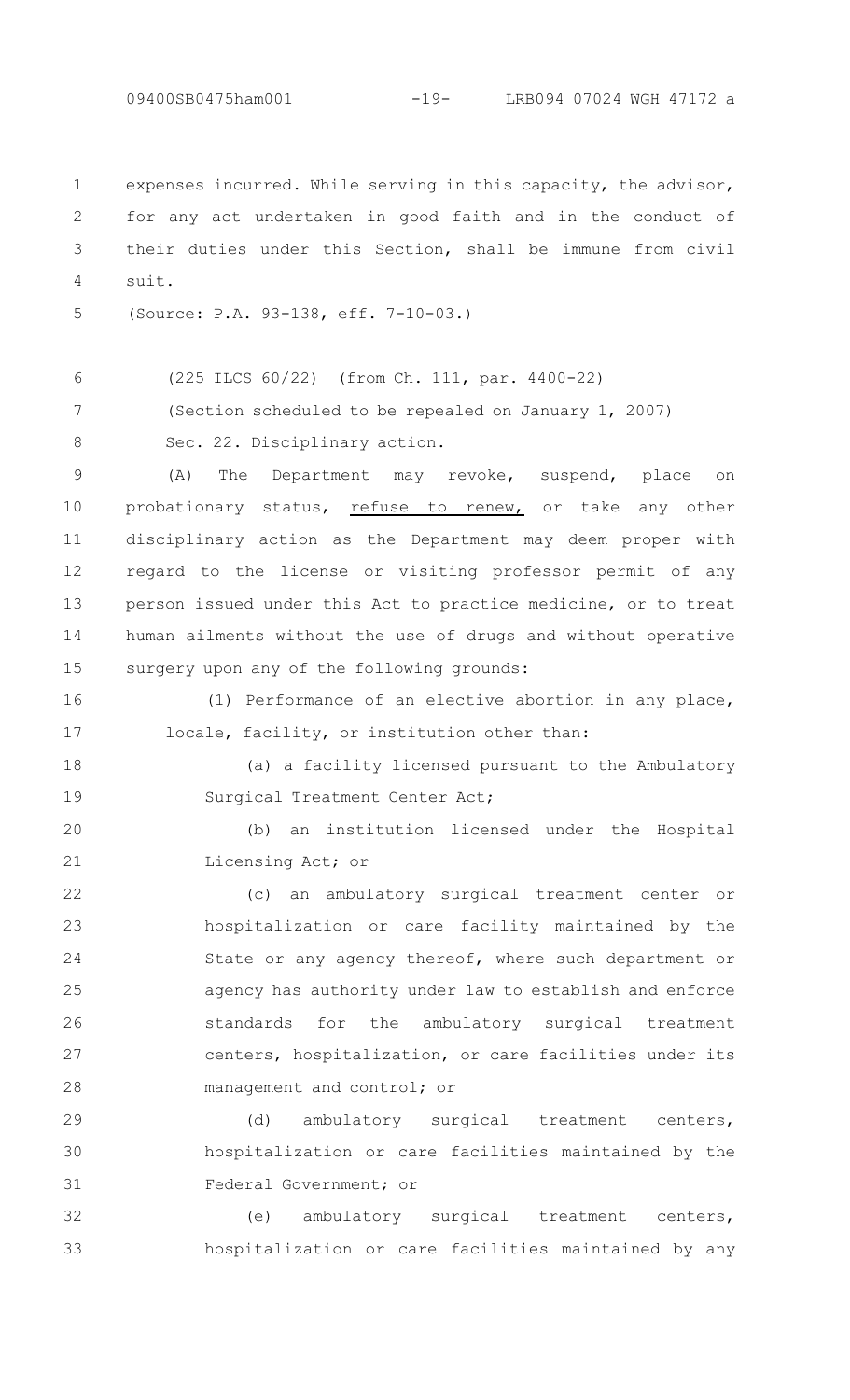university or college established under the laws of this State and supported principally by public funds raised by taxation. 1  $\mathcal{P}$ 

(2) Performance of an abortion procedure in a wilful and wanton manner on a woman who was not pregnant at the time the abortion procedure was performed.

(3) The conviction of a felony in this or any other jurisdiction, except as otherwise provided in subsection B of this Section, whether or not related to practice under this Act, or the entry of a guilty or nolo contendere plea to a felony charge. 7 8 9 10 11

12

34

3

4

5

6

(4) Gross negligence in practice under this Act.

(5) Engaging in dishonorable, unethical or unprofessional conduct of a character likely to deceive, defraud or harm the public. 13 14 15

(6) Obtaining any fee by fraud, deceit, or misrepresentation. 16 17

(7) Habitual or excessive use or abuse of drugs defined in law as controlled substances, of alcohol, or of any other substances which results in the inability to practice with reasonable judgment, skill or safety. 18 19 20 21

(8) Practicing under a false or, except as provided by law, an assumed name. 22 23

(9) Fraud or misrepresentation in applying for, or procuring, a license under this Act or in connection with applying for renewal of a license under this Act. 24 25 26

(10) Making a false or misleading statement regarding their skill or the efficacy or value of the medicine, treatment, or remedy prescribed by them at their direction in the treatment of any disease or other condition of the body or mind. 27 28 29 30 31

(11) Allowing another person or organization to use their license, procured under this Act, to practice. 32 33

(12) Disciplinary action of another state or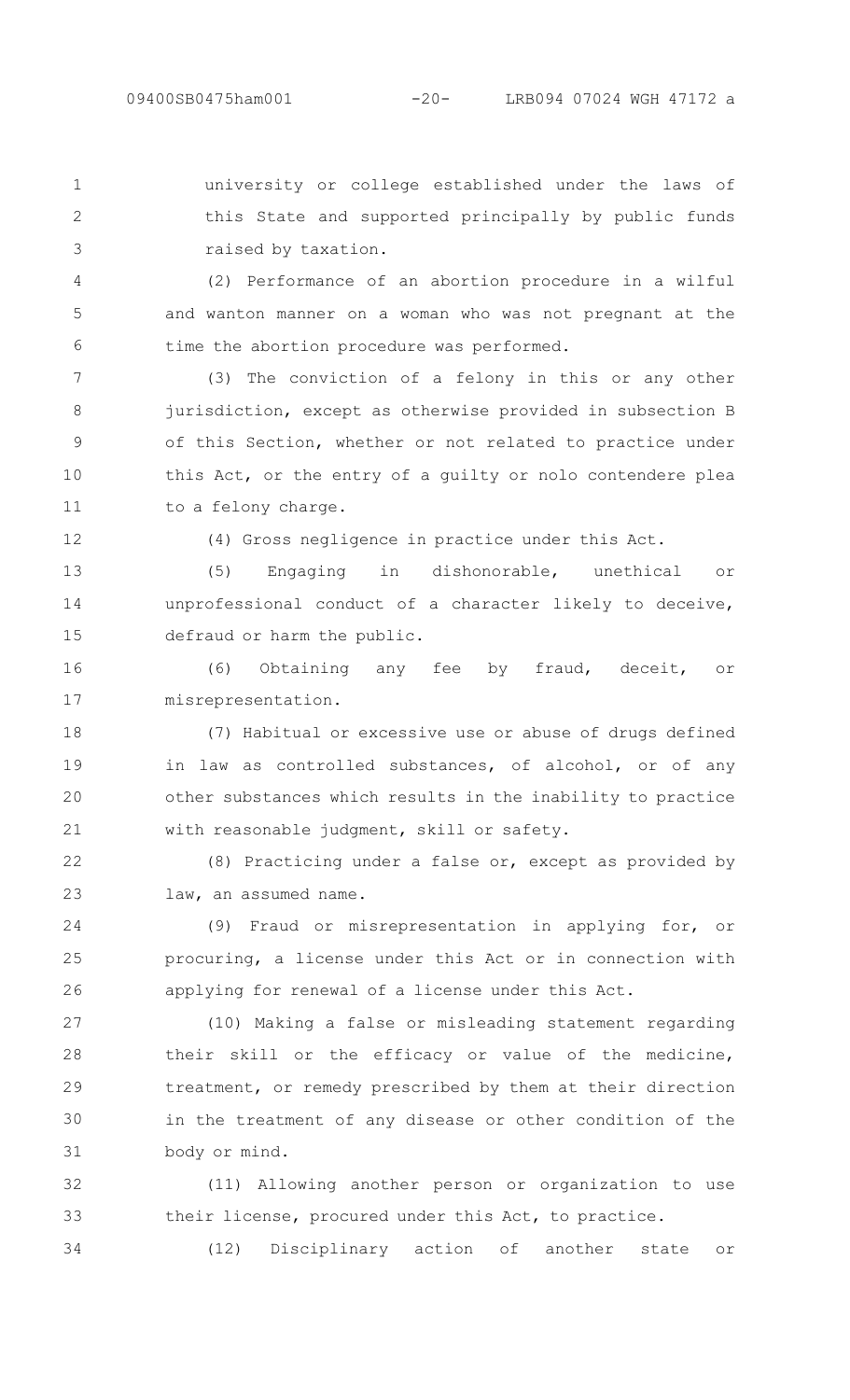jurisdiction against a license or other authorization to practice as a medical doctor, doctor of osteopathy, doctor of osteopathic medicine or doctor of chiropractic, a certified copy of the record of the action taken by the other state or jurisdiction being prima facie evidence thereof. 1  $\mathcal{P}$ 3 4 5 6

(13) Violation of any provision of this Act or of the Medical Practice Act prior to the repeal of that Act, or violation of the rules, or a final administrative action of the Secretary Director, after consideration of the recommendation of the Disciplinary Board. 7 8 9 10 11

(14) Dividing with anyone other than physicians with whom the licensee practices in a partnership, Professional Association, limited liability company, or Medical or Professional Corporation any fee, commission, rebate or other form of compensation for any professional services not actually and personally rendered. Nothing contained in this subsection prohibits persons holding valid and current licenses under this Act from practicing medicine in partnership under a partnership agreement, including a limited liability partnership, in a limited liability company under the Limited Liability Company Act, in a corporation authorized by the Medical Corporation Act, as an association authorized by the Professional Association Act, or in a corporation under the Professional Corporation Act or from pooling, sharing, dividing or apportioning the fees and monies received by them or by the partnership, corporation or association in accordance with the partnership agreement or the policies of the Board of Directors of the corporation or association. Nothing contained in this subsection prohibits 2 or more corporations authorized by the Medical Corporation Act, from forming a partnership or joint venture of such corporations, and providing medical, surgical and 12 13 14 15 16 17 18 19 20 21 22 23 24 25 26 27 28 29 30 31 32 33 34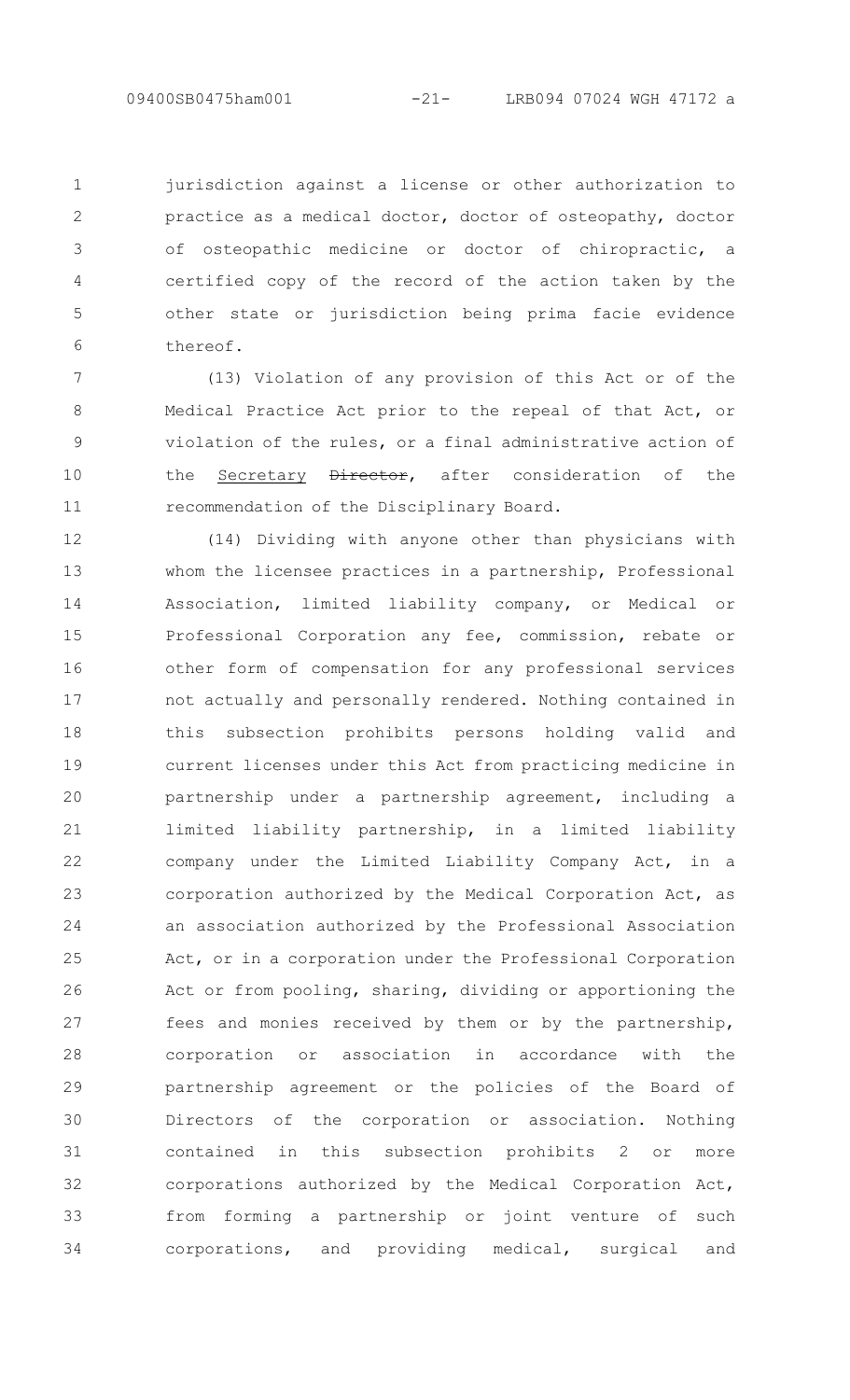scientific research and knowledge by employees of these corporations if such employees are licensed under this Act, or from pooling, sharing, dividing, or apportioning the fees and monies received by the partnership or joint venture in accordance with the partnership or joint venture agreement. Nothing contained in this subsection shall abrogate the right of 2 or more persons, holding valid and current licenses under this Act, to each receive adequate compensation for concurrently rendering professional services to a patient and divide a fee; provided, the patient has full knowledge of the division, and, provided, that the division is made in proportion to the services performed and responsibility assumed by each. 1  $\mathcal{P}$ 3 4 5 6 7 8 9 10 11 12 13

(15) A finding by the Medical Disciplinary Board that the registrant after having his or her license placed on probationary status or subjected to conditions or restrictions violated the terms of the probation or failed to comply with such terms or conditions. 14 15 16 17 18

19

34

(16) Abandonment of a patient.

(17) Prescribing, selling, administering, distributing, giving or self-administering any drug classified as a controlled substance (designated product) or narcotic for other than medically accepted therapeutic purposes. 20 21 22 23 24

(18) Promotion of the sale of drugs, devices, appliances or goods provided for a patient in such manner as to exploit the patient for financial gain of the physician. 25 26 27 28

(19) Offering, undertaking or agreeing to cure or treat disease by a secret method, procedure, treatment or medicine, or the treating, operating or prescribing for any human condition by a method, means or procedure which the licensee refuses to divulge upon demand of the Department. 29 30 31 32 33

(20) Immoral conduct in the commission of any act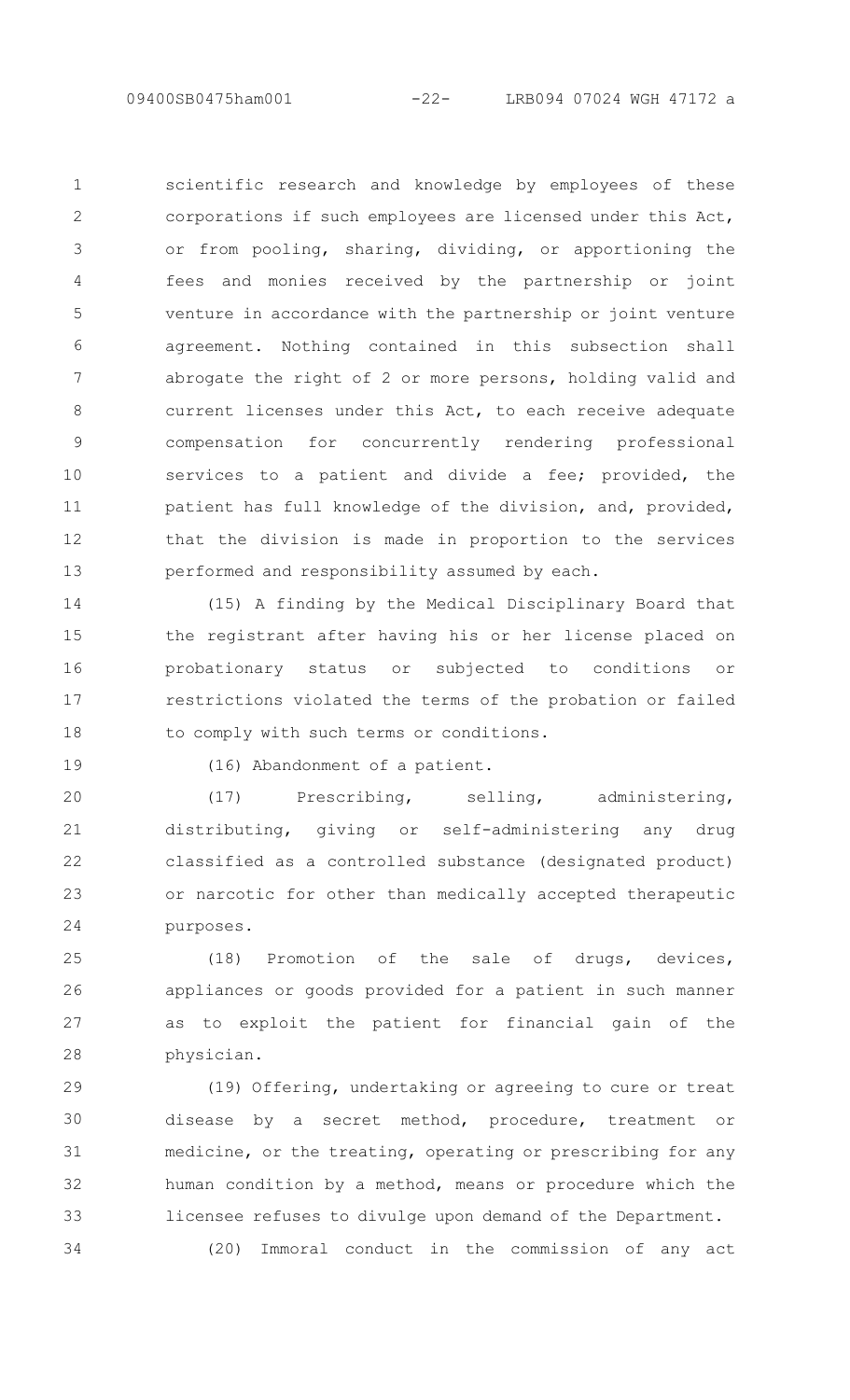1  $\mathcal{P}$  including, but not limited to, commission of an act of sexual misconduct related to the licensee's practice.

(21) Wilfully making or filing false records or reports in his or her practice as a physician, including, but not limited to, false records to support claims against the medical assistance program of the Department of Public Aid under the Illinois Public Aid Code. 3 4 5 6 7

(22) Wilful omission to file or record, or wilfully impeding the filing or recording, or inducing another person to omit to file or record, medical reports as required by law, or wilfully failing to report an instance of suspected abuse or neglect as required by law. 8 9 10 11 12

(23) Being named as a perpetrator in an indicated report by the Department of Children and Family Services under the Abused and Neglected Child Reporting Act, and upon proof by clear and convincing evidence that the licensee has caused a child to be an abused child or neglected child as defined in the Abused and Neglected Child Reporting Act. 13 14 15 16 17 18 19

(24) Solicitation of professional patronage by any corporation, agents or persons, or profiting from those representing themselves to be agents of the licensee. 20 21 22

(25) Gross and wilful and continued overcharging for professional services, including filing false statements for collection of fees for which services are not rendered, including, but not limited to, filing such false statements for collection of monies for services not rendered from the medical assistance program of the Department of Public Aid under the Illinois Public Aid Code. 23 24 25 26 27 28 29

(26) A pattern of practice or other behavior which demonstrates incapacity or incompetence to practice under this Act. 30 31 32

(27) Mental illness or disability which results in the inability to practice under this Act with reasonable 33 34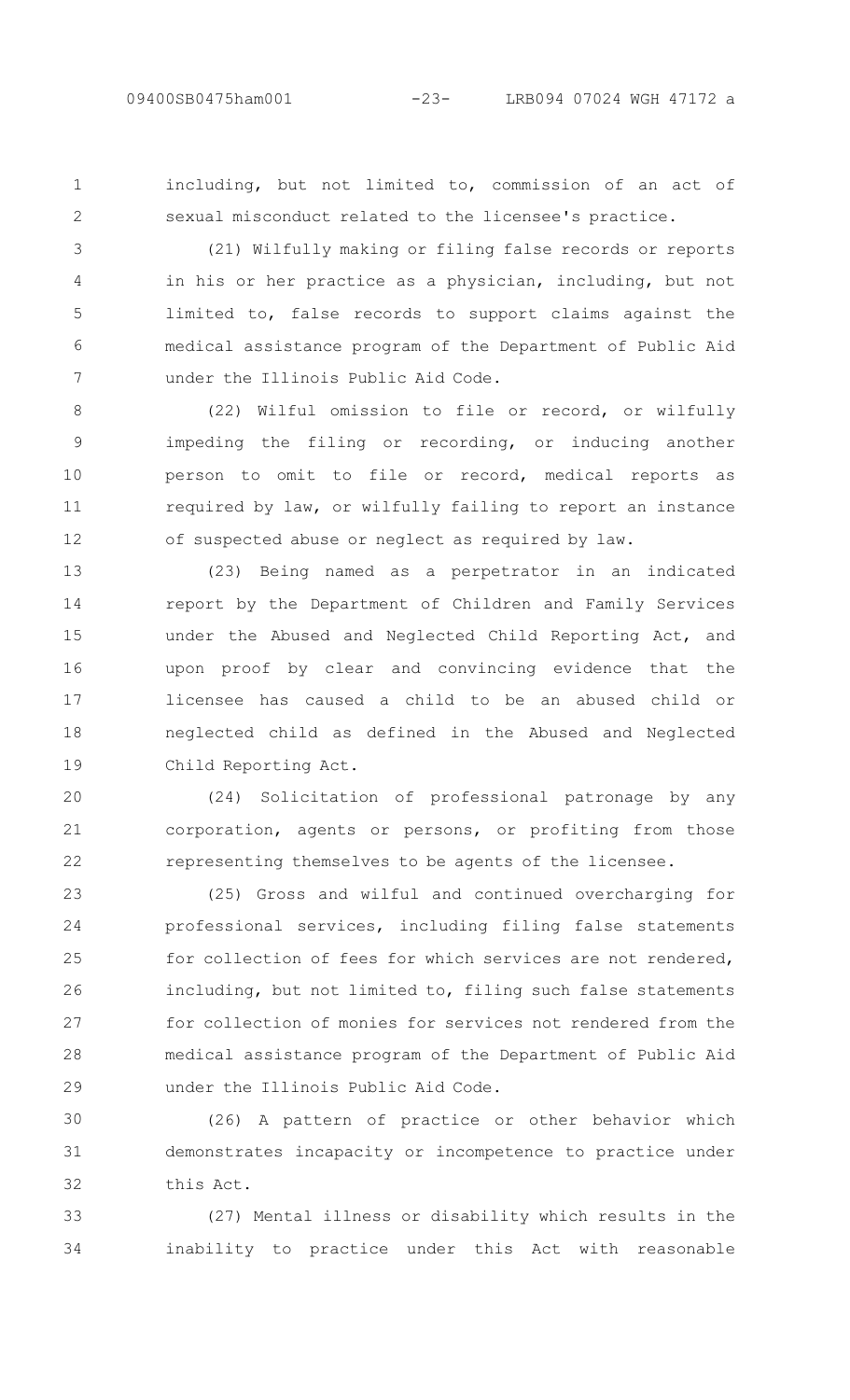```
1
```
judgment, skill or safety.

(28) Physical illness, including, but not limited to, deterioration through the aging process, or loss of motor skill which results in a physician's inability to practice under this Act with reasonable judgment, skill or safety. 2 3 4 5

(29) Cheating on or attempt to subvert the licensing examinations administered under this Act. 6 7

(30) Wilfully or negligently violating the confidentiality between physician and patient except as required by law. 8 9 10

(31) The use of any false, fraudulent, or deceptive statement in any document connected with practice under this Act. 11 12 13

(32) Aiding and abetting an individual not licensed under this Act in the practice of a profession licensed under this Act. 14 15 16

(33) Violating state or federal laws or regulations relating to controlled substances, legend drugs, or ephedra, as defined in the Ephedra Prohibition Act. 17 18 19

(34) Failure to report to the Department any adverse final action taken against them by another licensing jurisdiction (any other state or any territory of the United States or any foreign state or country), by any peer review body, by any health care institution, by any professional society or association related to practice under this Act, by any governmental agency, by any law enforcement agency, or by any court for acts or conduct similar to acts or conduct which would constitute grounds for action as defined in this Section. 20 21 22 23 24 25 26 27 28 29

(35) Failure to report to the Department surrender of a license or authorization to practice as a medical doctor, a doctor of osteopathy, a doctor of osteopathic medicine, or doctor of chiropractic in another state or jurisdiction, or surrender of membership on any medical staff or in any 30 31 32 33 34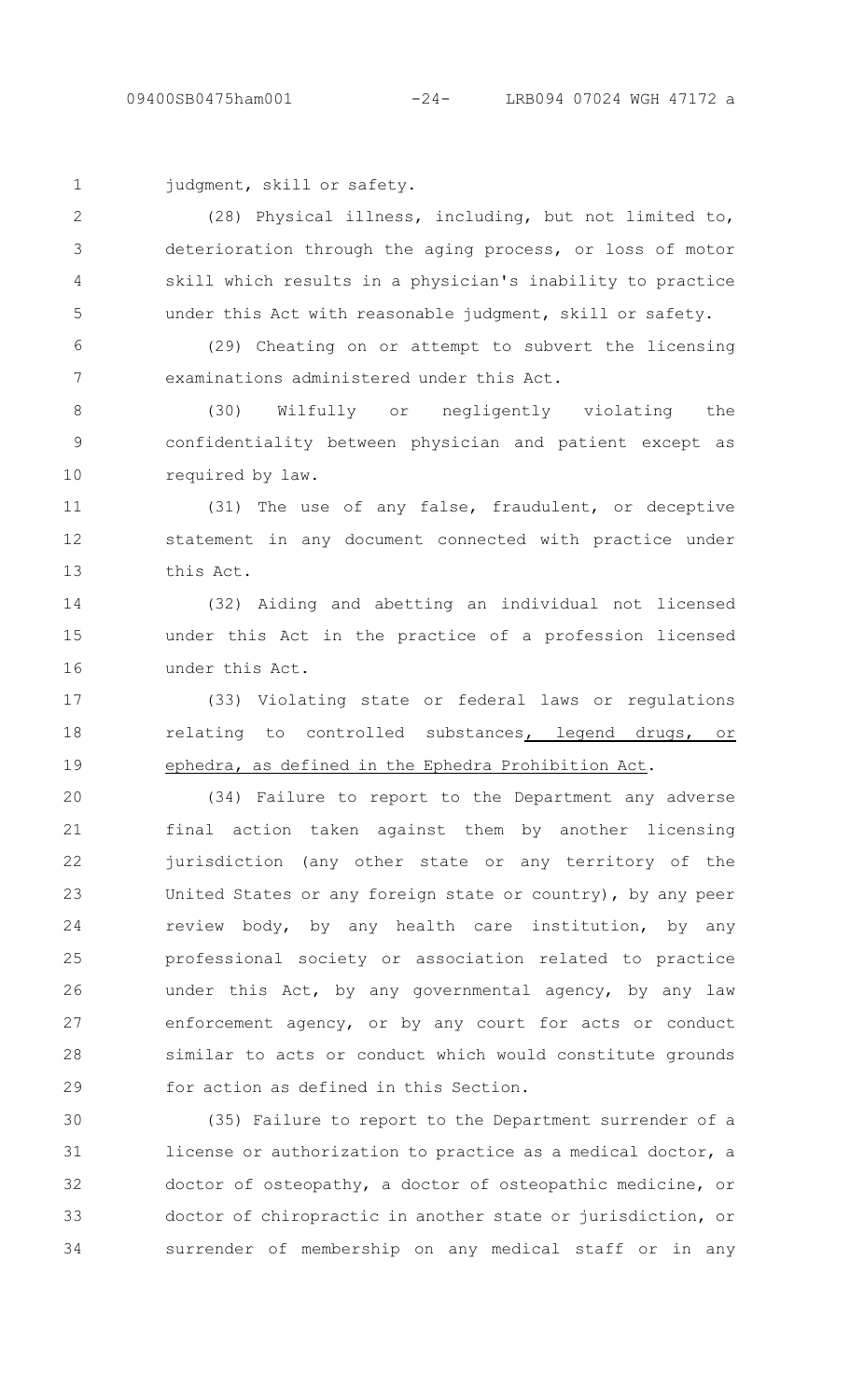medical or professional association or society, while under disciplinary investigation by any of those authorities or bodies, for acts or conduct similar to acts or conduct which would constitute grounds for action as defined in this Section. 1  $\mathcal{P}$ 3 4 5

(36) Failure to report to the Department any adverse judgment, settlement, or award arising from a liability claim related to acts or conduct similar to acts or conduct which would constitute grounds for action as defined in this Section. 6 7 8 9 10

(37) Failure to transfer copies of medical records as required by law. 11 12

(38) Failure to furnish the Department, its investigators or representatives, relevant information, legally requested by the Department after consultation with the Chief Medical Coordinator or the Deputy Medical Coordinator. 13 14 15 16 17

(39) Violating the Health Care Worker Self-Referral Act. 18 19

(40) Willful failure to provide notice when notice is required under the Parental Notice of Abortion Act of 1995. 20 21

(41) Failure to establish and maintain records of patient care and treatment as required by this law. 22 23

(42) Entering into an excessive number of written collaborative agreements with licensed advanced practice nurses resulting in an inability to adequately collaborate and provide medical direction. 24 25 26 27

(43) Repeated failure to adequately collaborate with or provide medical direction to a licensed advanced practice nurse. 28 29 30

Except for actions involving the ground numbered (26), all All proceedings to suspend, revoke, place on probationary status, or take any other disciplinary action as the Department may deem proper, with regard to a license on any of the 31 32 33 34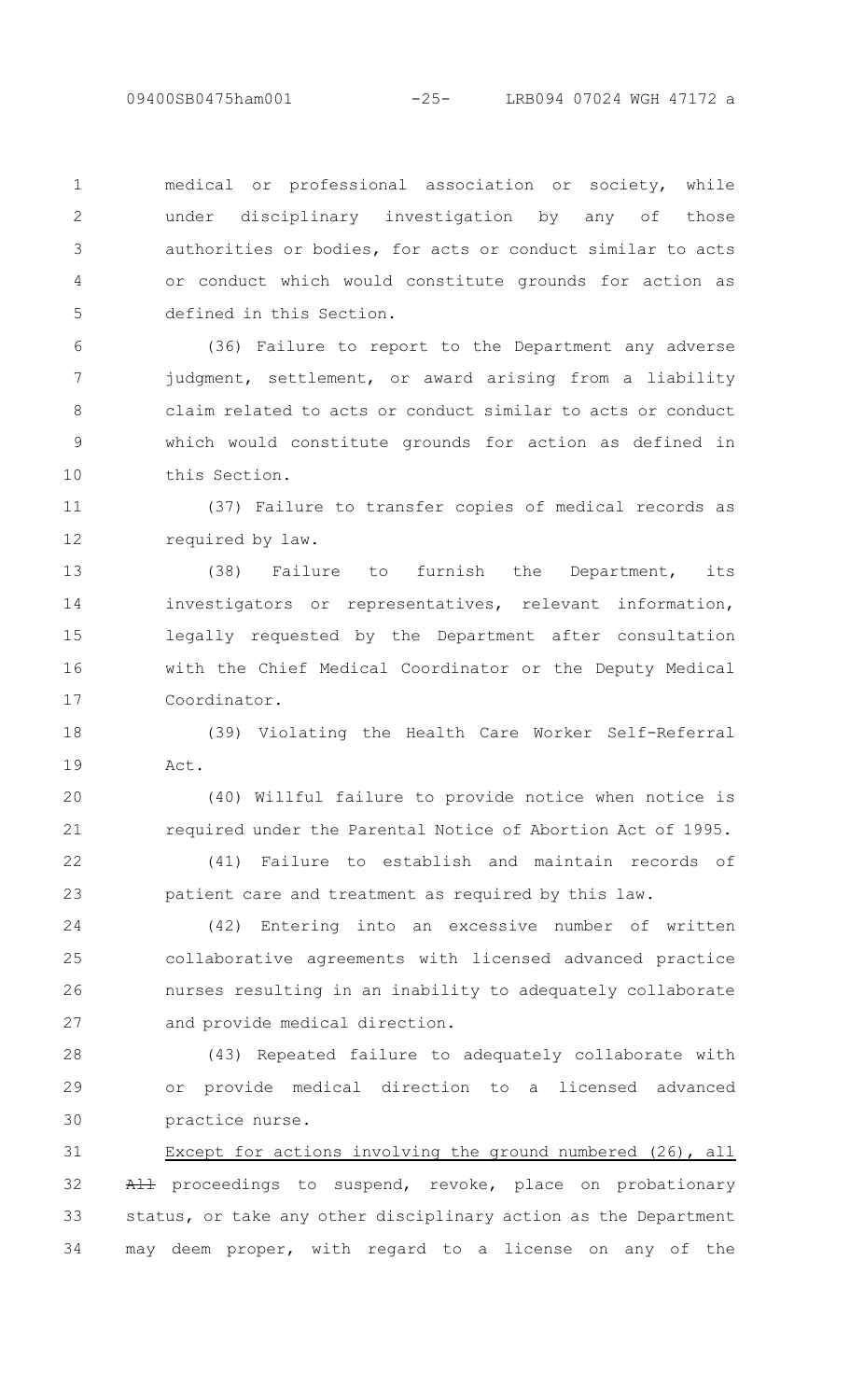foregoing grounds, must be commenced within 5 3 years next after receipt by the Department of a complaint alleging the commission of or notice of the conviction order for any of the acts described herein. Except for the grounds numbered (8), (9)  $(26)$ , and (29), no action shall be commenced more than  $10$ 5 years after the date of the incident or act alleged to have violated this Section. For actions involving the ground numbered (26), a pattern of practice or other behavior includes all incidents alleged to be part of the pattern of practice or other behavior that occurred or a report pursuant to Section 23 of this Act received within the 10-year period preceding the filing of the complaint. In the event of the settlement of any claim or cause of action in favor of the claimant or the reduction to final judgment of any civil action in favor of the plaintiff, such claim, cause of action or civil action being grounded on the allegation that a person licensed under this Act was negligent in providing care, the Department shall have an additional period of 2 years one year from the date of notification to the Department under Section 23 of this Act of such settlement or final judgment in which to investigate and commence formal disciplinary proceedings under Section 36 of this Act, except as otherwise provided by law. The time during which the holder of the license was outside the State of Illinois shall not be included within any period of time limiting the commencement of disciplinary action by the Department. 1 2 3 4 5 6 7 8 9 10 11 12 13 14 15 16 17 18 19 20 21 22 23 24 25 26

The entry of an order or judgment by any circuit court establishing that any person holding a license under this Act is a person in need of mental treatment operates as a suspension of that license. That person may resume their practice only upon the entry of a Departmental order based upon a finding by the Medical Disciplinary Board that they have been determined to be recovered from mental illness by the court and upon the Disciplinary Board's recommendation that they be 27 28 29 30 31 32 33 34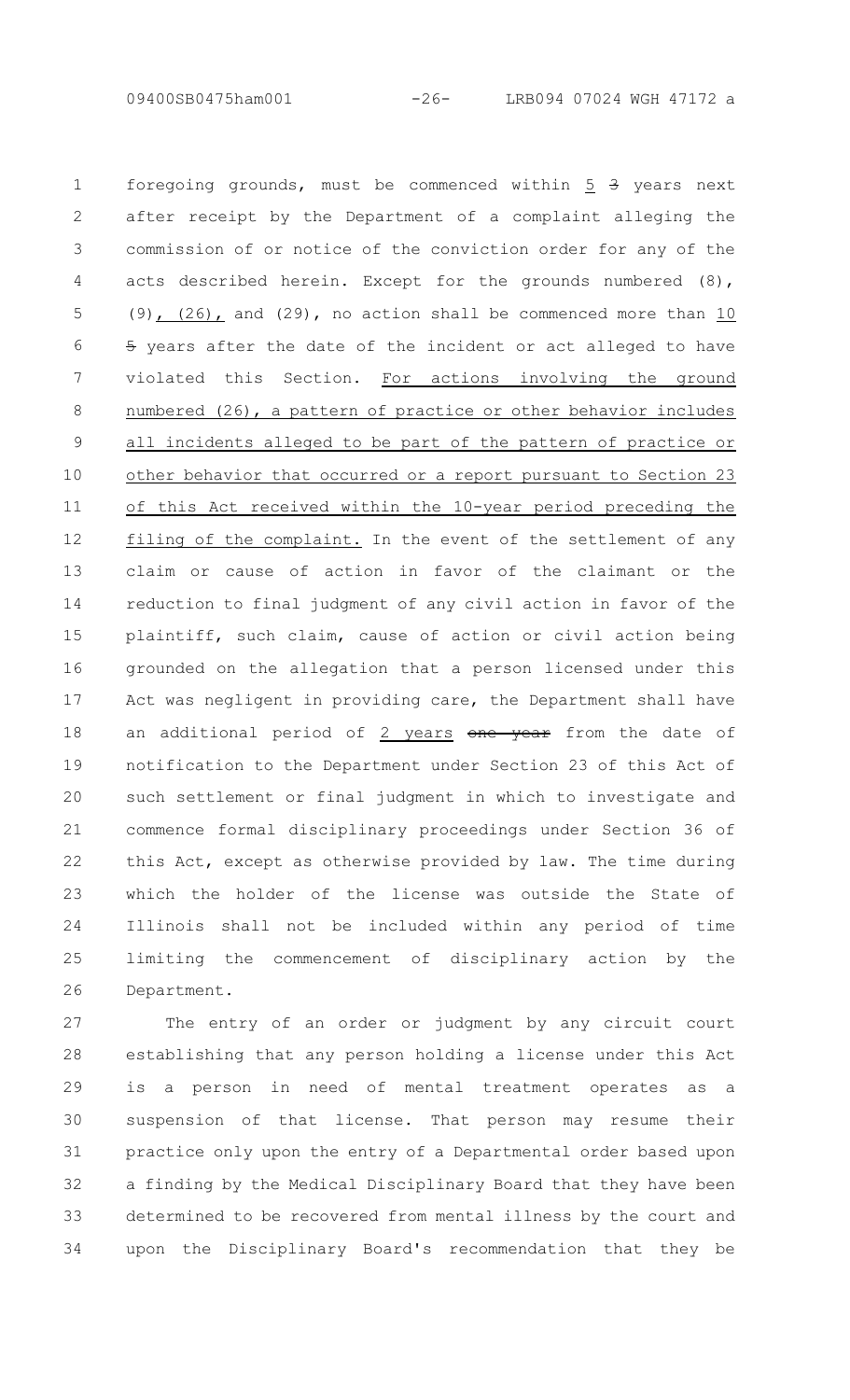permitted to resume their practice. 1

The Department may refuse to issue or take disciplinary action concerning the license of any person who fails to file a return, or to pay the tax, penalty or interest shown in a filed return, or to pay any final assessment of tax, penalty or interest, as required by any tax Act administered by the Illinois Department of Revenue, until such time as the requirements of any such tax Act are satisfied as determined by the Illinois Department of Revenue.  $\mathcal{P}$ 3 4 5 6 7 8 9

The Department, upon the recommendation of the Disciplinary Board, shall adopt rules which set forth standards to be used in determining: 10 11 12

(a) when a person will be deemed sufficiently rehabilitated to warrant the public trust; 13 14

(b) what constitutes dishonorable, unethical or unprofessional conduct of a character likely to deceive, defraud, or harm the public; 15 16 17

(c) what constitutes immoral conduct in the commission of any act, including, but not limited to, commission of an act of sexual misconduct related to the licensee's practice; and 18 19 20 21

(d) what constitutes gross negligence in the practice of medicine. 22 23

However, no such rule shall be admissible into evidence in any civil action except for review of a licensing or other disciplinary action under this Act.  $24$ 25 26

In enforcing this Section, the Medical Disciplinary Board, upon a showing of a possible violation, may compel any individual licensed to practice under this Act, or who has applied for licensure or a permit pursuant to this Act, to submit to a mental or physical examination, or both, as required by and at the expense of the Department. The examining physician or physicians shall be those specifically designated by the Disciplinary Board. The Medical Disciplinary Board or 27 28 29 30 31 32 33 34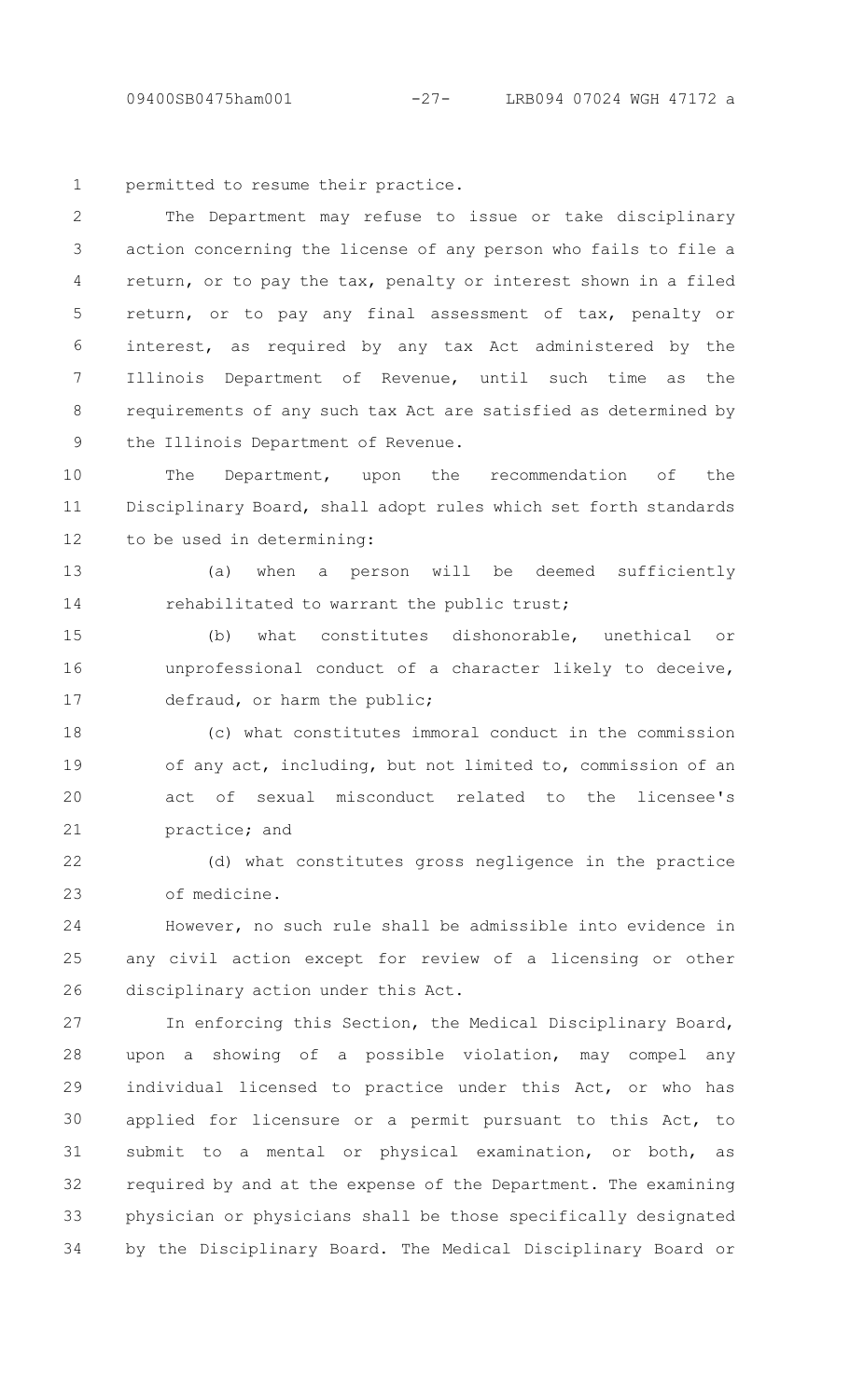the Department may order the examining physician to present testimony concerning this mental or physical examination of the licensee or applicant. No information shall be excluded by reason of any common law or statutory privilege relating to communication between the licensee or applicant and the examining physician. The individual to be examined may have, at his or her own expense, another physician of his or her choice present during all aspects of the examination. Failure of any individual to submit to mental or physical examination, when directed, shall be grounds for suspension of his or her license until such time as the individual submits to the examination if the Disciplinary Board finds, after notice and hearing, that the refusal to submit to the examination was without reasonable cause. If the Disciplinary Board finds a physician unable to practice because of the reasons set forth in this Section, the Disciplinary Board shall require such physician to submit to care, counseling, or treatment by physicians approved or designated by the Disciplinary Board, as a condition for continued, reinstated, or renewed licensure to practice. Any physician, whose license was granted pursuant to Sections 9, 17, or 19 of this Act, or, continued, reinstated, renewed, disciplined or supervised, subject to such terms, conditions or restrictions who shall fail to comply with such terms, conditions or restrictions, or to complete a required program of care, counseling, or treatment, as determined by the Chief Medical Coordinator or Deputy Medical Coordinators, shall be referred to the Secretary Director for a determination as to whether the licensee shall have their license suspended immediately, pending a hearing by the Disciplinary Board. In instances in which the Secretary Director immediately suspends a license under this Section, a hearing upon such person's license must be convened by the Disciplinary Board within 15 days after such suspension and completed without appreciable delay. The Disciplinary Board shall have the authority to 1 2 3 4 5 6 7 8 9 10 11 12 13 14 15 16 17 18 19 20 21 22 23 24 25 26 27 28 29 30 31 32 33 34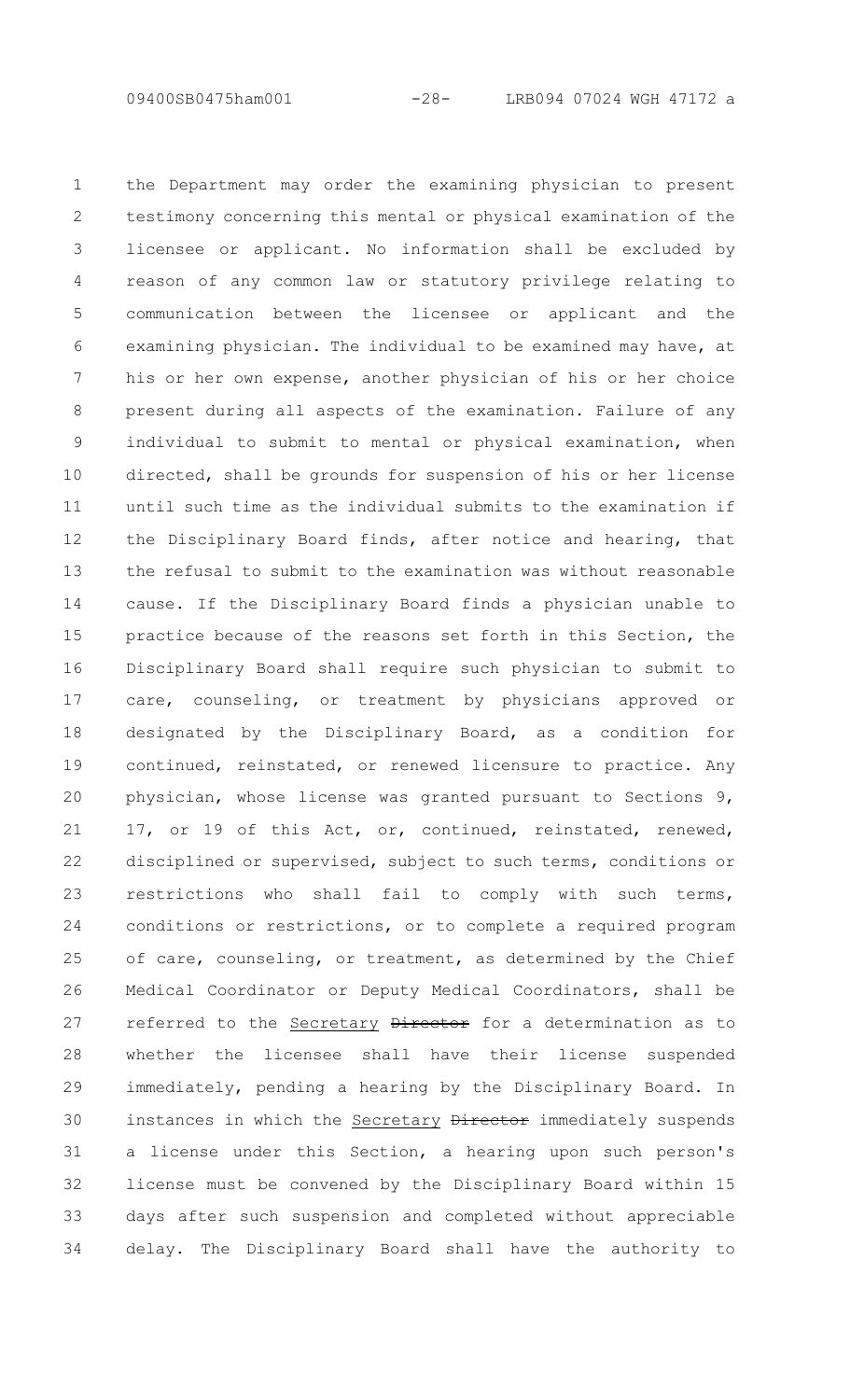review the subject physician's record of treatment and counseling regarding the impairment, to the extent permitted by applicable federal statutes and regulations safeguarding the confidentiality of medical records. 1 2 3 4

An individual licensed under this Act, affected under this Section, shall be afforded an opportunity to demonstrate to the Disciplinary Board that they can resume practice in compliance with acceptable and prevailing standards under the provisions of their license. 5 6 7 8 9

The Department may promulgate rules for the imposition of fines in disciplinary cases, not to exceed  $$10,000$   $$5,000$  for each violation of this Act. Fines may be imposed in conjunction with other forms of disciplinary action, but shall not be the exclusive disposition of any disciplinary action arising out of conduct resulting in death or injury to a patient. Any funds collected from such fines shall be deposited in the Medical Disciplinary Fund. 10 11 12 13 14 15 16 17

(B) The Department shall revoke the license or visiting permit of any person issued under this Act to practice medicine or to treat human ailments without the use of drugs and without operative surgery, who has been convicted a second time of committing any felony under the Illinois Controlled Substances Act, or who has been convicted a second time of committing a Class 1 felony under Sections 8A-3 and 8A-6 of the Illinois Public Aid Code. A person whose license or visiting permit is revoked under this subsection B of Section 22 of this Act shall be prohibited from practicing medicine or treating human ailments without the use of drugs and without operative surgery. 18 19 20 21 22 23 24 25 26 27 28 29

(C) The Medical Disciplinary Board shall recommend to the Department civil penalties and any other appropriate discipline in disciplinary cases when the Board finds that a physician willfully performed an abortion with actual knowledge that the person upon whom the abortion has been 30 31 32 33 34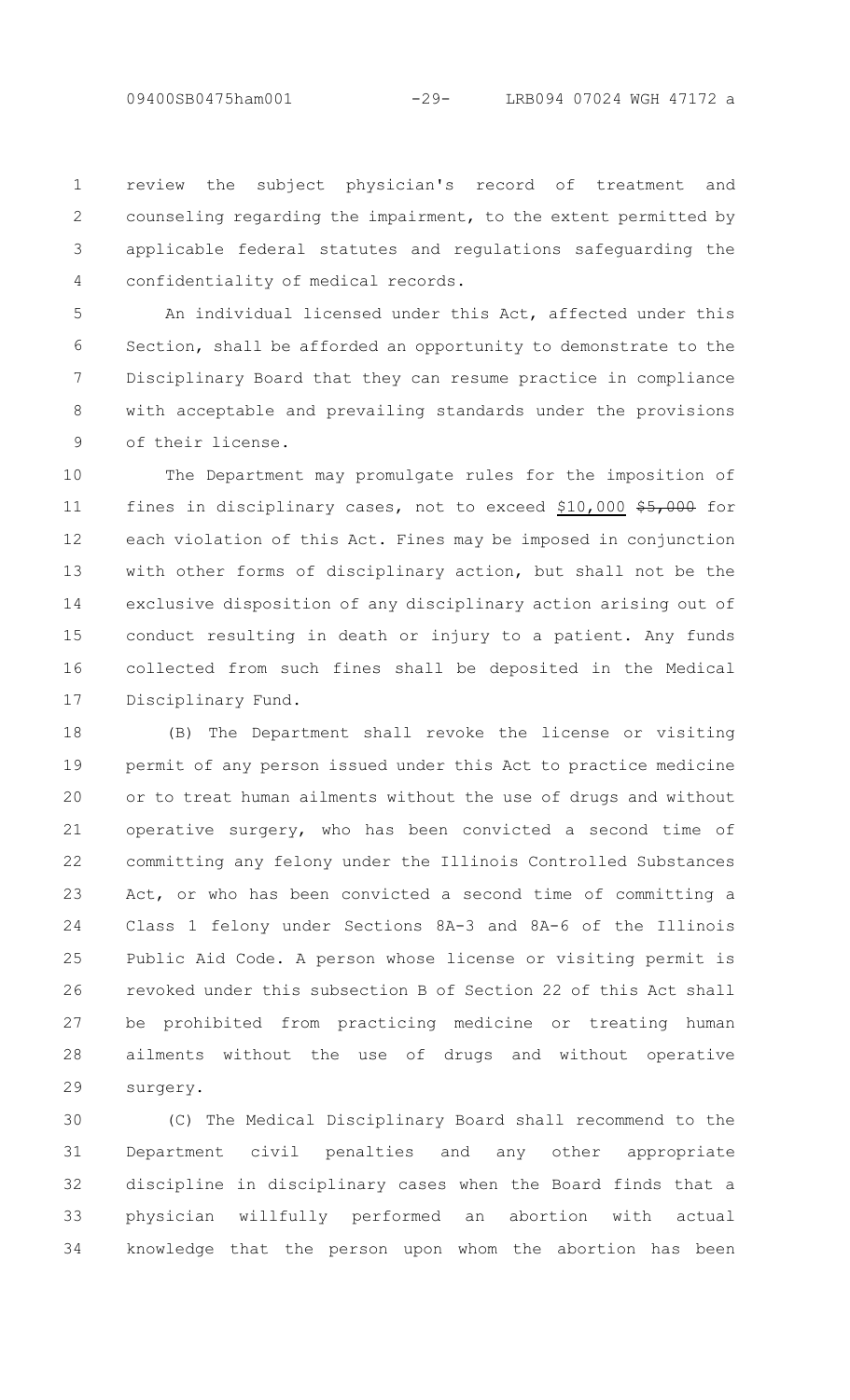performed is a minor or an incompetent person without notice as required under the Parental Notice of Abortion Act of 1995. Upon the Board's recommendation, the Department shall impose, for the first violation, a civil penalty of \$1,000 and for a second or subsequent violation, a civil penalty of \$5,000. (Source: P.A. 89-18, eff. 6-1-95; 89-201, eff. 1-1-96; 89-626, eff. 8-9-96; 89-702, eff. 7-1-97; 90-742, eff. 8-13-98.) 1  $\mathcal{P}$ 3 4 5 6 7

8 9 (225 ILCS 60/23) (from Ch. 111, par. 4400-23)

(Section scheduled to be repealed on January 1, 2007)

Sec. 23. Reports relating to professional conduct and capacity. 10 11

12

(A) Entities required to report.

(1) Health care institutions. The chief administrator or executive officer of any health care institution licensed by the Illinois Department of Public Health shall report to the Disciplinary Board when any person's clinical privileges are terminated or are restricted based on a final determination, in accordance with that institution's by-laws or rules and regulations, that a person has either committed an act or acts which may directly threaten patient care, and not of an administrative nature, or that a person may be mentally or physically disabled in such a manner as to endanger patients under that person's care. Such officer also shall report if a person accepts voluntary termination or restriction of clinical privileges in lieu of formal action based upon conduct related directly to patient care and not of an administrative nature, or in lieu of formal action seeking to determine whether a person may be mentally or physically disabled in such a manner as to endanger patients under that person's care. The Medical Disciplinary Board shall, by rule, provide for the reporting to it of all instances in which a person, licensed under this Act, who is impaired 13 14 15 16 17 18 19 20 21 22 23 24 25 26 27 28 29 30 31 32 33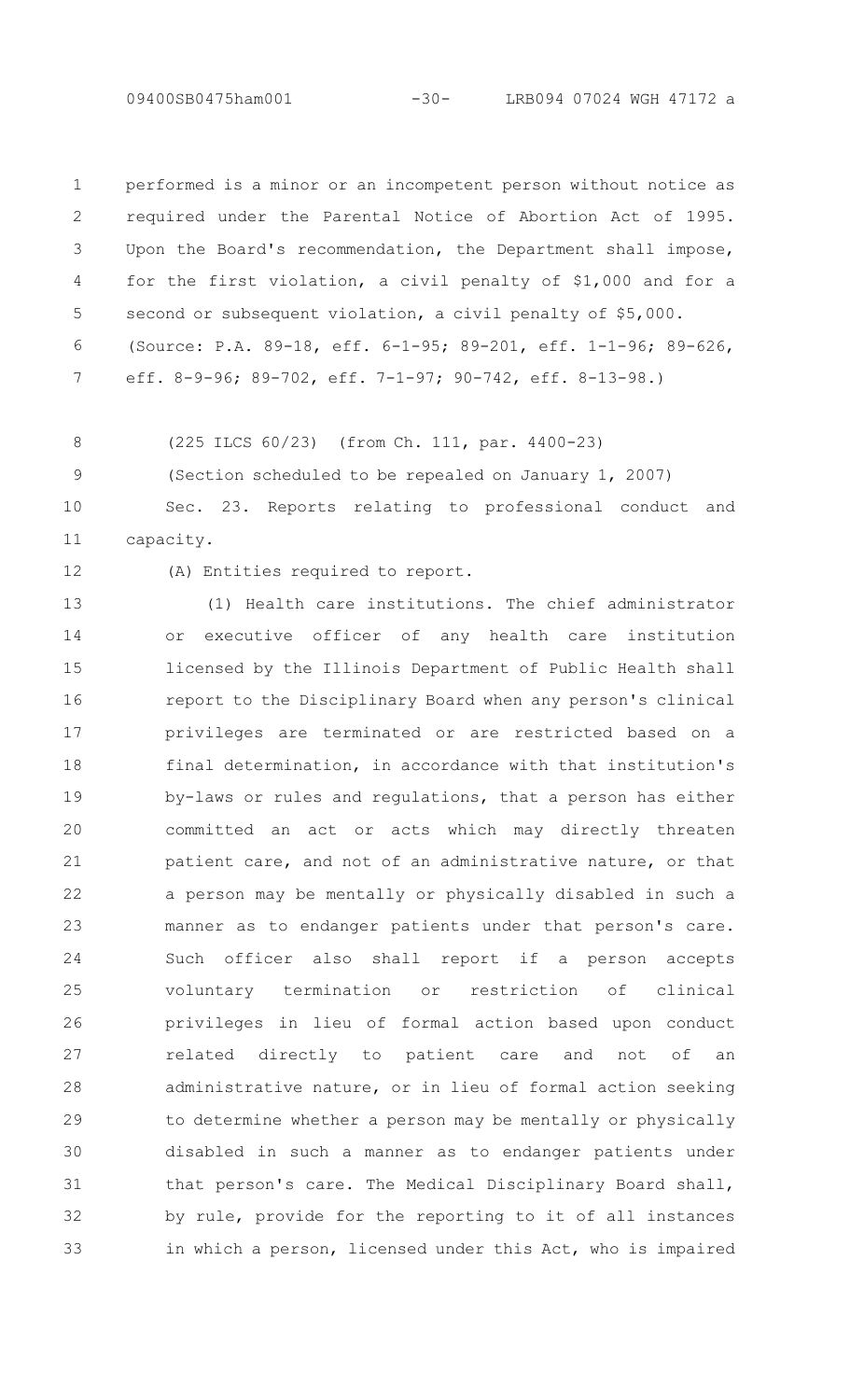by reason of age, drug or alcohol abuse or physical or mental impairment, is under supervision and, where appropriate, is in a program of rehabilitation. Such reports shall be strictly confidential and may be reviewed and considered only by the members of the Disciplinary Board, or by authorized staff as provided by rules of the Disciplinary Board. Provisions shall be made for the periodic report of the status of any such person not less than twice annually in order that the Disciplinary Board shall have current information upon which to determine the status of any such person. Such initial and periodic reports of impaired physicians shall not be considered records within the meaning of The State Records Act and shall be disposed of, following a determination by the Disciplinary Board that such reports are no longer required, in a manner and at such time as the Disciplinary Board shall determine by rule. The filing of such reports shall be construed as the filing of a report for purposes of subsection (C) of this Section. 1  $\mathcal{P}$ 3 4 5 6 7 8 9 10 11 12 13 14 15 16 17 18 19

(2) Professional associations. The President or chief executive officer of any association or society, of persons licensed under this Act, operating within this State shall report to the Disciplinary Board when the association or society renders a final determination that a person has committed unprofessional conduct related directly to patient care or that a person may be mentally or physically disabled in such a manner as to endanger patients under that person's care. 20 21 22 23 24 25 26 27 28

(3) Professional liability insurers. Every insurance company which offers policies of professional liability insurance to persons licensed under this Act, or any other entity which seeks to indemnify the professional liability of a person licensed under this Act, shall report to the Disciplinary Board the settlement of any claim or cause of 29 30 31 32 33 34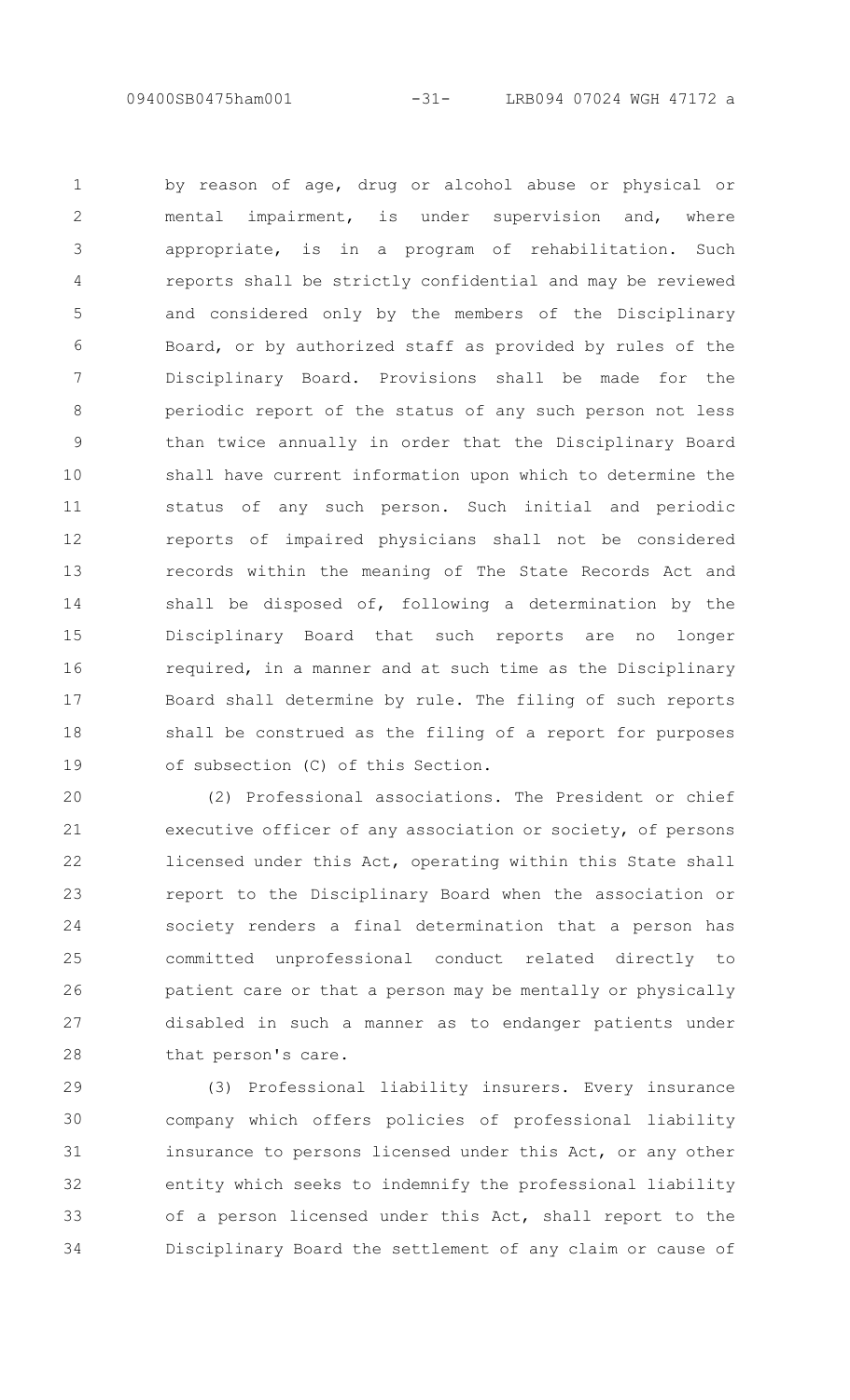1  $\mathcal{P}$ 

3

4

action, or final judgment rendered in any cause of action, which alleged negligence in the furnishing of medical care by such licensed person when such settlement or final judgment is in favor of the plaintiff.

(4) State's Attorneys. The State's Attorney of each county shall report to the Disciplinary Board all instances in which a person licensed under this Act is convicted or otherwise found guilty of the commission of any felony. The State's Attorney of each county may report to the Disciplinary Board through a verified complaint any instance in which the State's Attorney believes that a physician has willfully violated the notice requirements of the Parental Notice of Abortion Act of 1995. 5 6 7 8 9 10 11 12 13

(5) State agencies. All agencies, boards, commissions, departments, or other instrumentalities of the government of the State of Illinois shall report to the Disciplinary Board any instance arising in connection with the operations of such agency, including the administration of any law by such agency, in which a person licensed under this Act has either committed an act or acts which may be a violation of this Act or which may constitute unprofessional conduct related directly to patient care or which indicates that a person licensed under this Act may be mentally or physically disabled in such a manner as to endanger patients under that person's care. 14 15 16 17 18 19 20 21 22 23 24 25

(B) Mandatory reporting. All reports required by items (34), (35), and (36) of subsection (A) of Section 22 and by Section 23 shall be submitted to the Disciplinary Board in a timely fashion. The reports shall be filed in writing within 60 days after a determination that a report is required under this Act. All reports shall contain the following information: 26 27 28 29 30 31

(1) The name, address and telephone number of the person making the report. 32 33

34

(2) The name, address and telephone number of the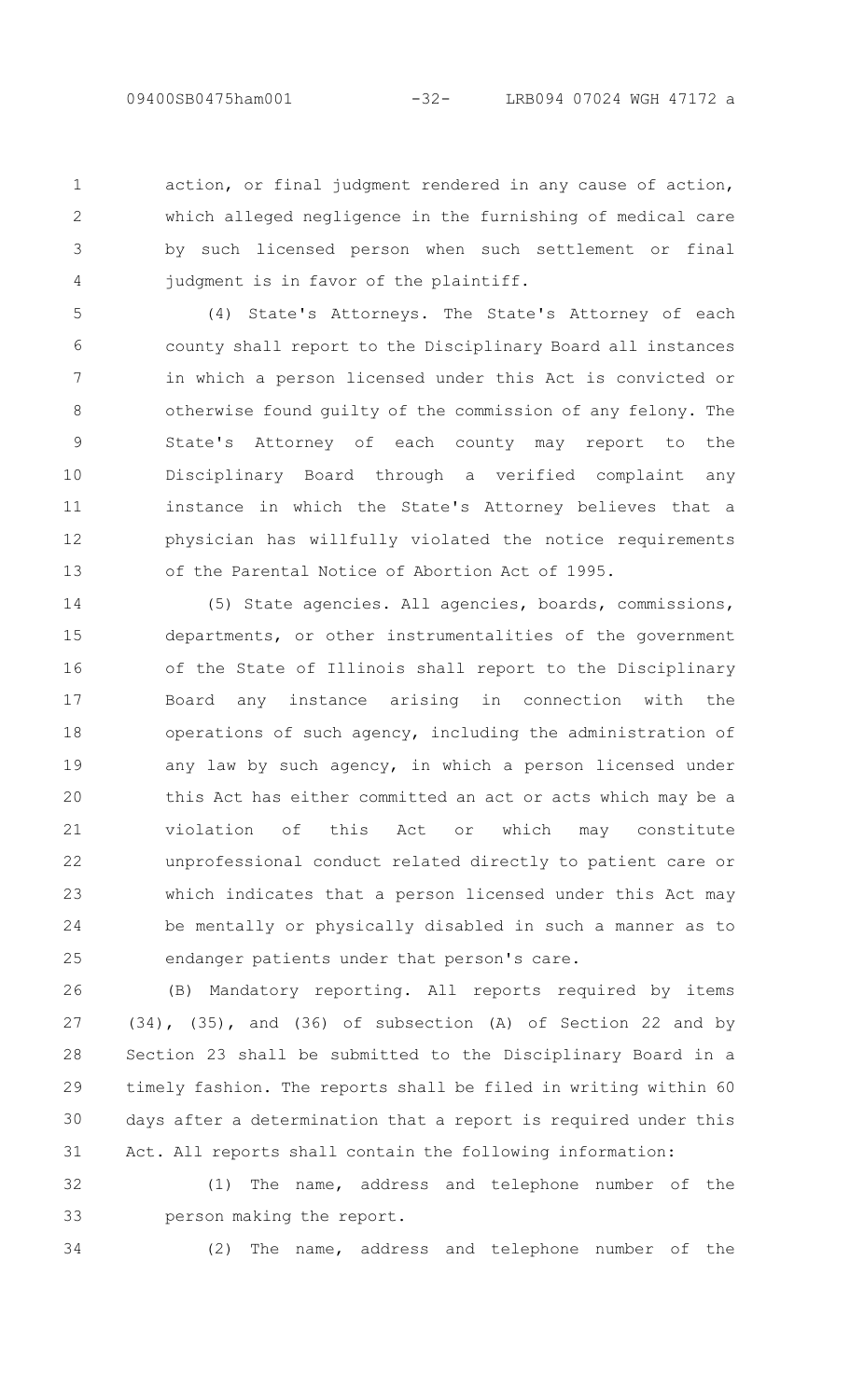person who is the subject of the report. 1

(3) The name and date of birth or other means of identification of any patient or patients whose treatment is a subject of the report, if available, or other means of identification if such information is not available, identification of the hospital or other healthcare facility where the care at issue in the report was rendered, provided, however, no medical records may be revealed without the written consent of the patient or patients.  $\mathcal{P}$ 3 4 5 6 7 8 9 10

(4) A brief description of the facts which gave rise to the issuance of the report, including the dates of any occurrences deemed to necessitate the filing of the report. 11 12 13

(5) If court action is involved, the identity of the court in which the action is filed, along with the docket number and date of filing of the action. 14 15 16

(6) Any further pertinent information which the reporting party deems to be an aid in the evaluation of the report. 17 18 19

The Department shall have the right to inform patients of the right to provide written consent for the Department to obtain copies of hospital and medical records. The Disciplinary Board or Department may also exercise the power under Section 38 of this Act to subpoena copies of hospital or medical records in mandatory report cases alleging death or permanent bodily injury when consent to obtain records is not provided by a patient or legal representative. Appropriate rules shall be adopted by the Department with the approval of the Disciplinary Board. 20 21 22 23 24 25 26 27 28 29

When the Department has received written reports concerning incidents required to be reported in items (34), (35), and (36) of subsection (A) of Section 22, the licensee's failure to report the incident to the Department under those items shall not be the sole grounds for disciplinary action. 30 31 32 33 34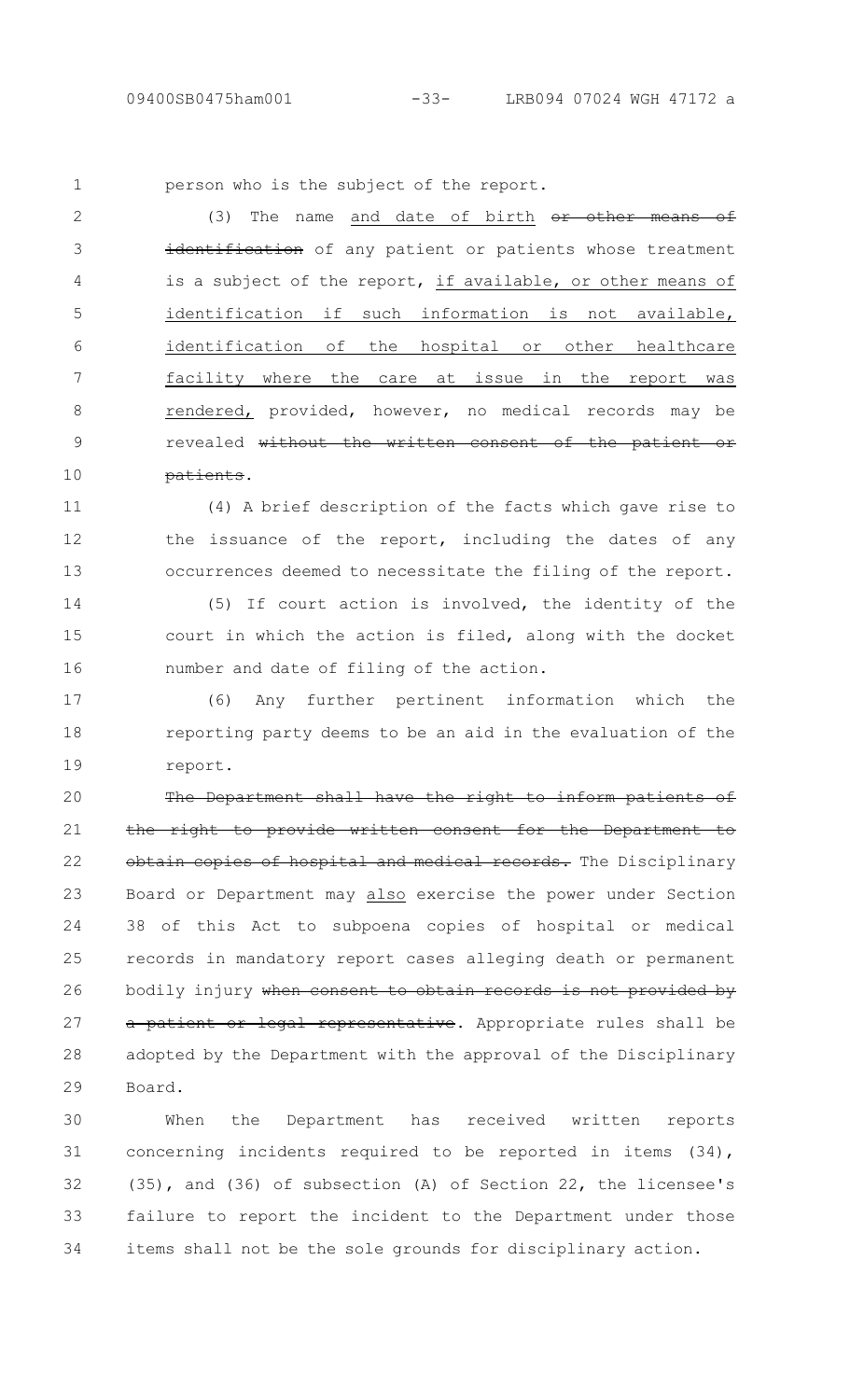Nothing contained in this Section shall act to in any way, waive or modify the confidentiality of medical reports and committee reports to the extent provided by law. Any information reported or disclosed shall be kept for the confidential use of the Disciplinary Board, the Medical Coordinators, the Disciplinary Board's attorneys, the medical investigative staff, and authorized clerical staff, as provided in this Act, and shall be afforded the same status as is provided information concerning medical studies in Part 21 of Article VIII of the Code of Civil Procedure, except that the Department may disclose information and documents to a federal, State, or local law enforcement agency pursuant to a subpoena in an ongoing criminal investigation. Furthermore, information and documents disclosed to a federal, State, or local law enforcement agency may be used by that agency only for the investigation and prosecution of a criminal offense. 1  $\mathcal{P}$ 3 4 5 6 7 8 9 10 11 12 13 14 15 16

(C) Immunity from prosecution. Any individual or organization acting in good faith, and not in a wilful and wanton manner, in complying with this Act by providing any report or other information to the Disciplinary Board or a peer review committee, or assisting in the investigation or preparation of such information, or by voluntarily reporting to the Disciplinary Board or a peer review committee information regarding alleged errors or negligence by a person licensed under this Act, or by participating in proceedings of the Disciplinary Board or a peer review committee, or by serving as a member of the Disciplinary Board or a peer review committee, shall not, as a result of such actions, be subject to criminal prosecution or civil damages. 17 18 19 20 21 22 23 24 25 26 27 28 29

(D) Indemnification. Members of the Disciplinary Board, the Medical Coordinators, the Disciplinary Board's attorneys, the medical investigative staff, physicians retained under contract to assist and advise the medical coordinators in the investigation, and authorized clerical staff shall be 30 31 32 33 34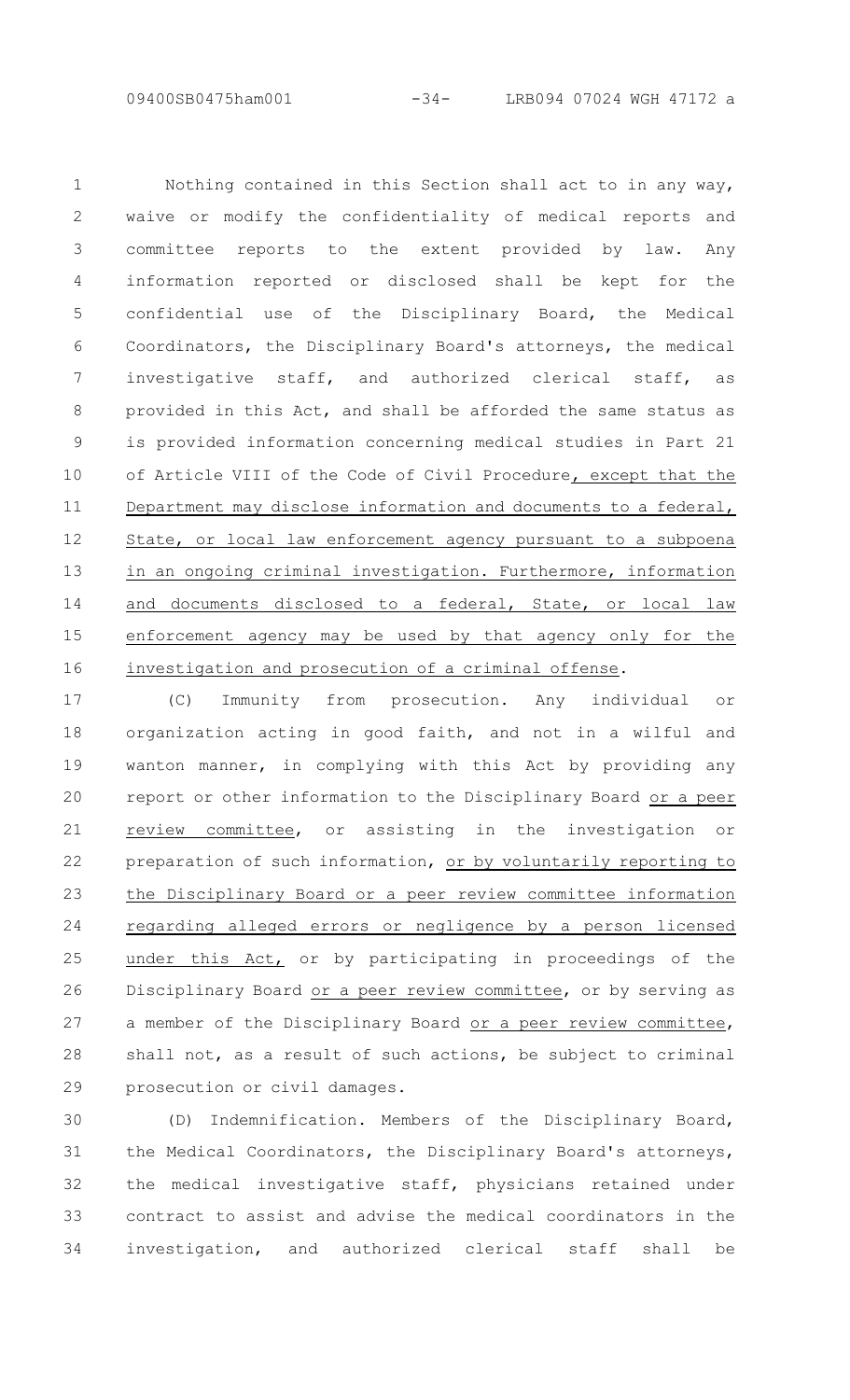indemnified by the State for any actions occurring within the scope of services on the Disciplinary Board, done in good faith and not wilful and wanton in nature. The Attorney General shall defend all such actions unless he or she determines either that there would be a conflict of interest in such representation or that the actions complained of were not in good faith or were wilful and wanton. 1 2 3 4 5 6 7

Should the Attorney General decline representation, the member shall have the right to employ counsel of his or her choice, whose fees shall be provided by the State, after approval by the Attorney General, unless there is a determination by a court that the member's actions were not in good faith or were wilful and wanton. 8 9 10 11 12 13

The member must notify the Attorney General within 7 days of receipt of notice of the initiation of any action involving services of the Disciplinary Board. Failure to so notify the Attorney General shall constitute an absolute waiver of the right to a defense and indemnification. 14 15 16 17 18

The Attorney General shall determine within 7 days after receiving such notice, whether he or she will undertake to represent the member. 19 20 21

(E) Deliberations of Disciplinary Board. Upon the receipt of any report called for by this Act, other than those reports of impaired persons licensed under this Act required pursuant to the rules of the Disciplinary Board, the Disciplinary Board shall notify in writing, by certified mail, the person who is the subject of the report. Such notification shall be made within 30 days of receipt by the Disciplinary Board of the report. 22 23  $24$ 25 26 27 28 29

The notification shall include a written notice setting forth the person's right to examine the report. Included in such notification shall be the address at which the file is maintained, the name of the custodian of the reports, and the telephone number at which the custodian may be reached. The 30 31 32 33 34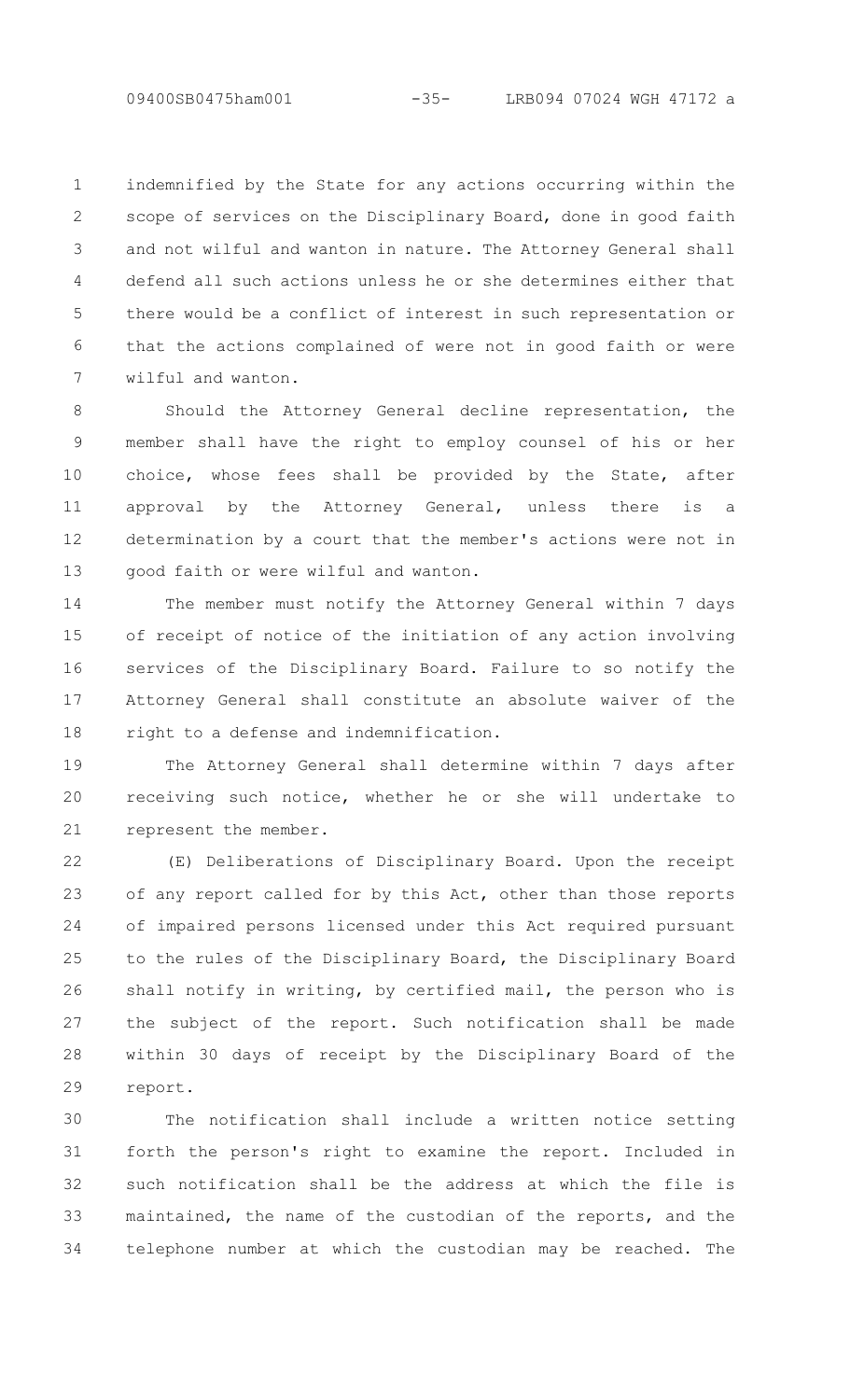person who is the subject of the report shall submit a written statement responding, clarifying, adding to, or proposing the amending of the report previously filed. The person who is the subject of the report shall also submit with the written statement any medical records related to the report. The statement and accompanying medical records shall become a permanent part of the file and must be received by the Disciplinary Board no more than 30 60 days after the date on which the person was notified by the Disciplinary Board of the existence of the original report. 1  $\mathcal{P}$ 3 4 5 6 7 8 9 10

The Disciplinary Board shall review all reports received by it, together with any supporting information and responding statements submitted by persons who are the subject of reports. The review by the Disciplinary Board shall be in a timely manner but in no event, shall the Disciplinary Board's initial review of the material contained in each disciplinary file be less than 61 days nor more than 180 days after the receipt of the initial report by the Disciplinary Board. 11 12 13 14 15 16 17 18

When the Disciplinary Board makes its initial review of the materials contained within its disciplinary files, the Disciplinary Board shall, in writing, make a determination as to whether there are sufficient facts to warrant further investigation or action. Failure to make such determination within the time provided shall be deemed to be a determination that there are not sufficient facts to warrant further investigation or action. 19 20 21 22 23 24 25 26

Should the Disciplinary Board find that there are not sufficient facts to warrant further investigation, or action, the report shall be accepted for filing and the matter shall be deemed closed and so reported to the Secretary Director. The Secretary Director shall then have 30 days to accept the Medical Disciplinary Board's decision or request further investigation. The Secretary Director shall inform the Board in writing of the decision to request further investigation, 27 28 29 30 31 32 33 34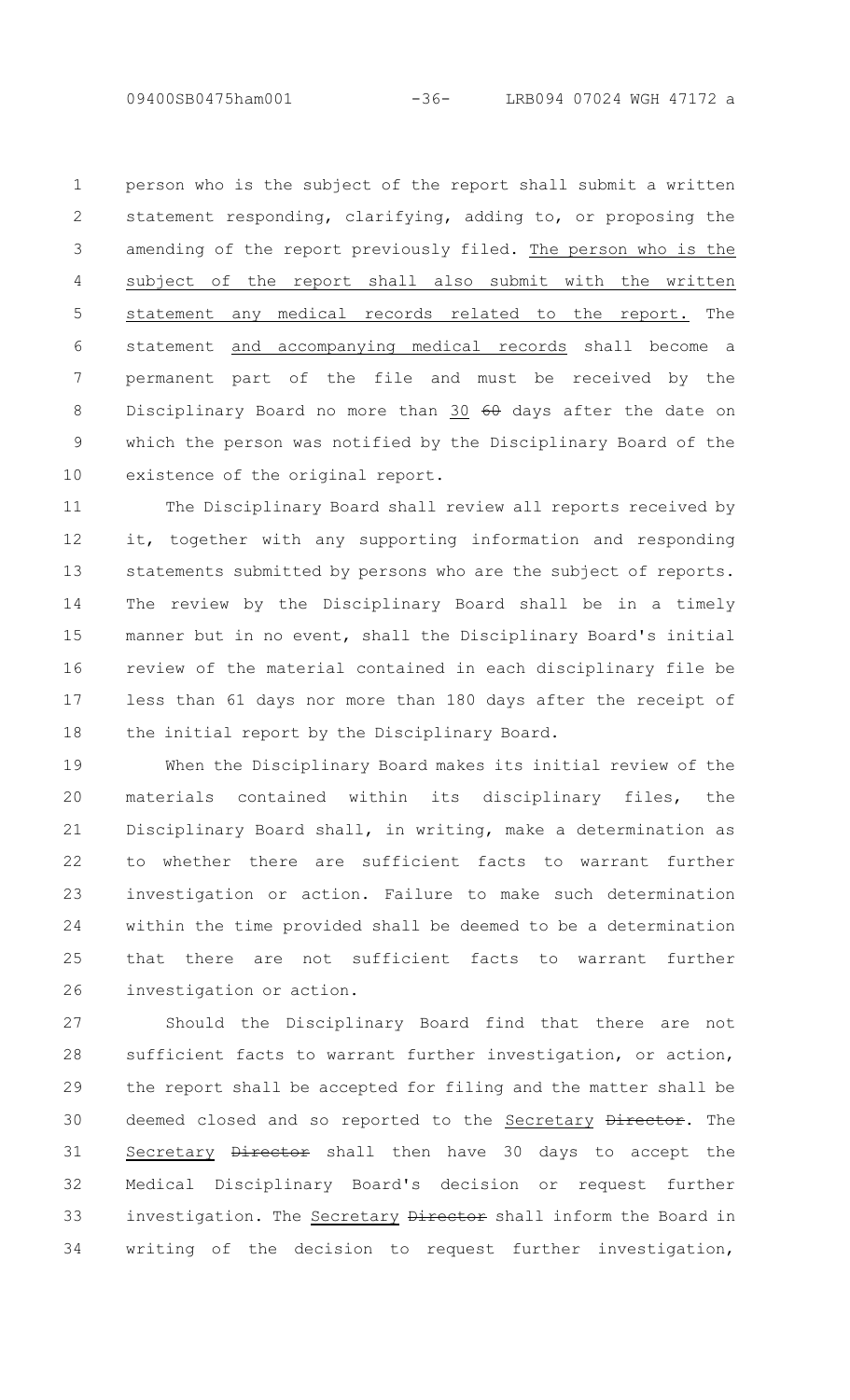including the specific reasons for the decision. The individual or entity filing the original report or complaint and the person who is the subject of the report or complaint shall be notified in writing by the Secretary Director of any final action on their report or complaint. 1 2 3 4 5

(F) Summary reports. The Disciplinary Board shall prepare, on a timely basis, but in no event less than one every other month, a summary report of final actions taken upon disciplinary files maintained by the Disciplinary Board. The summary reports shall be sent by the Disciplinary Board to every health care facility licensed by the Illinois Department of Public Health, every professional association and society of persons licensed under this Act functioning on a statewide basis in this State, the American Medical Association, the American Osteopathic Association, the American Chiropractic Association, all insurers providing professional liability insurance to persons licensed under this Act in the State of Illinois, the Federation of State Medical Licensing Boards, and the Illinois Pharmacists Association. 6 7 8 9 10 11 12 13 14 15 16 17 18 19

(G) Any violation of this Section shall be a Class A misdemeanor. 20 21

(H) If any such person violates the provisions of this Section an action may be brought in the name of the People of the State of Illinois, through the Attorney General of the State of Illinois, for an order enjoining such violation or for an order enforcing compliance with this Section. Upon filing of a verified petition in such court, the court may issue a temporary restraining order without notice or bond and may preliminarily or permanently enjoin such violation, and if it is established that such person has violated or is violating the injunction, the court may punish the offender for contempt of court. Proceedings under this paragraph shall be in addition to, and not in lieu of, all other remedies and penalties provided for by this Section. 22 23 24 25 26 27 28 29 30 31 32 33 34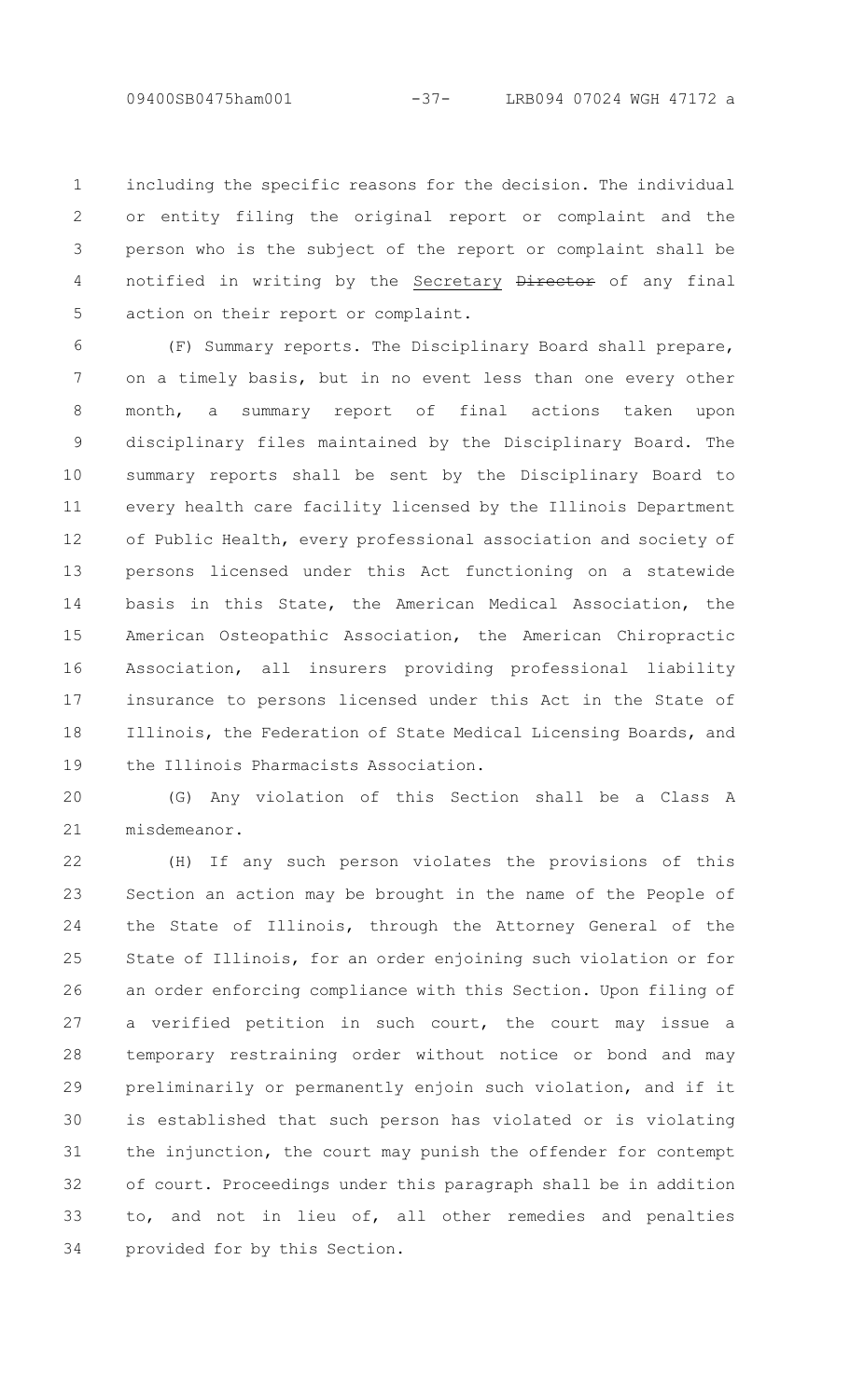(Source: P.A. 89-18, eff. 6-1-95; 89-702, eff. 7-1-97; 90-699, eff. 1-1-99.) 1 2

(225 ILCS 60/24) (from Ch. 111, par. 4400-24) (Section scheduled to be repealed on January 1, 2007) Sec. 24. Report of violations; medical associations. Any physician licensed under this Act, the Illinois State Medical Society, the Illinois Association of Osteopathic Physicians and Surgeons, the Illinois Chiropractic Society, the Illinois Prairie State Chiropractic Association, or any component societies of any of these 4 groups, and any other person, may report to the Disciplinary Board any information the physician, association, society, or person may have that appears to show that a physician is or may be in violation of any of the provisions of Section 22 of this Act. 3 4 5 6 7 8 9 10 11 12 13 14

The Department may enter into agreements with the Illinois State Medical Society, the Illinois Association of Osteopathic Physicians and Surgeons, the Illinois Prairie State Chiropractic Association, or the Illinois Chiropractic Society to allow these organizations to assist the Disciplinary Board in the review of alleged violations of this Act. Subject to the approval of the Department, any organization party to such an agreement may subcontract with other individuals or organizations to assist in review. 15 16 17 18 19 20 21 22 23

Any physician, association, society, or person participating in good faith in the making of a report $<sub>7</sub>$  under</sub> this Act or participating in or assisting with an investigation or review under this Act Section shall have immunity from any civil, criminal, or other liability that might result by reason of those actions. 24 25 26 27 28 29

The medical information in the custody of an entity under contract with the Department participating in an investigation or review shall be privileged and confidential to the same extent as are information and reports under the provisions of 30 31 32 33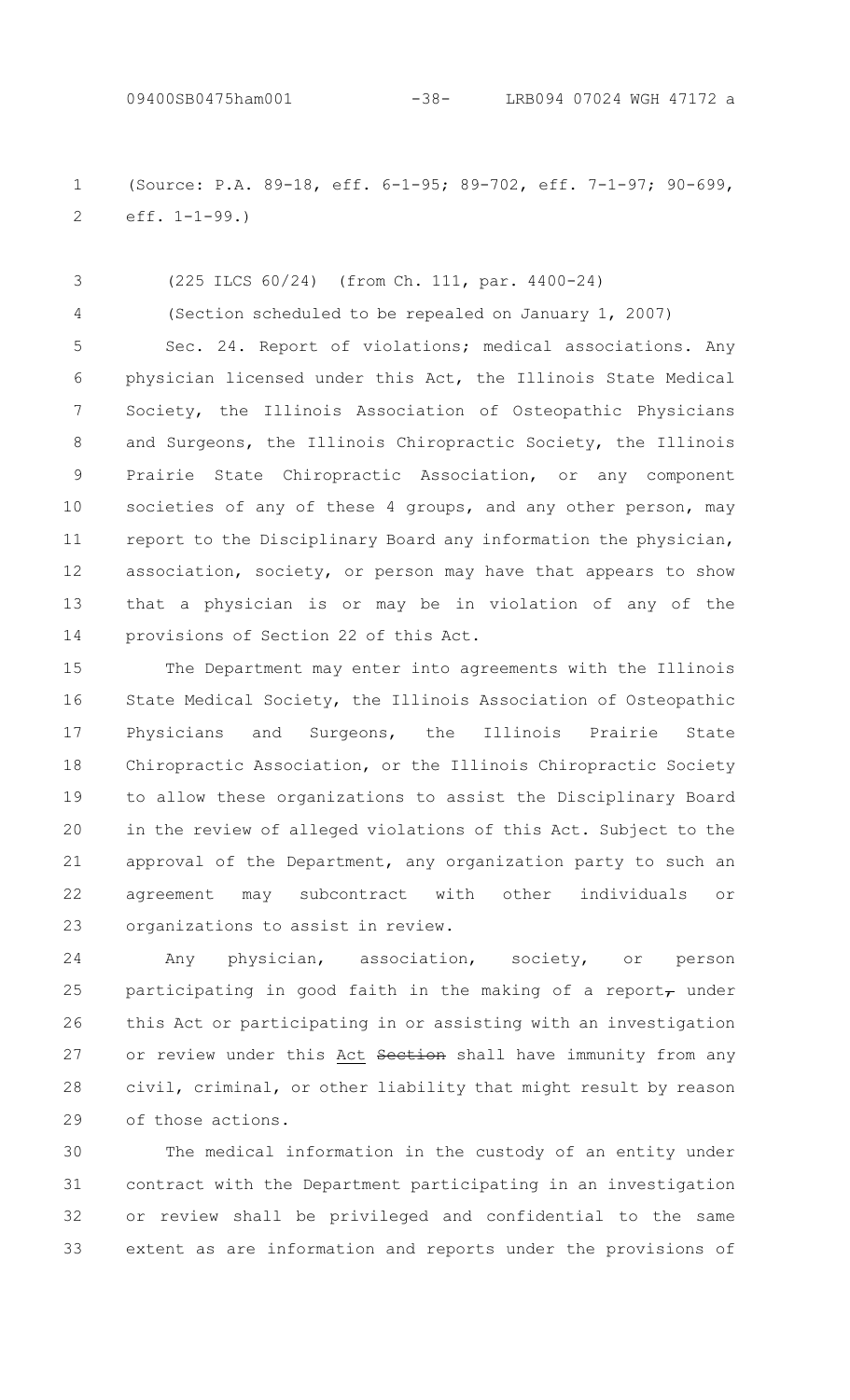Part 21 of Article VIII of the Code of Civil Procedure. 1

Upon request by the Department after a mandatory report has been filed with the Department, an attorney for any party seeking to recover damages for injuries or death by reason of medical, hospital, or other healing art malpractice shall provide patient records related to the physician involved in the disciplinary proceeding to the Department within 30 days of the Department's request for use by the Department in any disciplinary matter under this Act. An attorney who provides patient records to the Department in accordance with this requirement shall not be deemed to have violated any attorney-client privilege. Notwithstanding any other provision of law, consent by a patient shall not be required for the provision of patient records in accordance with this requirement.  $\mathcal{P}$ 3 4 5 6 7 8 9 10 11 12 13 14 15

For the purpose of any civil or criminal proceedings, the good faith of any physician, association, society or person shall be presumed. The Disciplinary Board may request the Illinois State Medical Society, the Illinois Association of Osteopathic Physicians and Surgeons, the Illinois Prairie State Chiropractic Association, or the Illinois Chiropractic Society to assist the Disciplinary Board in preparing for or conducting any medical competency examination as the Board may deem appropriate. 16 17 18 19 20 21 22 23 24

(Source: P.A. 88-324.) 25

26

(225 ILCS 60/24.1 new)

Sec. 24.1. Physician profile. (a) This Section may be cited as the Patients' Right to Know Law. (b) The Department shall make available to the public a profile of each physician. The Department shall make this information available through an Internet web site and, if requested, in writing. The physician profile shall contain the 27 28 29 30 31 32 33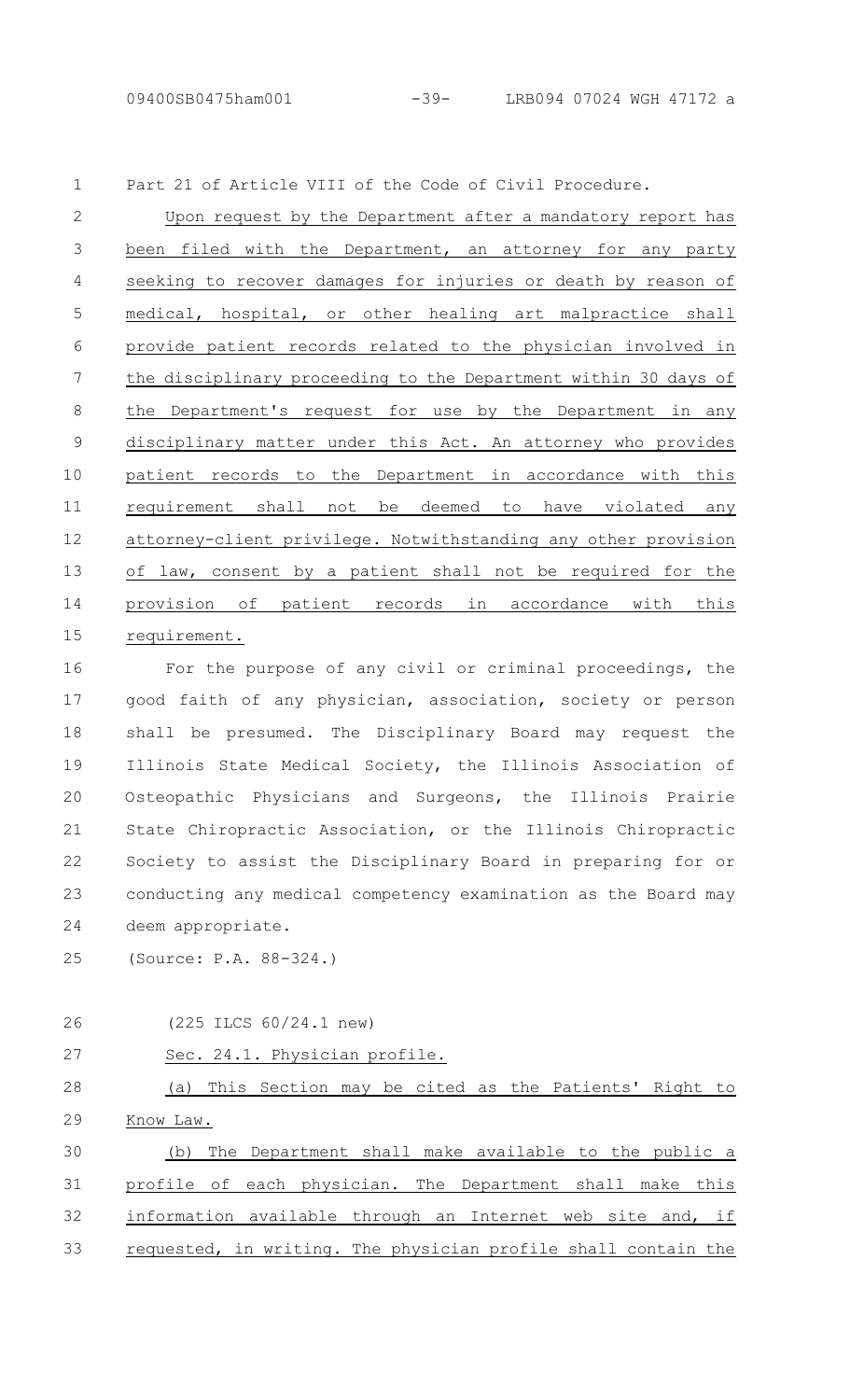| $\mathbf 1$  | following information:                                      |
|--------------|-------------------------------------------------------------|
| $\mathbf{2}$ | (1) the full name of the physician;                         |
| 3            | (2)<br>a description of any criminal convictions for        |
| 4            | felonies and Class A misdemeanors, as determined by<br>the  |
| 5            | Department, within the most recent 5 years. For the         |
| 6            | purposes of this Section, a person shall be deemed to be    |
| 7            | convicted of a crime if he or she pleaded quilty or if he   |
| 8            | found or adjudged quilty by a court of competent<br>was     |
| 9            | jurisdiction;                                               |
| 10           | a description of any final Department disciplinary<br>(3)   |
| 11           | actions within the most recent 5 years;                     |
| 12           | (4)<br>a description of any final disciplinary actions by   |
| 13           | licensing boards in other states within the most recent 5   |
| 14           | years;                                                      |
| 15           | description of revocation or involuntary<br>(5)<br>a        |
| 16           | restriction of hospital privileges for reasons related to   |
| 17           | competence<br>or character that have been taken by the      |
| 18           | hospital's governing body or any other official of the      |
| 19           | hospital after procedural due process has been afforded, or |
| 20           | the resignation from or nonrenewal of medical staff         |
| 21           | membership or the restriction of privileges at a hospital   |
| 22           | taken in lieu of or in settlement of a pending disciplinary |
| 23           | case related to competence or character in that hospital.   |
| 24           | Only cases which have occurred within the most recent 5     |
| 25           | years shall be disclosed by the Department to the public;   |
| 26           | (6) all medical malpractice court judgments and all         |
| 27           | medical malpractice arbitration awards in which a payment   |
| 28           | was awarded to a complaining party during the most recent 5 |
| 29           | years and all settlements of medical malpractice claims in  |
| 30           | which a payment was made to a complaining party within the  |
| 31           | most recent 5 years. A medical malpractice judgment or      |
| 32           | been appealed shall be identified<br>award<br>that<br>has   |
| 33           | prominently as "Under Appeal" on the profile within 20 days |
| 34           | of formal written notice to the Department. Information     |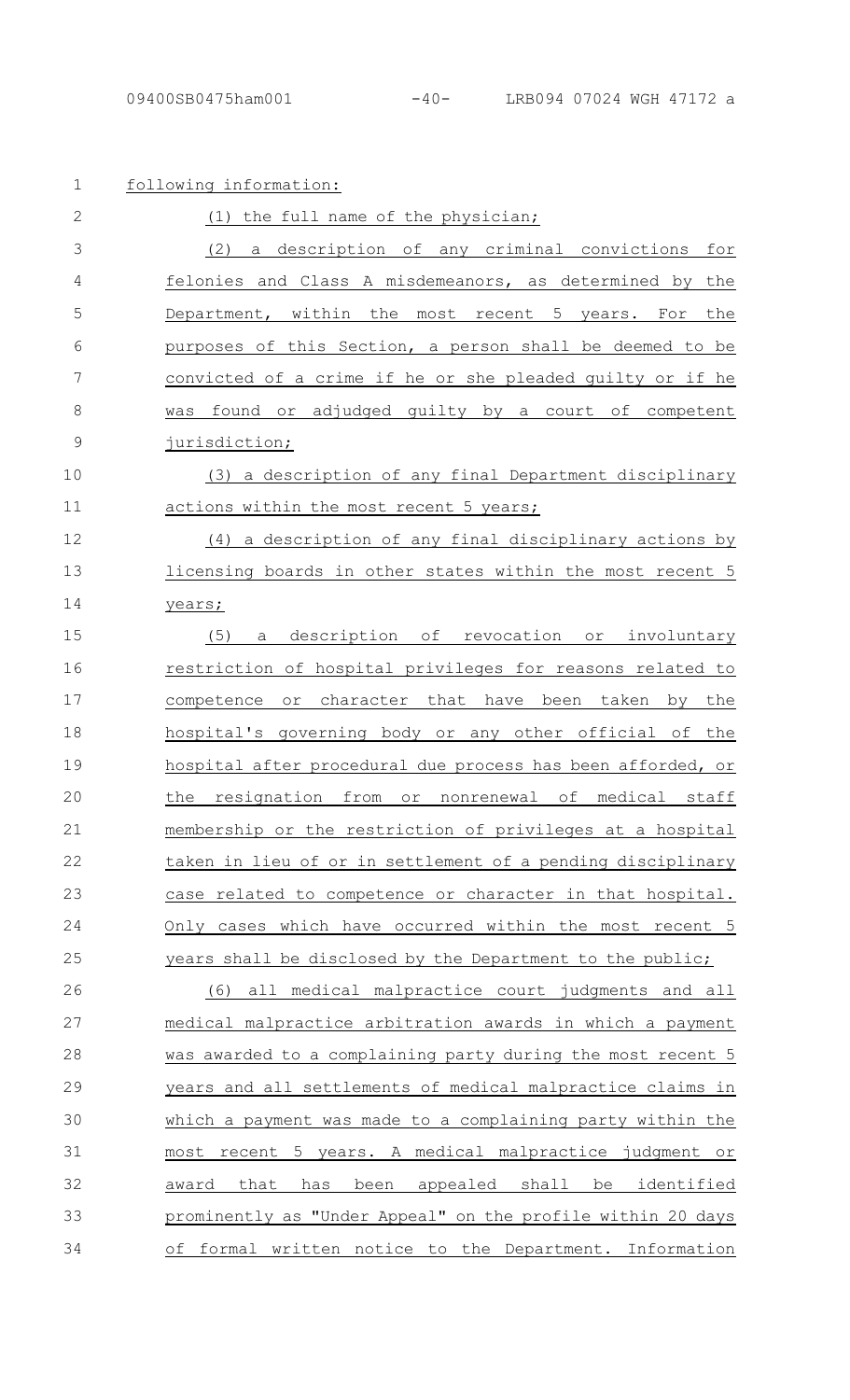| $\mathbf{1}$  |                                                                    |
|---------------|--------------------------------------------------------------------|
|               | concerning all settlements shall be accompanied by the             |
| $\mathbf{2}$  | following statement: "Settlement of a claim may occur for a        |
| 3             | variety of<br>which<br>do<br>not<br>necessarily reflect<br>reasons |
| 4             | negatively on the professional competence or conduct of the        |
| 5             | physician. A payment in settlement of a medical malpractice        |
| 6             | action or claim should not be construed as creating a              |
| 7             | presumption that medical malpractice has occurred."                |
| 8             | Nothing in this subdivision (6) shall be construed to limit        |
| $\mathcal{G}$ | or prevent the Disciplinary Board from providing further           |
| 10            | explanatory information regarding the significance of              |
| 11            | categories in which settlements are reported. Pending              |
| 12            | malpractice claims shall not be disclosed by the Department        |
| 13            | to the public. Nothing in this subdivision (6) shall be            |
| 14            | the<br>Disciplinary Board<br>from<br>construed<br>to<br>prevent    |
| 15            | investigating and the<br>Department from disciplining a            |
| 16            | physician on the basis of medical malpractice claims that          |
| 17            | are pending;                                                       |
| 18            | medical schools attended, dates<br>оf<br>оf<br>(7)<br>names        |
| 19            | attendance, and date of graduation;                                |
| 20            | (8) graduate medical education;                                    |
| 21            | The toll-free<br>(9)<br>specialty board certification.             |
| 22            | number of the American Board of Medical Specialties shall          |
| 23            | be included to verify current board certification status;          |
| 24            | number of years in practice and locations;<br>(10)                 |
|               |                                                                    |
| 25            | names of the hospitals where the physician has<br>(11)             |
| 26            | privileges;                                                        |
| 27            | (12) appointments to medical school faculties and                  |
| 28            | indication as to whether a physician has a responsibility          |
| 29            | for graduate medical education within the most recent 5            |
| 30            | years;                                                             |
| 31            | (13)<br>information regarding publications<br>in                   |
| 32            | peer-reviewed medical literature within the most recent 5          |
| 33            | years;                                                             |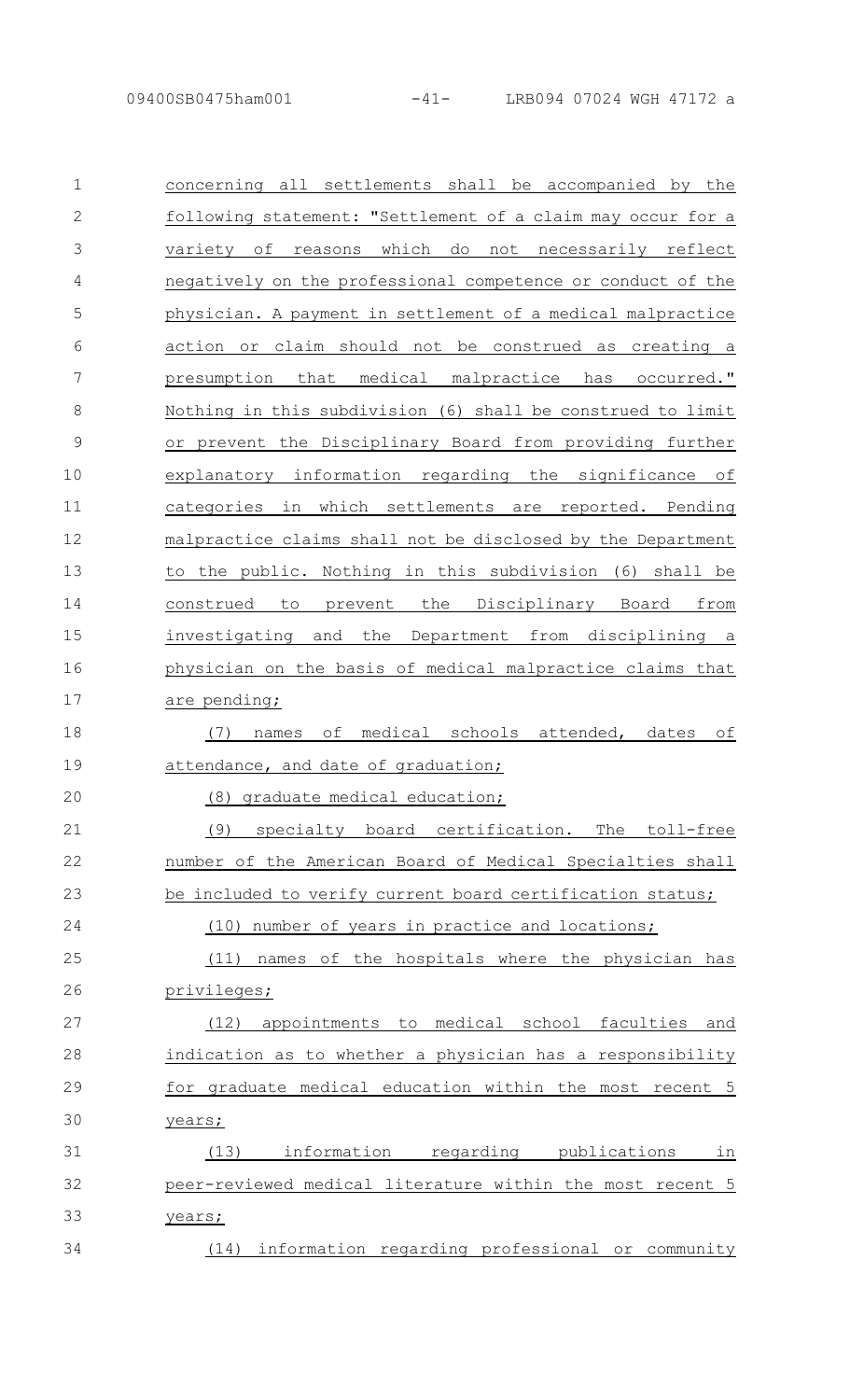| $\mathbf 1$    | service activities and awards;                                              |
|----------------|-----------------------------------------------------------------------------|
| $\overline{2}$ | the location of the physician's primary practice<br>(15)                    |
| 3              | setting;                                                                    |
| $\overline{4}$ | identification of any translating services that<br>(16)                     |
| 5              | available at the physician's primary practice<br>be<br>may                  |
| 6              | location;                                                                   |
| 7              | indication of whether<br>the physician<br>(17)<br>an                        |
| 8              | participates in the Medicaid program.                                       |
| $\mathcal{G}$  | Disciplinary Board shall provide individual<br>The<br>(C)                   |
| 10             | physicians with a copy of their profiles prior to release to                |
| 11             | the public. A physician shall be provided 60 days to correct                |
| 12             | factual inaccuracies that appear in such profile.                           |
| 13             | (d) A physician may elect to have his or her profile omit                   |
| 14             | certain information provided pursuant to subdivisions (12)                  |
| 15             | through (14)<br>of<br>subsection<br>(b)<br>concerning academic              |
| 16             | appointments and teaching responsibilities, publication in                  |
| 17             | peer-reviewed journals and professional and community service               |
| 18             | awards. In collecting information for such profiles and in                  |
| 19             | disseminating the same, the Disciplinary Board shall inform                 |
| 20             | physicians that they may choose not to provide such information             |
| 21             | required<br>subdivisions<br>(12)<br>through<br>(14)<br>оf<br>pursuant<br>to |
| 22             | subsection (b).                                                             |
| 23             | The Department shall promulgate such rules as it deems<br>(e)               |
| 24             | necessary to accomplish the requirements of this Section.                   |
|                |                                                                             |

25

(225 ILCS 60/36) (from Ch. 111, par. 4400-36)

(Section scheduled to be repealed on January 1, 2007) 26

Sec. 36. Upon the motion of either the Department or the Disciplinary Board or upon the verified complaint in writing of any person setting forth facts which, if proven, would constitute grounds for suspension or revocation under Section 22 of this Act, the Department shall investigate the actions of any person, so accused, who holds or represents that they hold a license. Such person is hereinafter called the accused. 27 28 29 30 31 32 33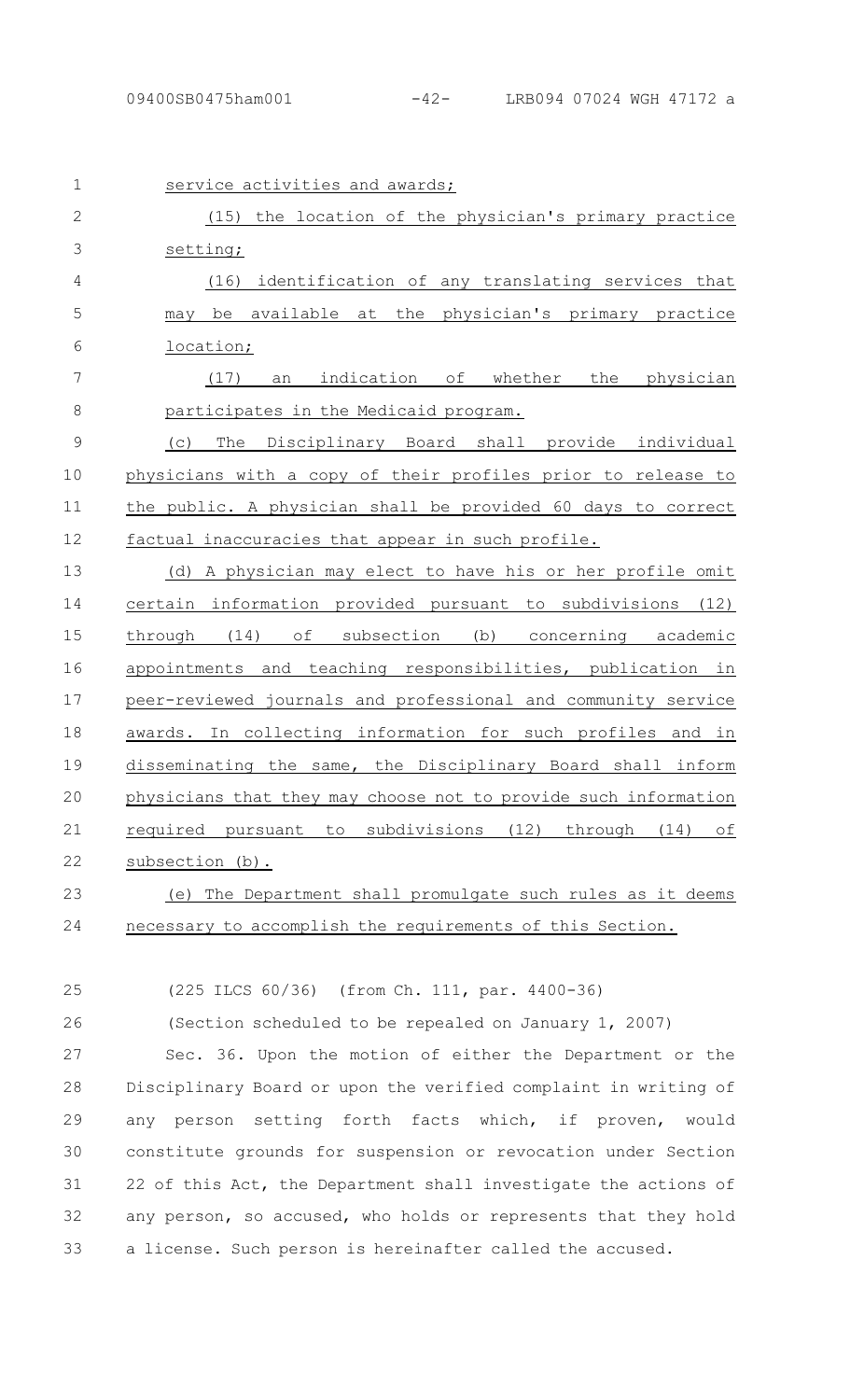The Department shall, before suspending, revoking, placing on probationary status, or taking any other disciplinary action as the Department may deem proper with regard to any license at least 30 days prior to the date set for the hearing, notify the accused in writing of any charges made and the time and place for a hearing of the charges before the Disciplinary Board, direct them to file their written answer thereto to the Disciplinary Board under oath within 20 days after the service on them of such notice and inform them that if they fail to file such answer default will be taken against them and their license may be suspended, revoked, placed on probationary status, or have other disciplinary action, including limiting the scope, nature or extent of their practice, as the Department may deem proper taken with regard thereto. 1 2 3 4 5 6 7 8 9 10 11 12 13 14

Where a physician has been found, upon complaint and investigation of the Department, and after hearing, to have performed an abortion procedure in a wilful and wanton manner upon a woman who was not pregnant at the time such abortion procedure was performed, the Department shall automatically revoke the license of such physician to practice medicine in Illinois. 15 16 17 18 19 20 21

Such written notice and any notice in such proceedings thereafter may be served by delivery of the same, personally, to the accused person, or by mailing the same by registered or certified mail to the address last theretofore specified by the accused in their last notification to the Department. 22 23 24 25 26

All information gathered by the Department during its investigation including information subpoenaed under Section 23 or 38 of this Act and the investigative file shall be kept for the confidential use of the Secretary Director, Disciplinary Board, the Medical Coordinators, persons employed by contract to advise the Medical Coordinator or the Department, the Disciplinary Board's attorneys, the medical investigative staff, and authorized clerical staff, as 27 28 29 30 31 32 33 34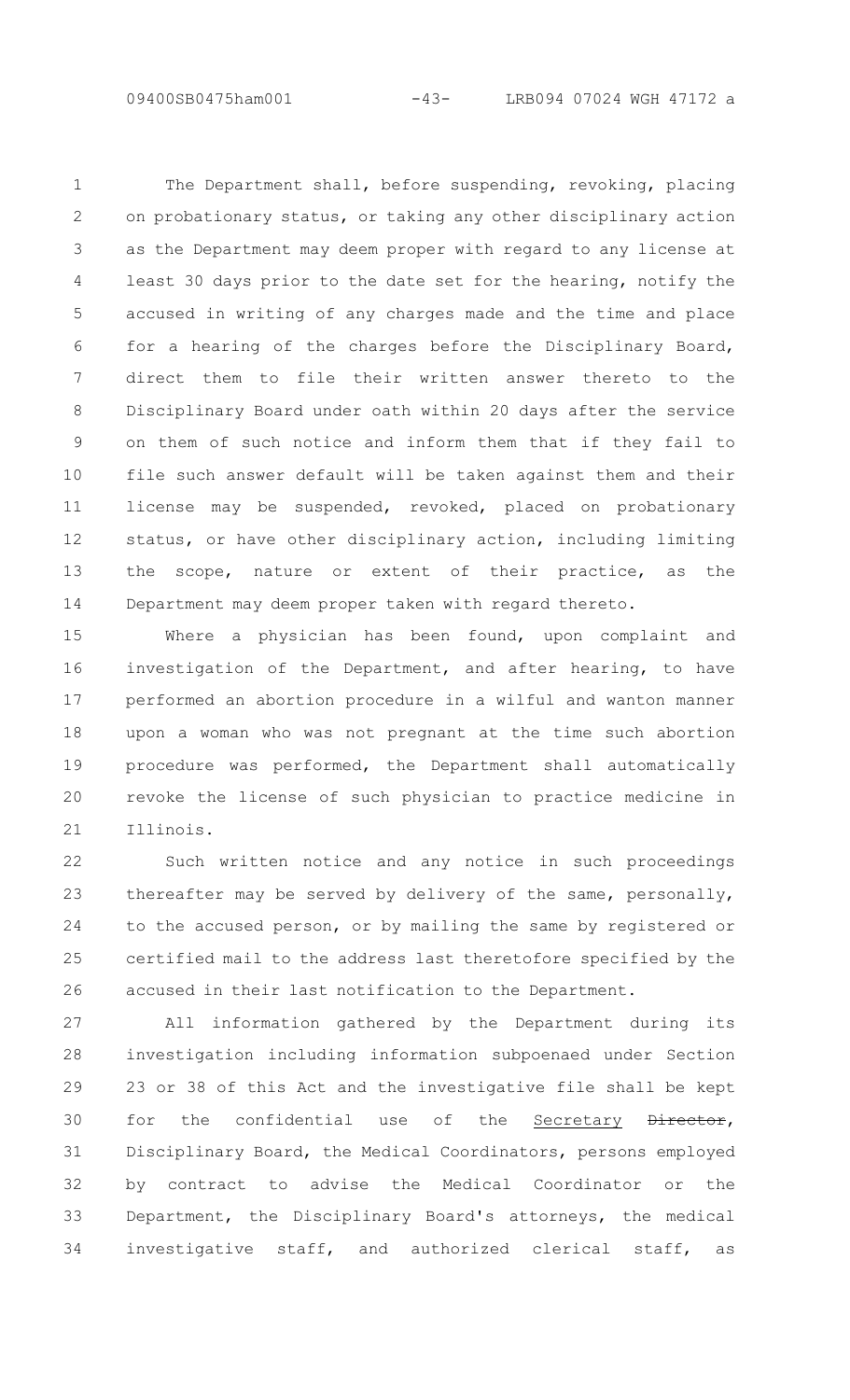provided in this Act and shall be afforded the same status as is provided information concerning medical studies in Part 21 of Article VIII of the Code of Civil Procedure, except that the Department may disclose information and documents to a federal, State, or local law enforcement agency pursuant to a subpoena in an ongoing criminal investigation. Furthermore, information and documents disclosed to a federal, State, or local law enforcement agency may be used by that agency only for the investigation and prosecution of a criminal offense. 1  $\mathcal{P}$ 3 4 5 6 7 8 9

(Source: P.A. 90-699, eff. 1-1-99.) 10

#### Section 320. The Clerks of Courts Act is amended by adding Section 27.10 as follows: 11 12

(705 ILCS 105/27.10 new) 13

Sec. 27.10. Secretary of Financial and Professional Regulation. Each clerk of the circuit court shall provide to the Secretary of Financial and Professional Regulation such information as the Secretary of Financial and Professional Regulation requests under Section 155.19 of the Illinois Insurance Code. 14 15 16 17 18 19

Section 330. The Code of Civil Procedure is amended by reenacting and changing Sections 2-622 and 8-2501, by changing Section 8-1901, and by adding Sections 2-1704.5 and 2-1706.5 as follows: 20 21 22 23

24

(735 ILCS 5/2-622) (from Ch. 110, par. 2-622)

(Text of Section WITHOUT the changes made by P.A. 89-7, which has been held unconstitutional) 25 26

27

Sec. 2-622. Healing art malpractice.

(a) In any action, whether in tort, contract or otherwise, in which the plaintiff seeks damages for injuries or death by reason of medical, hospital, or other healing art malpractice, 28 29 30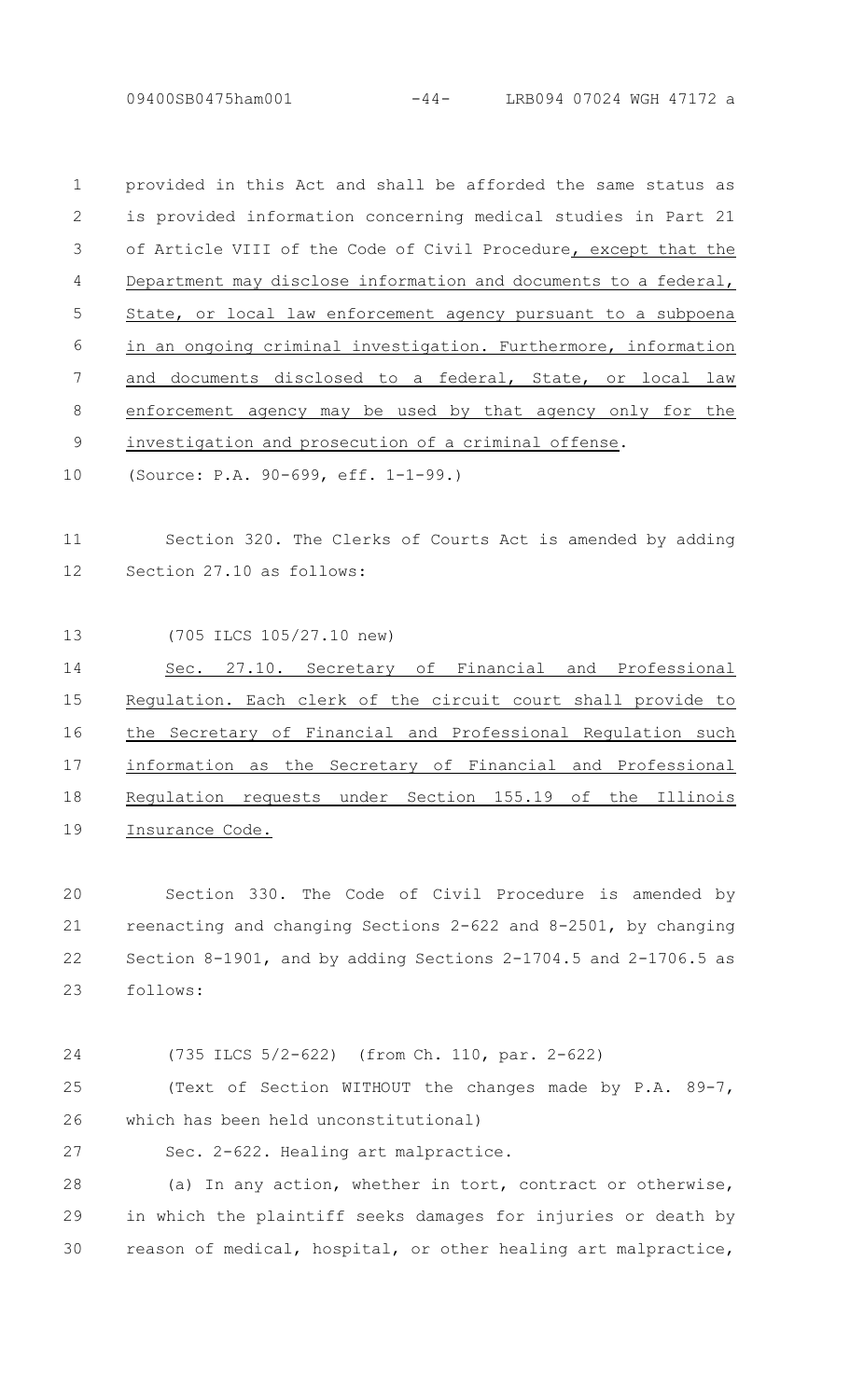the plaintiff's attorney or the plaintiff, if the plaintiff is proceeding pro se, shall file an affidavit, attached to the original and all copies of the complaint, declaring one of the following: 1 2 3 4

1. That the affiant has consulted and reviewed the facts of the case with a health professional who the affiant reasonably believes: (i) is knowledgeable in the relevant issues involved in the particular action; (ii) practices or has practiced within the last 5 6 years or teaches or has taught within the last  $5 \div 6$  years in the same area of health care or medicine that is at issue in the particular action; and (iii) meets the expert witness standards set forth in paragraphs (a) through (d) of Section 8-2501; is qualified by experience or demonstrated competence in the subject of the case; that the reviewing health professional has determined in a written report, after a review of the medical record and other relevant material involved in the particular action that there is a reasonable and meritorious cause for the filing of such action; and that the affiant has concluded on the basis of the reviewing health professional's review and consultation that there is a reasonable and meritorious cause for filing of such action. A single written report must be filed to cover each defendant in the action. As to defendants who are individuals, the If the affidavit is to a defendant who is a physician licensed treat human ailments without the use of drugs or medicines and without operative surgery, a dentist, a podiatrist, a psychologist, or a naprapath, The written report must be from a health professional licensed in the same profession, with the same class of license, as the defendant. For written reports affidavits filed as to all other defendants, who are not individuals, the written report must be from a physician licensed to practice medicine in 5 6 7 8 9 10 11 12 13 14 15 16 17 18 19 20 21 22 23 24 25 26 27 28 29 30 31 32 33 34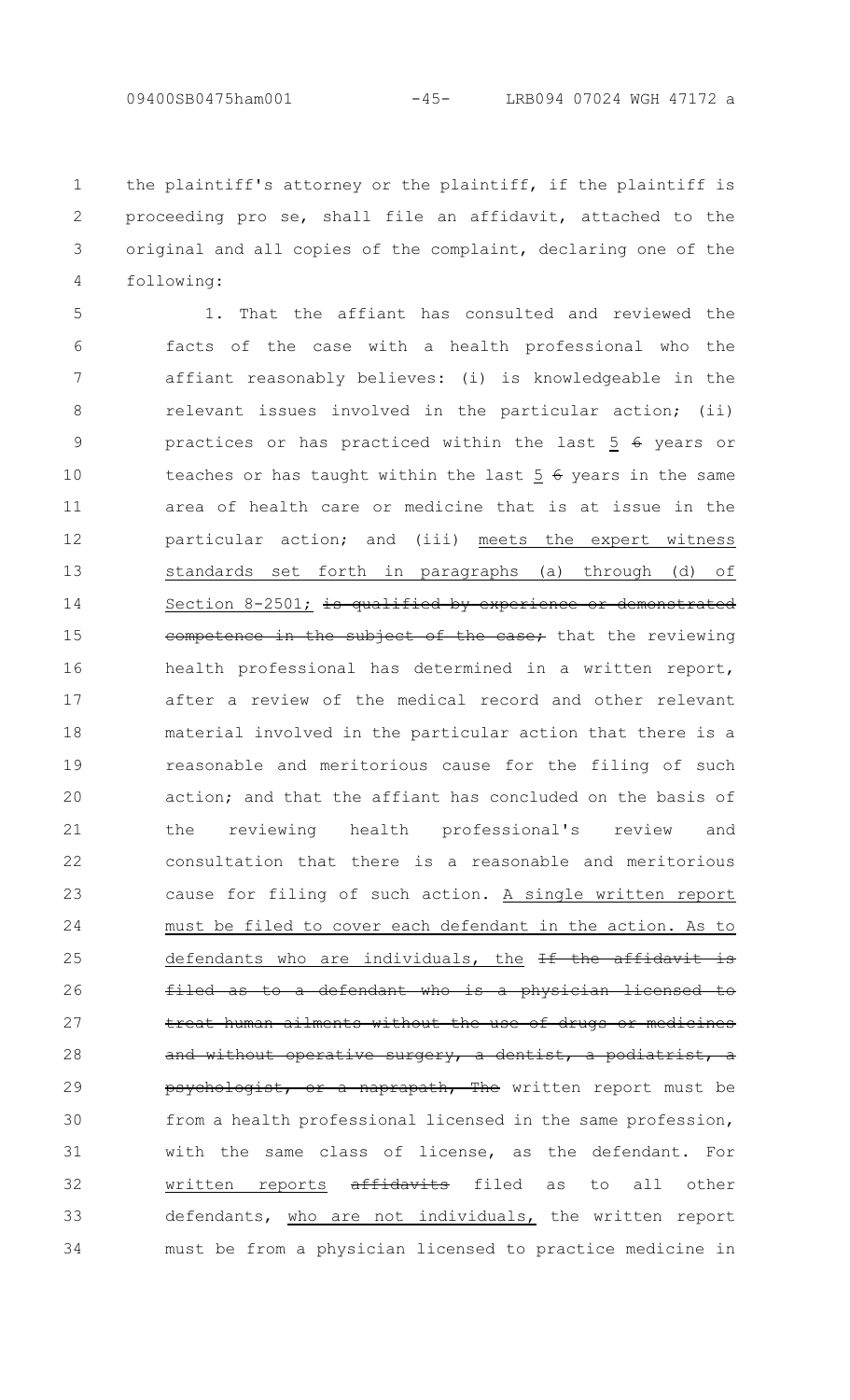all its branches who is qualified by experience with the standard of care, methods, procedures and treatments relevant to the allegations at issue in the case. In either event, the written report affidavit must identify the profession of the reviewing health professional. A copy of the written report, clearly identifying the plaintiff and the reasons for the reviewing health professional's determination that a reasonable and meritorious cause for the filing of the action exists, including the reviewing health care professional's name, address, current license number, and state of licensure, must be attached to the affidavit, but information which would identify the reviewing health professional may be deleted from the copy so attached. Information regarding the preparation of a written report by the reviewing health professional shall not be used to discriminate against that professional in the issuance of medical liability insurance or in the setting of that professional's medical liability insurance premium. No professional organization may discriminate against a reviewing health professional on the basis that the reviewing health professional has prepared a written report. 1 2 3 4 5 6 7 8 9 10 11 12 13 14 15 16 17 18 19 20 21 22

2. That the affiant was unable to obtain a consultation required by paragraph 1 because a statute of limitations would impair the action and the consultation required could not be obtained before the expiration of the statute of limitations. If an affidavit is executed pursuant to this paragraph, the affidavit certificate and written report required by paragraph 1 shall be filed within 90 days after the filing of the complaint. No additional 90-day extensions pursuant to this paragraph shall be granted, except where there has been a withdrawal of the plaintiff's counsel. The defendant shall be excused from answering or otherwise pleading until 30 days after being served with an 23 24 25 26 27 28 29 30 31 32 33 34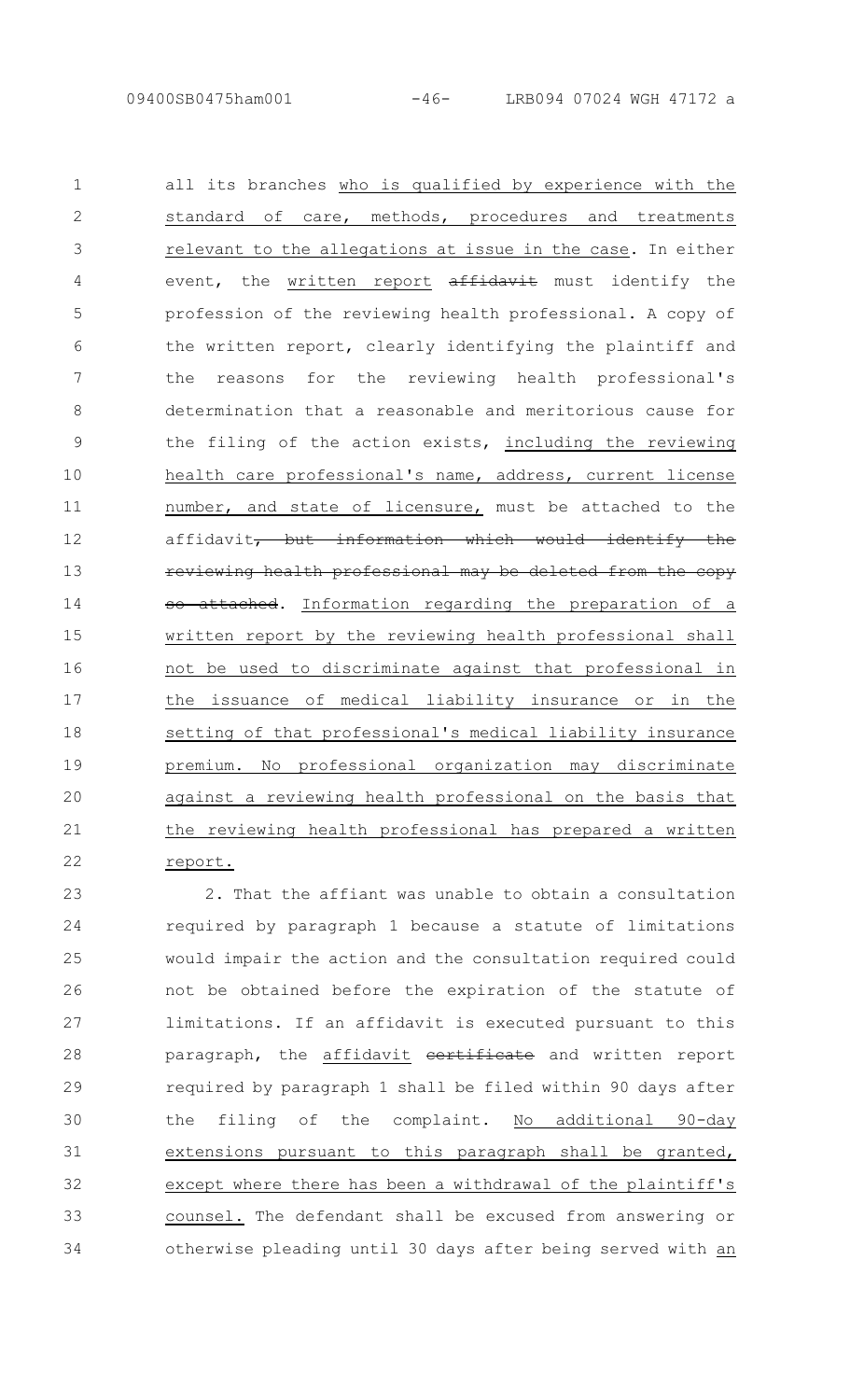affidavit and a report a certificate required by paragraph 1. 1  $\mathcal{P}$ 

3. That a request has been made by the plaintiff or his attorney for examination and copying of records pursuant to Part 20 of Article VIII of this Code and the party required to comply under those Sections has failed to produce such records within 60 days of the receipt of the request. If an affidavit is executed pursuant to this paragraph, the affidavit certificate and written report required by paragraph 1 shall be filed within 90 days following receipt of the requested records. All defendants except those whose failure to comply with Part 20 of Article VIII of this Code is the basis for an affidavit under this paragraph shall be excused from answering or otherwise pleading until 30 days after being served with the affidavit and report certificate required by paragraph 1. 3 4 5 6 7 8 9 10 11 12 13 14 15 16

(b) Where an affidavit a certificate and written report are required pursuant to this Section a separate affidavit eertificate and written report shall be filed as to each defendant who has been named in the complaint and shall be filed as to each defendant named at a later time. 17 18 19 20 21

(c) Where the plaintiff intends to rely on the doctrine of "res ipsa loquitur", as defined by Section 2-1113 of this Code, the affidavit certificate and written report must state that, in the opinion of the reviewing health professional, negligence has occurred in the course of medical treatment. The affiant shall certify upon filing of the complaint that he is relying on the doctrine of "res ipsa loquitur". 22 23 24 25 26 27 28

(d) When the attorney intends to rely on the doctrine of failure to inform of the consequences of the procedure, the attorney shall certify upon the filing of the complaint that the reviewing health professional has, after reviewing the medical record and other relevant materials involved in the particular action, concluded that a reasonable health 29 30 31 32 33 34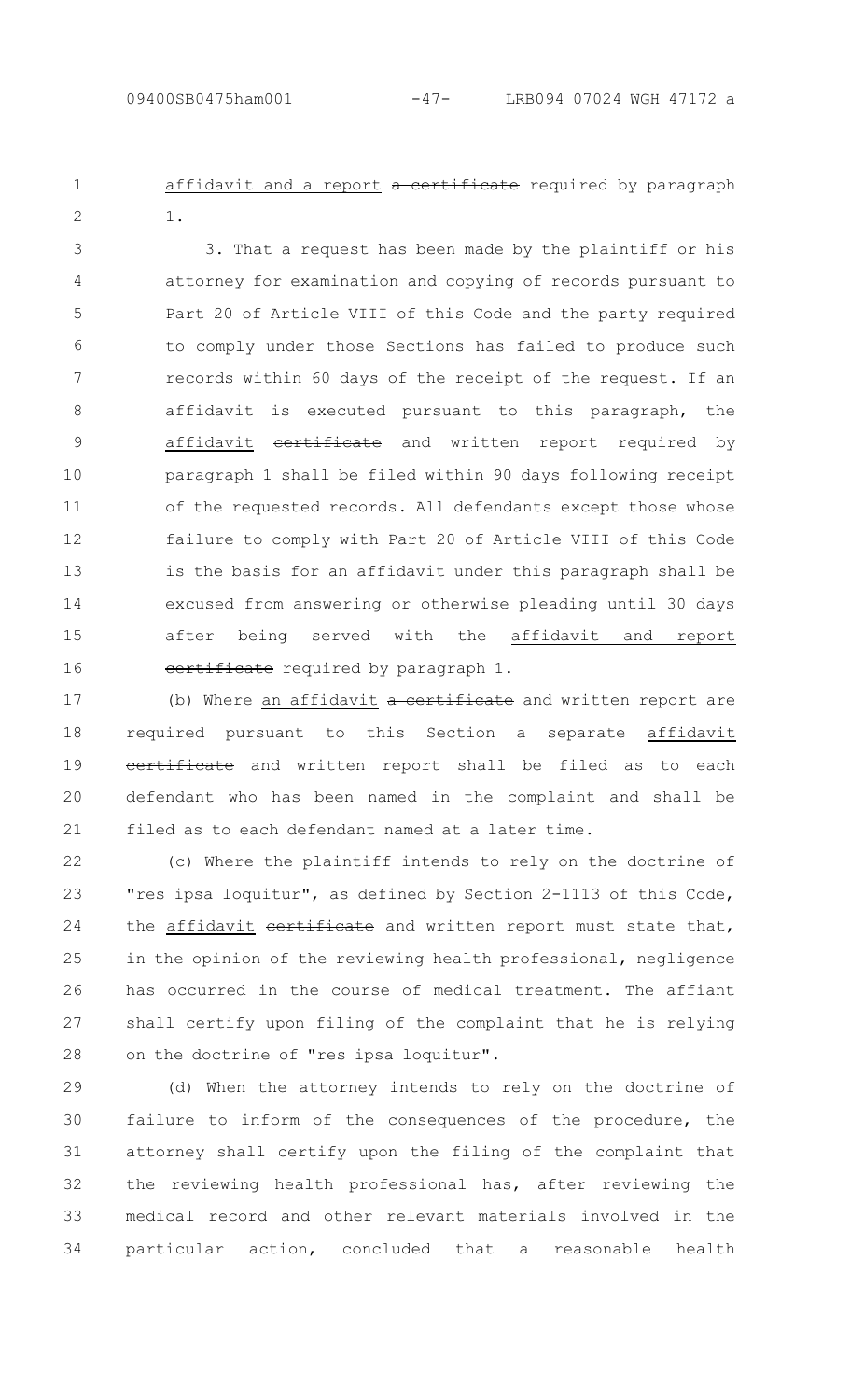professional would have informed the patient of the consequences of the procedure. 1  $\mathcal{P}$ 

(e) Allegations and denials in the affidavit, made without reasonable cause and found to be untrue, shall subject the party pleading them or his attorney, or both, to the payment of reasonable expenses, actually incurred by the other party by reason of the untrue pleading, together with reasonable attorneys' fees to be summarily taxed by the court upon motion made within 30 days of the judgment or dismissal. In no event shall the award for attorneys' fees and expenses exceed those actually paid by the moving party, including the insurer, if any. In proceedings under this paragraph (e), the moving party shall have the right to depose and examine any and all reviewing health professionals who prepared reports used in conjunction with an affidavit required by this Section. 3 4 5 6 7 8 9 10 11 12 13 14 15

(f) A reviewing health professional who in good faith prepares a report used in conjunction with an affidavit required by this Section shall have civil immunity from liability which otherwise might result from the preparation of such report. 16 17 18 19 20

(g) The failure of the plaintiff to file an affidavit and report in compliance with to file a certificate required by this Section shall be grounds for dismissal under Section  $2 - 619$ . 21 22 23  $24$ 

(h) This Section does not apply to or affect any actions pending at the time of its effective date, but applies to cases filed on or after its effective date. 25 26 27

(i) This amendatory Act of 1997 does not apply to or affect any actions pending at the time of its effective date, but applies to cases filed on or after its effective date. 28 29 30

(j) The changes to this Section made by this amendatory Act of the 94th General Assembly apply to causes of action accruing on or after its effective date. 31 32 33

(Source: P.A. 86-646; 90-579, eff. 5-1-98.) 34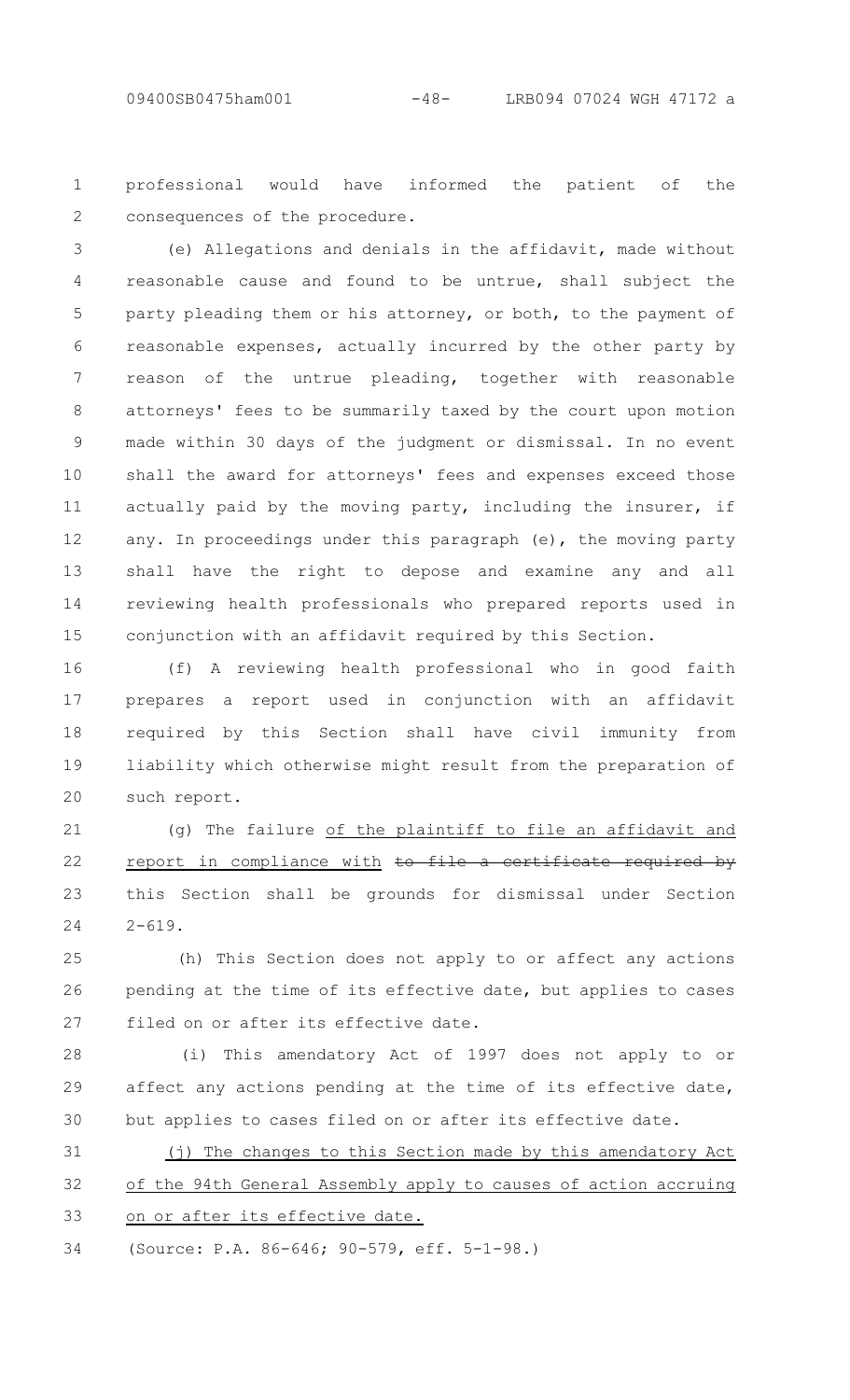| $\mathbf 1$    | (735 ILCS 5/2-1704.5 new)                                       |
|----------------|-----------------------------------------------------------------|
| $\mathbf{2}$   | Sec. 2-1704.5. Guaranteed payment of future medical             |
| 3              | expenses and costs of life care.                                |
| $\overline{4}$ | (a) At any time, but no later than 5 days after a verdict       |
| 5              | in the plaintiff's favor for a plaintiff's future medical       |
| 6              | expenses and costs of life care is reached, either party in a   |
| 7              | medical malpractice action may elect, or the court may enter an |
| 8              | order, to have the payment of the plaintiff's future medical    |
| $\mathcal{G}$  | expenses and costs of life care made under this Section.        |
| 10             | (b) In all cases in which a defendant in a medical              |
| 11             | malpractice action is found liable for the plaintiff's future   |
| 12             | medical expenses and costs of care, the trier of fact shall     |
| 13             | make the following findings based on evidence presented at      |
| 14             | trial:                                                          |
| 15             | (1) the present cash value of the plaintiff's future            |
| 16             | medical expenses and costs of life care;                        |
| 17             | (2) the current year annual cost of the plaintiff's             |
| 18             | future medical expenses and costs of life care; and             |
| 19             | (3) the annual composite rate of inflation that should          |
| 20             | be applied to the costs specified in item (2).                  |
| 21             | Based upon evidence presented at trial, the trier of fact       |
| 22             | may also vary the amount of future costs under this Section     |
| 23             | from year to year to account for different annual expenditures, |
| 24             | including the immediate medical and life care needs of the      |
| 25             | plaintiff. The jury shall not be informed of an election to pay |
| 26             | future medical expenses and costs of life<br>for<br>care by     |
| 27             | purchasing an annuity.                                          |
| 28             | (c) When an election is made to pay for future medical          |
| 29             | expenses and costs of life care by purchasing an annuity, the   |
| 30             | court shall enter a judgment ordering that the defendant pay    |
| 31             | the plaintiff an amount equal to 20% of the present cash value  |
| 32             | of future medical expenses and cost of life care determined     |
| 33             | under subsection (b) (1) of this Section and ordering that the  |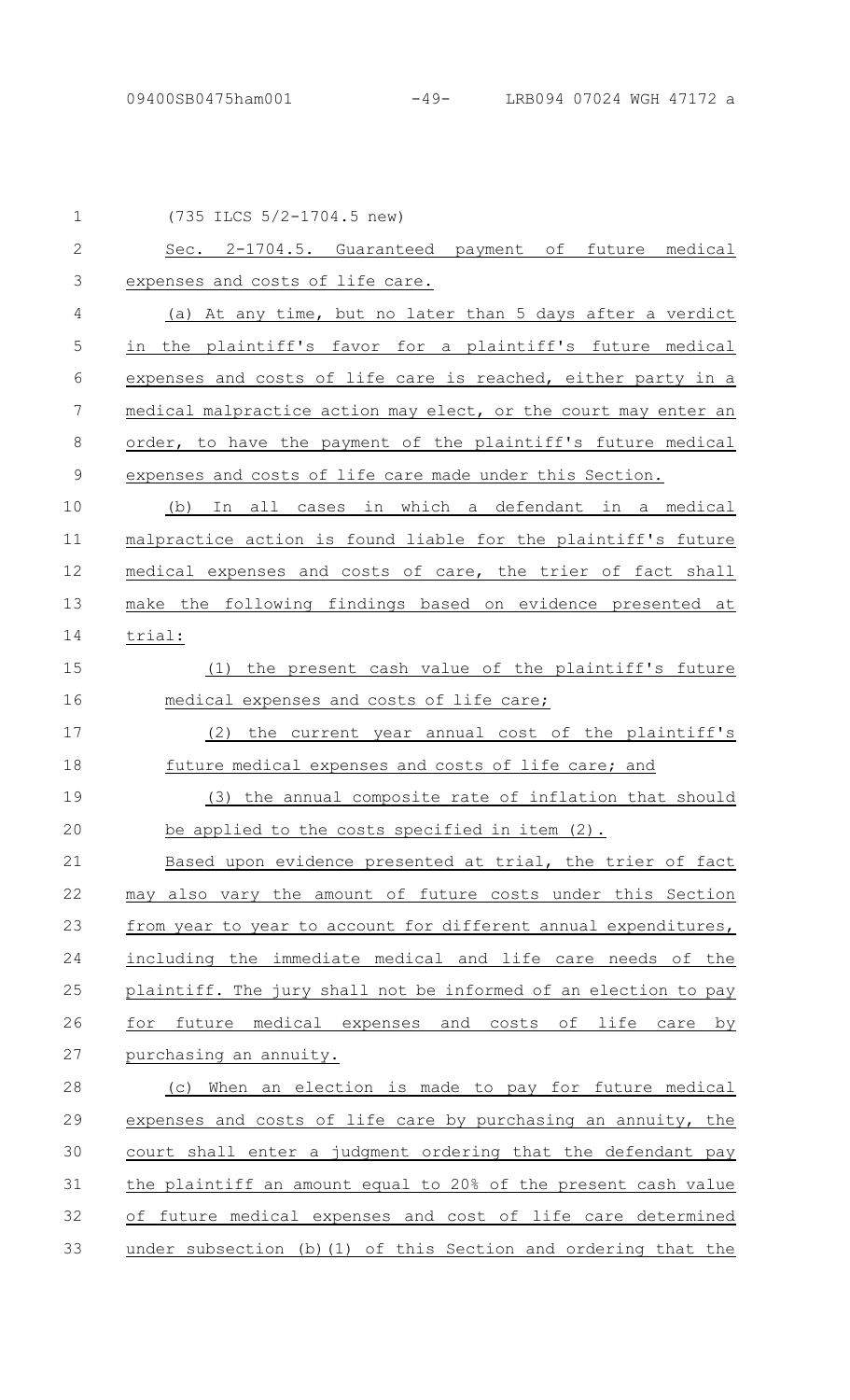remaining future expenses and costs be paid by the purchase of an annuity by or on behalf of the defendant from a company that has itself, or is irrevocably supported financially by a company that has, at least 2 of the following 4 ratings: "A+ X" or higher from A.M. Best Company; "AA-" or higher from Standard & Poor's; "Aa3" or higher from Moody's; and "AA-" or higher from Fitch. The annuity must guarantee that the plaintiff will receive annual payments equal to 80% of the amount determined in subsection (b)(2) inflated by the rate determined in subsection (b)(3) for the life of the plaintiff. (d) If the company providing the annuity becomes unable to 1  $\mathcal{P}$ 3 4 5 6 7 8 9 10 11

pay amounts required by the annuity, the defendant shall secure a replacement annuity for the remainder of the plaintiff's life from a company that satisfies the requirements of subsection  $(c)$ . 12 13 14 15

(e) A plaintiff receiving future payments by means of an annuity under this Section may seek leave of court to assign or otherwise transfer the right to receive such payments in exchange for a negotiated lump sum value of the remaining future payments or any portion of the remaining future payments under the annuity to address an unanticipated financial hardship under such terms as approved by the court. 16 17 18 19 20 21 22

(f) This Section applies to all causes of action accruing on or after the effective date of this amendatory Act of the 94th General Assembly. 23 24 25

26

(735 ILCS 5/2-1706.5 new)

Sec. 2-1706.5. Standards for economic and non-economic damages. (a) In any medical malpractice action or wrongful death 27 28 29

action based on medical malpractice in which economic and non-economic damages may be awarded, the following standards shall apply: (1) In a case of an award against a hospital and its 30 31 32 33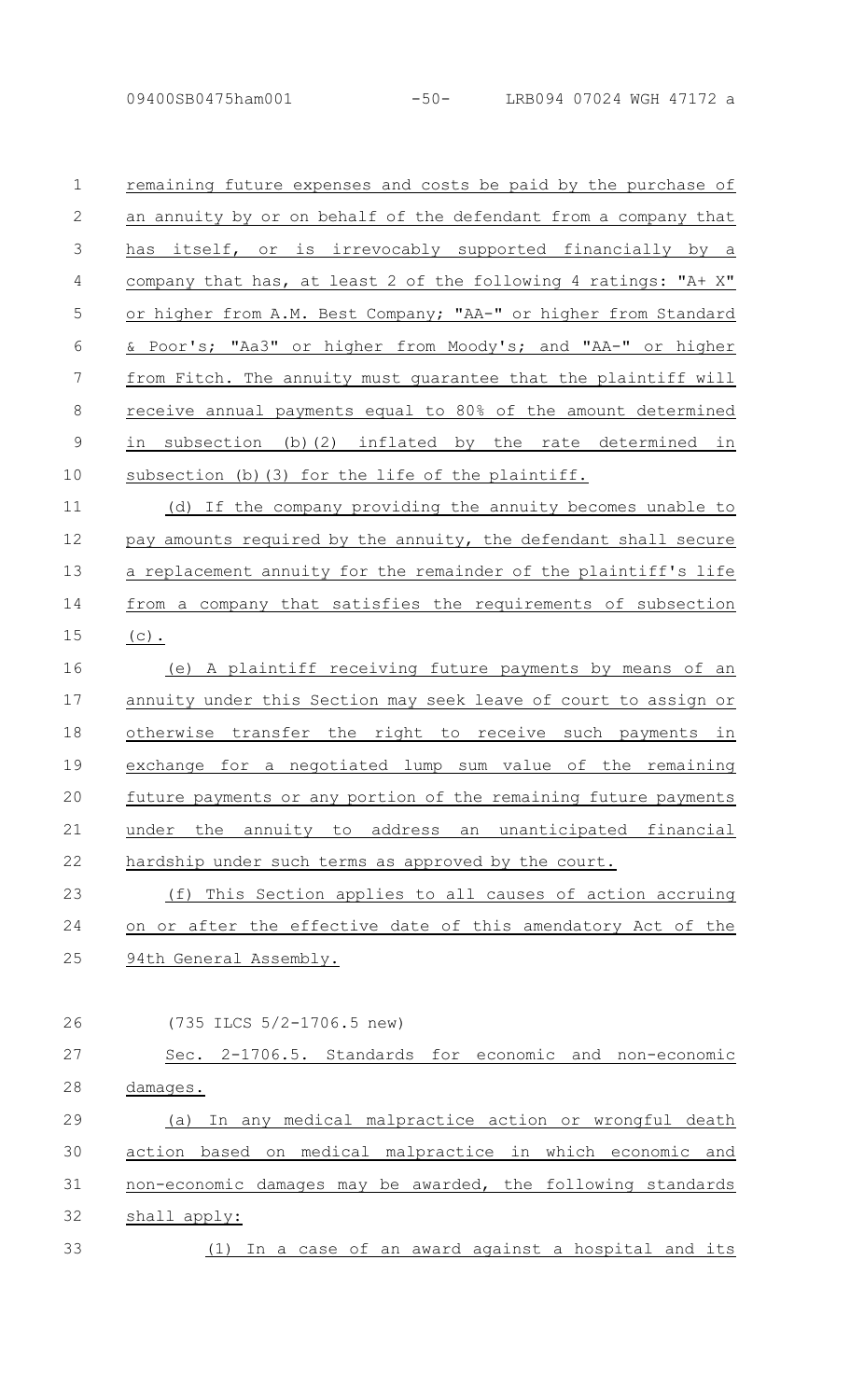personnel or hospital affiliates, as defined in Section 10.8 of the Hospital Licensing Act, the total amount of non-economic damages shall not exceed \$1,000,000 awarded to all plaintiffs in any civil action arising out of the care. 1  $\mathcal{P}$ 3 4 5

(2) In a case of an award against a physician and the physician's business or corporate entity and personnel or health care professional, the total amount of non-economic damages shall not exceed \$500,000 awarded to all plaintiffs in any civil action arising out of the care. 6 7 8 9 10

(3) In awarding damages in a medical malpractice case, the finder of fact shall render verdicts with a specific award of damages for economic loss, if any, and a specific award of damages for non-economic loss, if any. 11 12 13 14

The trier of fact shall not be informed of the provisions of items (1) and (2) of this subsection (a). 15 16

(b) In any medical malpractice action where an individual plaintiff earns less than the annual average weekly wage, as determined by the Illinois Workers' Compensation Commission, at the time the action is filed, any award may include an amount equal to the wage the individual plaintiff earns or the annual average weekly wage. 17 18 19 20 21 22

(c) This Section applies to all causes of action accruing on or after the effective date of this amendatory Act of the 94th General Assembly. 23 24 25

26

27

(735 ILCS 5/8-1901) (from Ch. 110, par. 8-1901)

Sec. 8-1901. Admission of liability - Effect.

(a) The providing of, or payment for, medical, surgical, hospital, or rehabilitation services, facilities, or equipment by or on behalf of any person, or the offer to provide, or pay for, any one or more of the foregoing, shall not be construed as an admission of any liability by such person or persons. Testimony, writings, records, reports or information with 28 29 30 31 32 33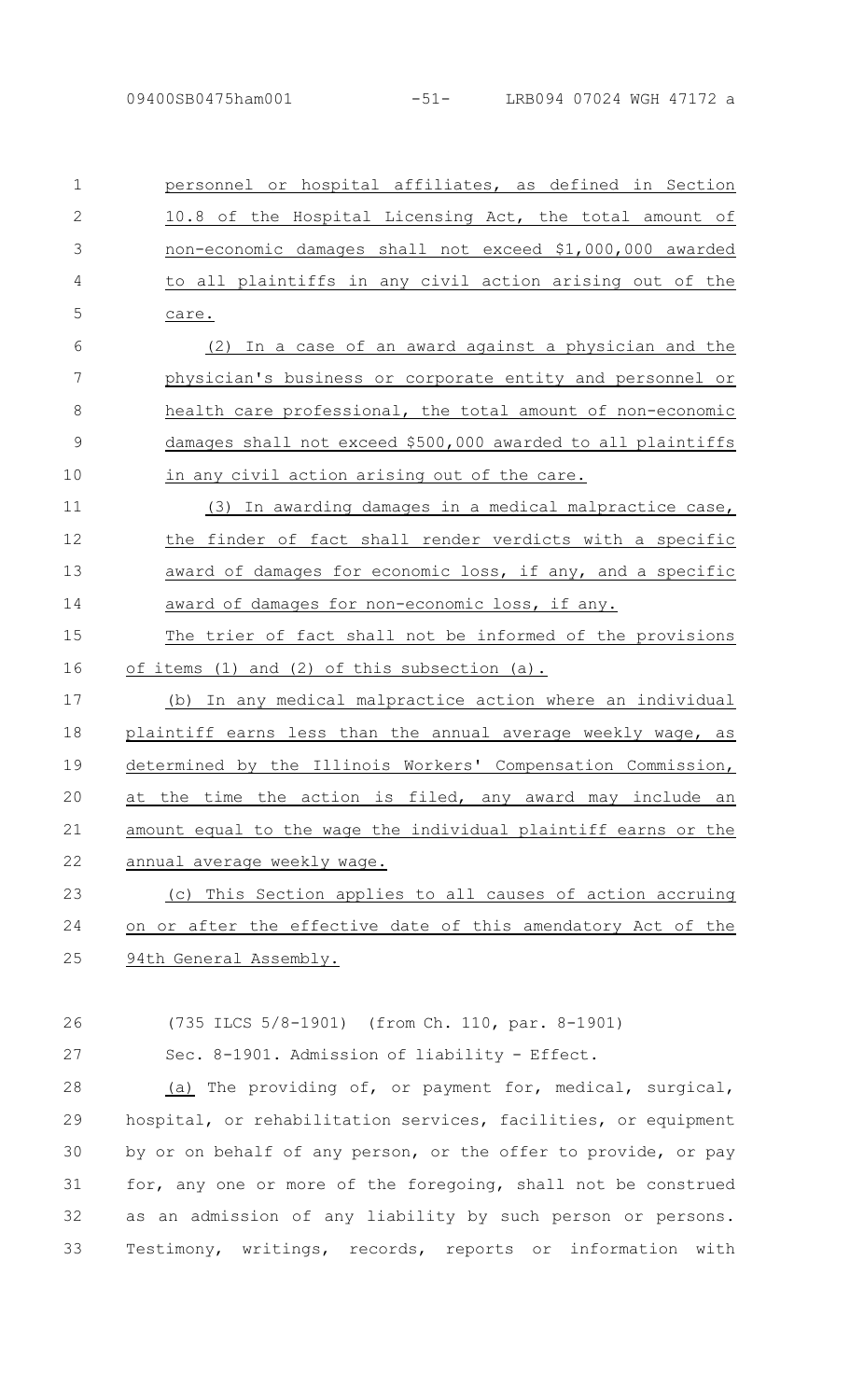respect to the foregoing shall not be admissible in evidence as an admission of any liability in any action of any kind in any court or before any commission, administrative agency, or other tribunal in this State, except at the instance of the person or persons so making any such provision, payment or offer. 1  $\mathcal{P}$ 3 4 5

(b) Any expression of grief, apology, or explanation provided by a health care provider, including, but not limited to, a statement that the health care provider is "sorry" for the outcome to a patient, the patient's family, or the patient's legal representative about an inadequate or unanticipated treatment or care outcome that is provided within 72 hours of when the provider knew or should have known of the potential cause of such outcome shall not be admissible as evidence in any action of any kind in any court or before any tribunal, board, agency, or person. The disclosure of any such information, whether proper, or improper, shall not waive or have any effect upon its confidentiality or inadmissibility. As used in this Section, a "health care provider" is any hospital, nursing home or other facility, or employee or agent thereof, a physician, or other licensed health care professional. Nothing in this Section precludes the discovery or admissibility of any other facts regarding the patient's treatment or outcome as otherwise permitted by law. 6 7 8 9 10 11 12 13 14 15 16 17 18 19 20 21 22 23

(c) The changes to this Section made by this amendatory Act of the 94th General Assembly apply to causes of action accruing on or after its effective date. 24 25 26

(Source: P.A. 82-280.) 27

(735 ILCS 5/8-2501) (from Ch. 110, par. 8-2501) 28

(Text of Section WITHOUT the changes made by P.A. 89-7, which has been held unconstitutional) 29 30

Sec. 8-2501. Expert Witness Standards. In any case in which the standard of care applicable to given by a medical professional profession is at issue, the court shall apply the 31 32 33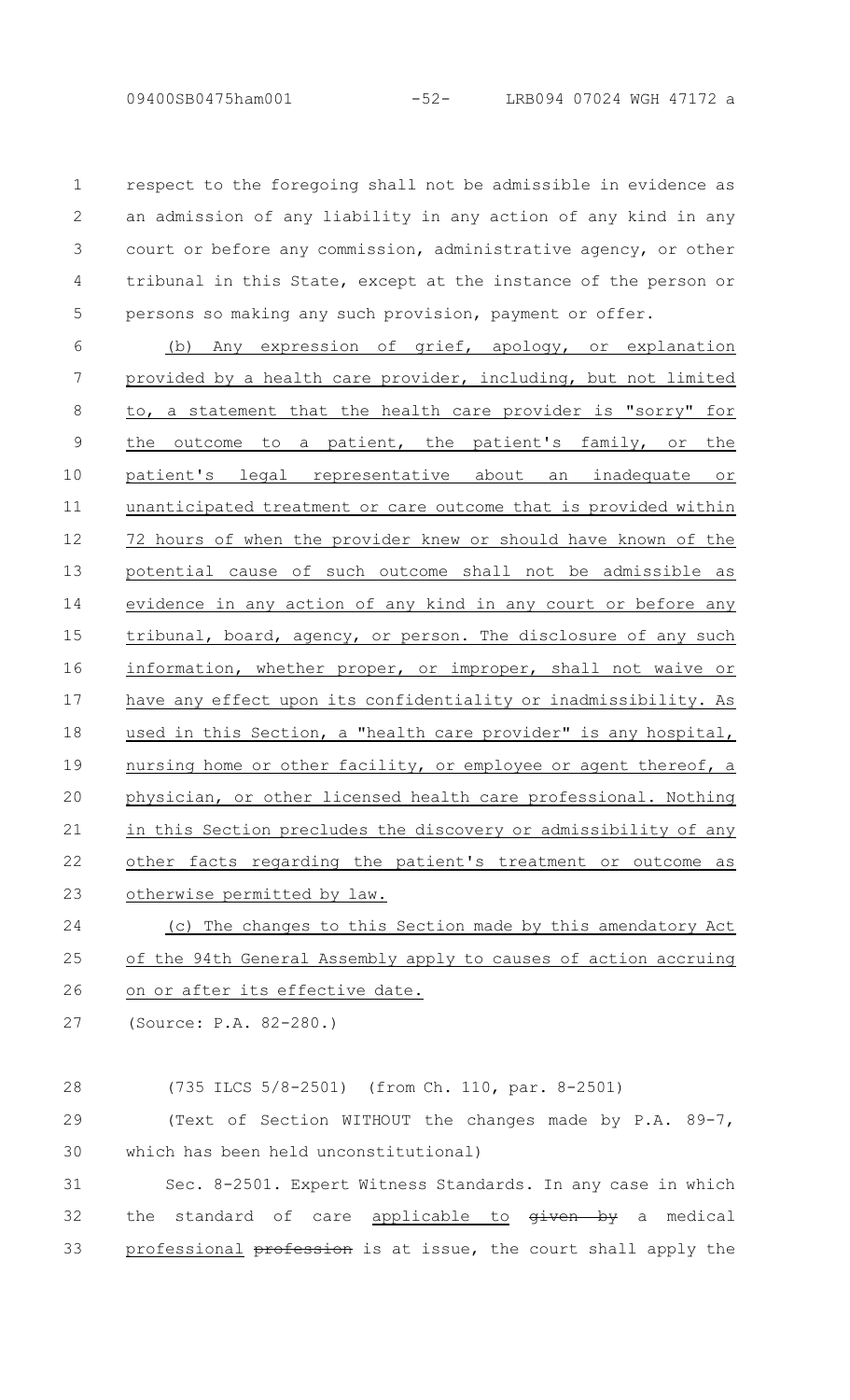following standards to determine if a witness qualifies as an expert witness and can testify on the issue of the appropriate standard of care. 1  $\mathcal{P}$ 3

(a) Whether the witness is board certified or board eligible, or has completed a residency, in the same or substantially similar medical specialties as the defendant and is otherwise qualified by significant experience with the standard of care, methods, procedures, and treatments relevant to the allegations against the defendant Relationship of the medical specialties of the witness to the medical problem or problems and the type of treatment administered in the case; 4 5 6 7 8 9 10 11

(b) Whether the witness has devoted a majority substantial portion of his or her work time to the practice of medicine, teaching or University based research in relation to the medical care and type of treatment at issue which gave rise to the medical problem of which the plaintiff complains; 12 13 14 15 16

(c) whether the witness is licensed in the same profession with the same class of license as the defendant if the defendant is an individual; and 17 18 19

(d) whether, in the case against a nonspecialist, the witness can demonstrate a sufficient familiarity with the standard of care practiced in this State. 20 21 22

An expert shall provide evidence of active practice, teaching, or engaging in university-based research. If retired, an expert must provide evidence of attendance and completion of continuing education courses for 3 years previous to giving testimony. An expert who has not actively practiced, taught, or been engaged in university-based research, or any combination thereof, during the preceding 5 years may not be qualified as an expert witness. 23 24 25 26 27 28 29 30

The changes to this Section made by this amendatory Act of the 94th General Assembly apply to causes of action accruing on or after its effective date. 31 32 33

(Source: P.A. 84-7.) 34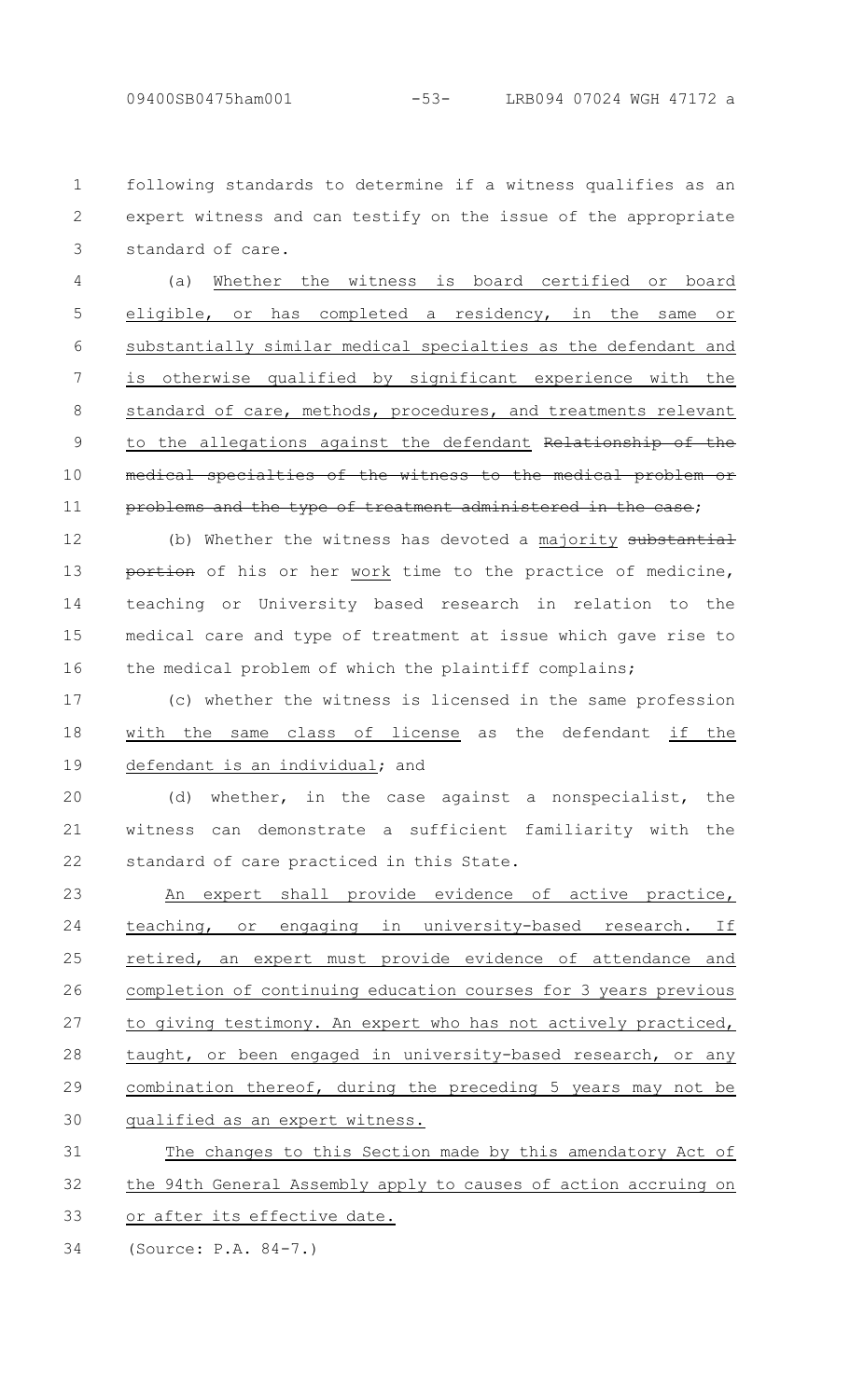Section 340. The Good Samaritan Act is amended by changing Section 30 as follows: 1 2

(745 ILCS 49/30) 3

4

5

Sec. 30. Free medical clinic; exemption from civil liability for services performed without compensation.

(a) A person licensed under the Medical Practice Act of 1987, a person licensed to practice the treatment of human ailments in any other state or territory of the United States, or a health care professional, including but not limited to an advanced practice nurse, retired physician, physician assistant, nurse, pharmacist, physical therapist, podiatrist, or social worker licensed in this State or any other state or territory of the United States, who, in good faith, provides medical treatment, diagnosis, or advice as a part of the services of an established free medical clinic providing care, including but not limited to home visits, without charge to medically indigent patients which is limited to care that does not require the services of a licensed hospital or ambulatory surgical treatment center and who receives no fee or compensation from that source shall not be liable for civil damages as a result of his or her acts or omissions in providing that medical treatment, except for willful or wanton misconduct. 6 7 8 9 10 11 12 13 14 15 16 17 18 19 20 21 22 23

(b) For purposes of this Section, a "free medical clinic" is an organized community based program providing medical care without charge to individuals unable to pay for it, at which the care provided does not include the use of general anesthesia or require an overnight stay in a health-care facility. 24 25 26 27 28 29

(c) The provisions of subsection (a) of this Section do not apply to a particular case unless the free medical clinic has posted in a conspicuous place on its premises an explanation of 30 31 32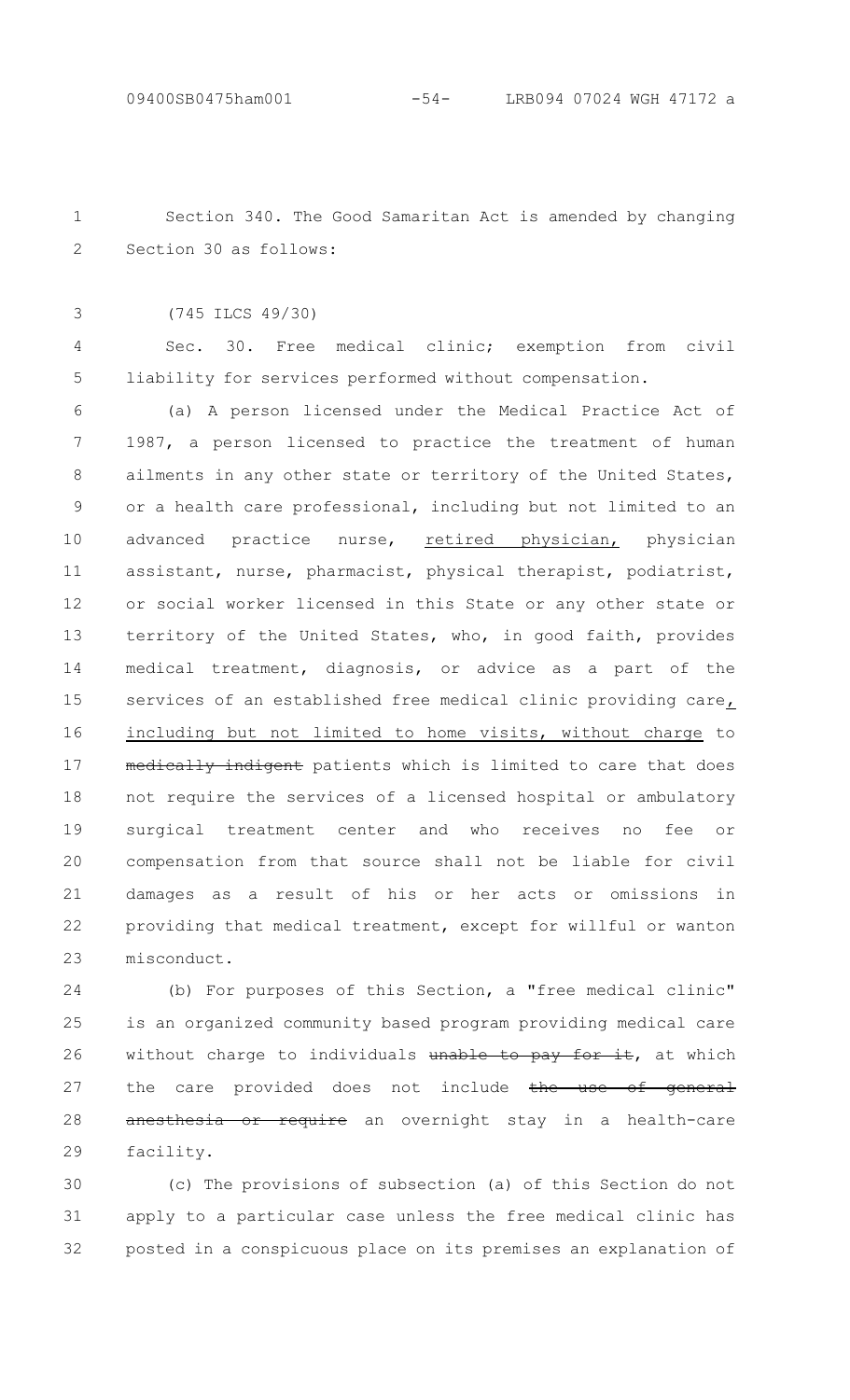the exemption from civil liability provided herein. 1

(d) The immunity from civil damages provided under subsection (a) also applies to physicians, retired physicians, hospitals, and other health care providers that provide further medical treatment, diagnosis, or advice, including but not limited to hospitalization, office visits, and home visits, to a patient upon referral from an established free medical clinic without fee or compensation.  $\mathcal{P}$ 3 4 5 6 7 8

(d-5) A free medical clinic may receive reimbursement from the Illinois Department of Public Aid, provided any reimbursements shall be used only to pay overhead expenses of operating the free medical clinic and may not be used, in whole or in part, to provide a fee or other compensation to any person licensed under the Medical Practice Act of 1987 or any other health care professional who is receiving an exemption under this Section. Any health care professional receiving an exemption under this Section may not receive any fee or other compensation in connection with any services provided to, or any ownership interest in, the clinic. Medical care shall not include an overnight stay in a health care facility. 9 10 11 12 13 14 15 16 17 18 19 20

(e) Nothing in this Section prohibits a free medical clinic from accepting voluntary contributions for medical services provided to a patient who has acknowledged his or her ability and willingness to pay a portion of the value of the medical services provided. 21 22 23 24 25

(f) Any voluntary contribution collected for providing care at a free medical clinic shall be used only to pay overhead expenses of operating the clinic. No portion of any moneys collected shall be used to provide a fee or other compensation to any person licensed under Medical Practice Act of 1987. 26 27 28 29 30 31

(g) The changes to this Section made by this amendatory Act of the 94th General Assembly apply to causes of action accruing on or after its effective date. 32 33 34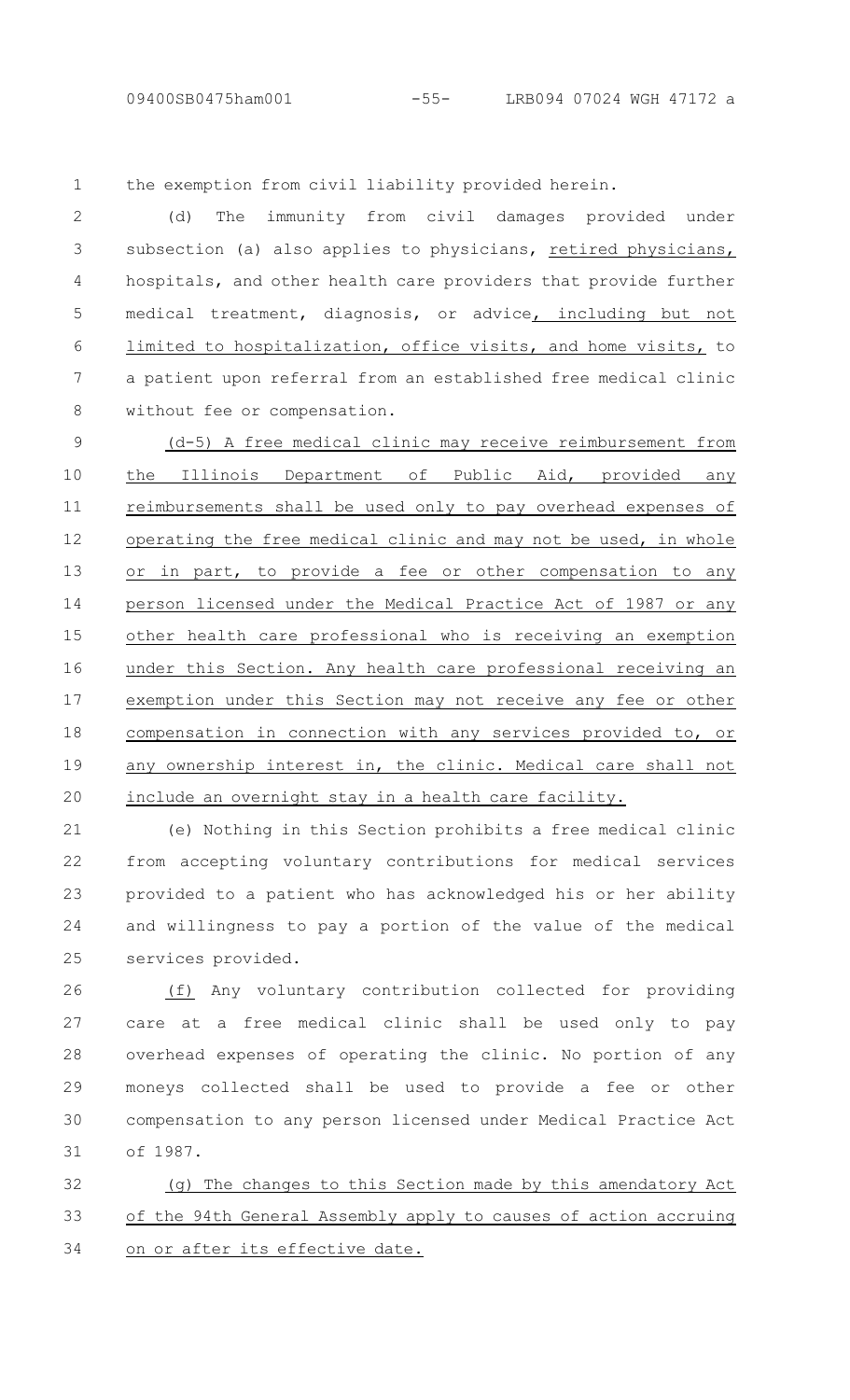(Source: P.A. 89-607, eff. 1-1-97; 90-742, eff. 8-13-98.) 1

2

#### ARTICLE 4. SORRY WORKS! PILOT PROGRAM ACT

Section 401. Short title. This Article 4 may be cited as the Sorry Works! Pilot Program Act, and references in this Article to "this Act" mean this Article. 3 4 5

Section 405. Sorry Works! pilot program. The Sorry Works! pilot program is established. During the first year of the program's operation, participation in the program shall be open to one hospital. Hospitals may participate only with the approval of the hospital administration and the hospital's organized medical staff. During the second year of the program's operation, participation in the program shall be open to one additional hospital. 6 7 8 9 10 11 12 13

The first participating hospital selected by the committee established under Section 410 shall be located in a county with a population greater than 200,000 that is contiguous with the Mississippi River. 14 15 16 17

Under the program, participating hospitals and physicians shall promptly acknowledge and apologize for mistakes in patient care and promptly offer fair settlements. Participating hospitals shall encourage patients and families to retain their own legal counsel to ensure that their rights are protected and to help facilitate negotiations for fair settlements. Participating hospitals shall report to the committee their total costs for healing art malpractice verdicts, settlements, and defense litigation for the preceding 5 years to enable the committee to determine average costs for that hospital during that period. The committee shall develop standards and protocols to compare costs for cases handled by traditional means and cases handled under the Sorry Works! protocol. 18 19 20 21 22 23 24 25 26 27 28 29 30 31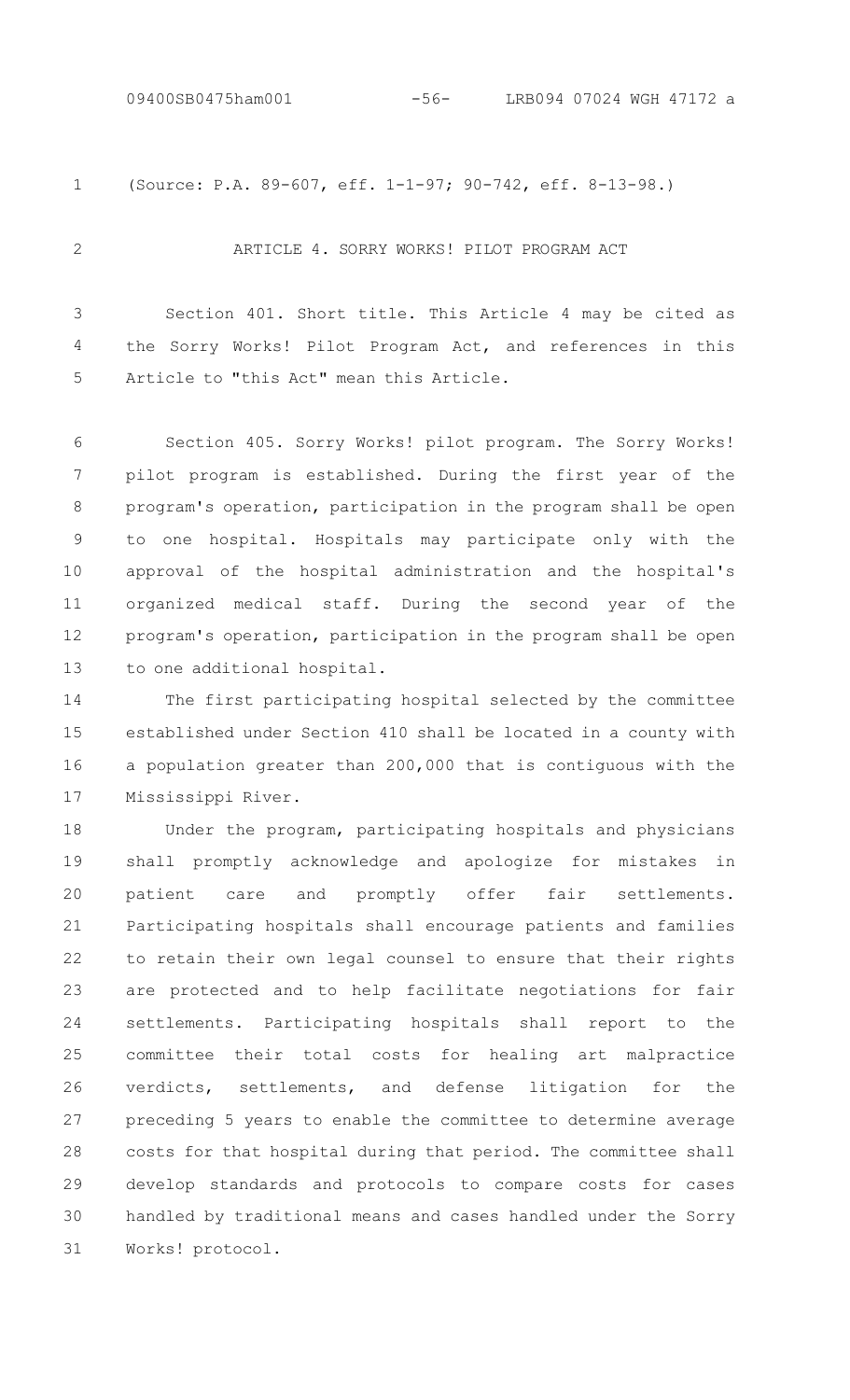If the committee determines that the total costs of cases handled under the Sorry Works! protocol by a hospital participating in the program exceed the total costs that would have been incurred if the cases had been handled by traditional means, the hospital may apply for a grant from the Sorry Works! Fund, a special fund that is created in the State Treasury, for an amount, as determined by the committee, by which the total costs exceed the total costs that would have been incurred if the cases had been handled by traditional means; however, the total of all grants from the Fund for cases in any single participating hospital in any year may not exceed the amount in the Fund or \$2,000,000, whichever is less. All grants shall be subject to appropriation. Moneys in the Fund shall consist of funds transferred into the Fund or otherwise made available from any source. 1 2 3 4 5 6 7 8 9 10 11 12 13 14 15

16

Section 410. Establishment of committee.

(a) A committee is established to develop, oversee, and implement the Sorry Works! pilot program. The committee shall have 9 members, each of whom shall be a voting member. Six members of the committee shall constitute a quorum. The committee shall be comprised as follows: 17 18 19 20 21

(1) The President of the Senate, the Minority Leader of the Senate, the Speaker of the House of Representatives, and the Minority Leader of the House of Representatives shall each appoint 2 members. 22 23 24 25

(2) The Secretary of Financial and Professional Regulation or his or her designee. 26 27

(b) The committee shall establish criteria for the program, including but not limited to: selection of hospitals, physicians, and insurers to participate in the program; and creation of a subcommittee to review cases from hospitals and determine whether hospitals, physicians, and insurers are entitled to compensation under the program. 28 29 30 31 32 33